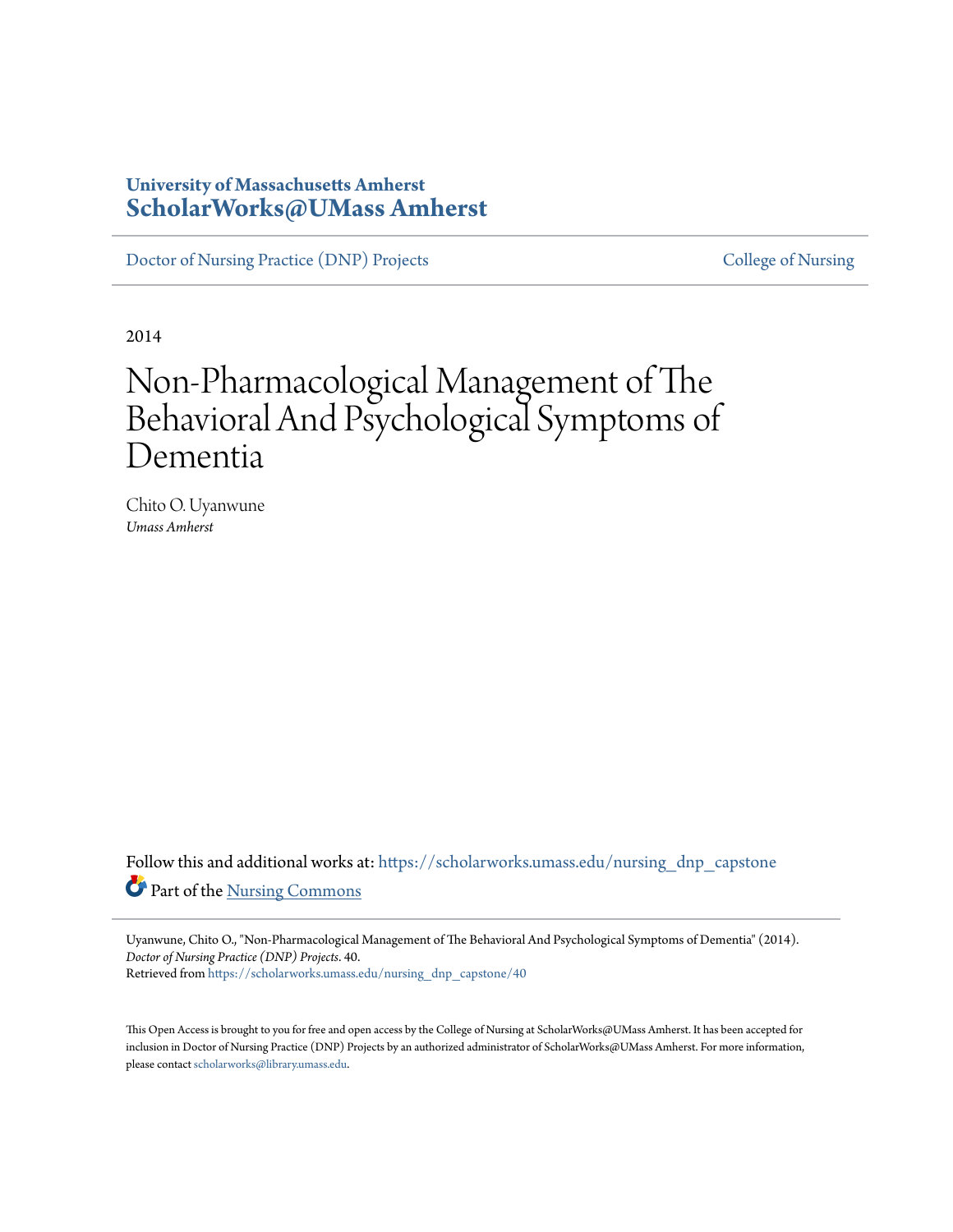Chito Uyanwune, DNP©, BSC. PSY, RN, ADN

Doctor of Nursing Practice Candidate

Family Nurse Practitioner (FNP) Track

University of Massachusetts, Amherst

Capstone Project

N890A

Cynthia Jacelon, PhD, RN-BC, CRRN, FAAN

Regina Kowal, DNP-FNP, RN, MS, CNL, CEN

Jeanne McCluskey, APRN, ANP-BC

March 20, 2014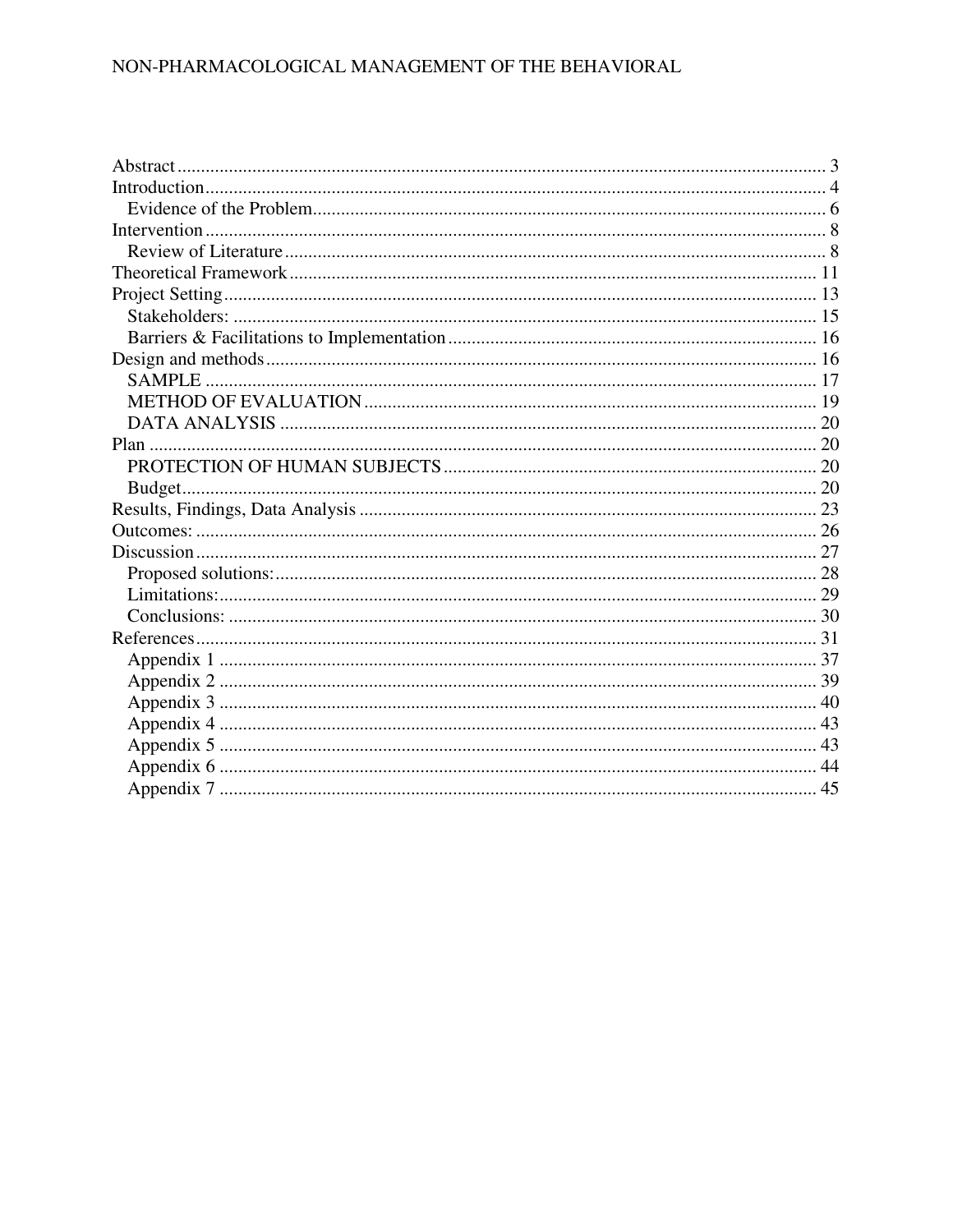#### **Abstract**

The focus of this change in practice implementation project is to emphasize and encourage the use of non-pharmacological interventions as the first line intervention in managing the Behavioral and Psychological Symptoms of Dementia (BPSD) among nursing home residents. A sample of nurses ( $N = 14$ ) and nursing assistants ( $N = 11$ ) working in two local nursing homes participated in an educational intervention about dementia care. Two hundred and one charts were reviewed of the residents of both homes for antipsychotic use. Regardless that one home seems very organized, is using less antipsychotic than the other home compared to their bigger capacity as well as fully engaging the residents in regularly scheduled daily activities, no significant difference was found in terms of attitudes and knowledge of the staff towards nonpharmacological management of the BPSD. Results were computed using SPSS Anova and Ttest.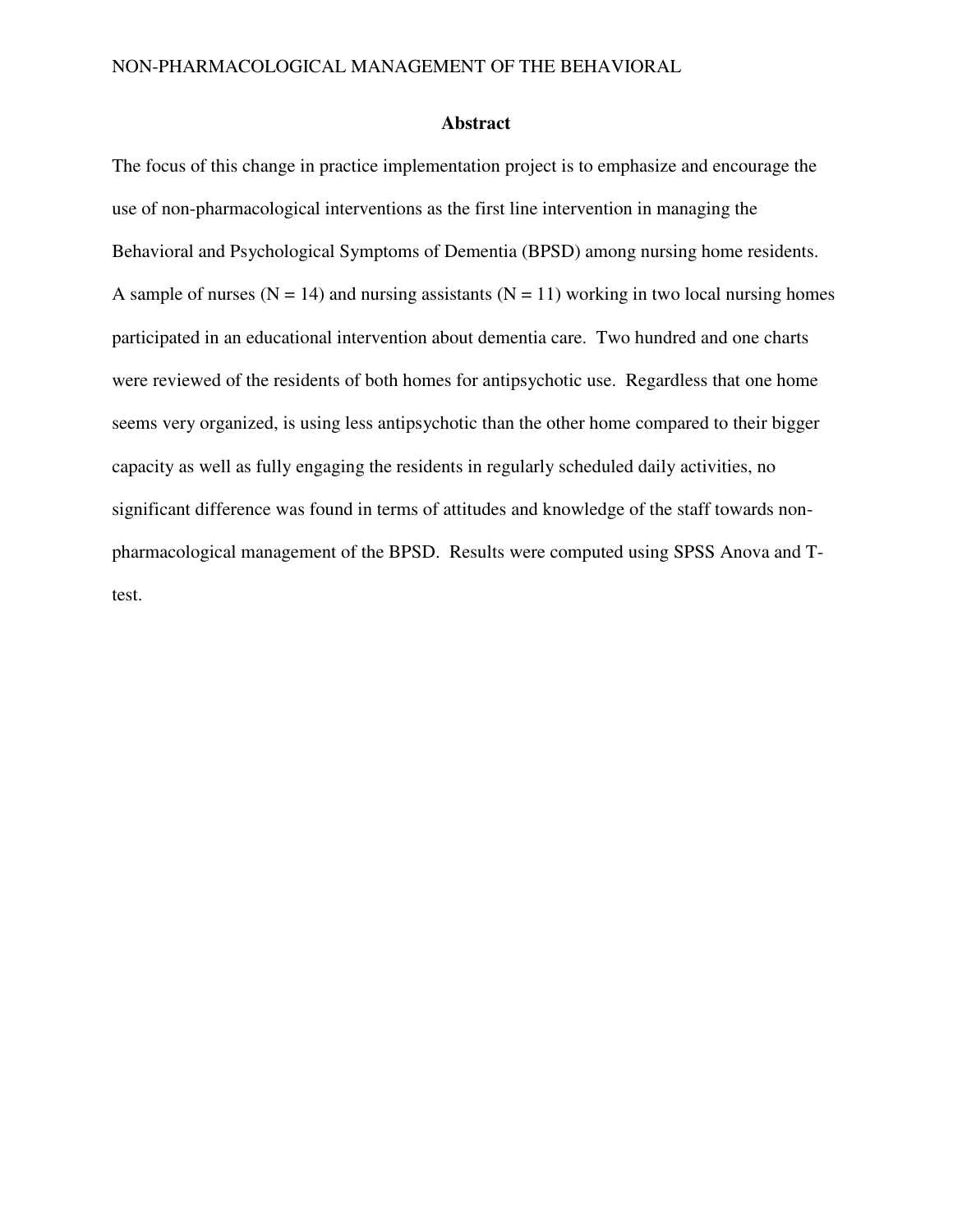#### **Introduction**

Dementia is not a specific disease but is used to refer to a group of symptoms caused by brain disorders. It affects thinking and ability of the individual to solve problems or control their emotions bringing about personality change which is progressive. While dementia is very common to the elderly, it is not part of normal aging process. It is one of the most common reasons for nursing home residency. This setting will be the focus of this practice improvement plan implementation. One epidemiology study of aging and dementia in the oldest old (90+), reported that dementia (from all causes) doubled every 5yrs for women while remaining stable for men implying that dementia will become a greater public health problem as these age group increases in terms of number of people with it and cost of managing dementia (Jeffrey, 2008).

Cognitive problems for people with dementia had been the main focus of treatment interest and research in the past, now some common non-cognitive symptoms have been recognized to be problematic not only to the individual with dementia and caregivers but also in clinical management. Most obvious include: agitation, aggression, mood disorders, psychosis, sexual disinhibition, eating problems and abnormal vocalizations (Douglas, James, & Ballard, 2004). BPSD are usually transient and often respond to simple changes in the environment or removal of aggravating factor(s) (The Royal Australian and New Zealand College of Psychiatrists (RANZCP), Faculty of Psychiatry of Old Age (New Zealand) [Bpacnz], 2008).

Unfortunately, pharmacological interventions which should be second line treatment have over the years become first line treatment whether intentionally or unintentionally despite the calls for non-pharmacological treatment interventions to be utilized first. One of the reasons for this trend could be increased cost for human labor and time which will be needed to implement non-pharmacological interventions. It appears that facilities easily turn to pills for management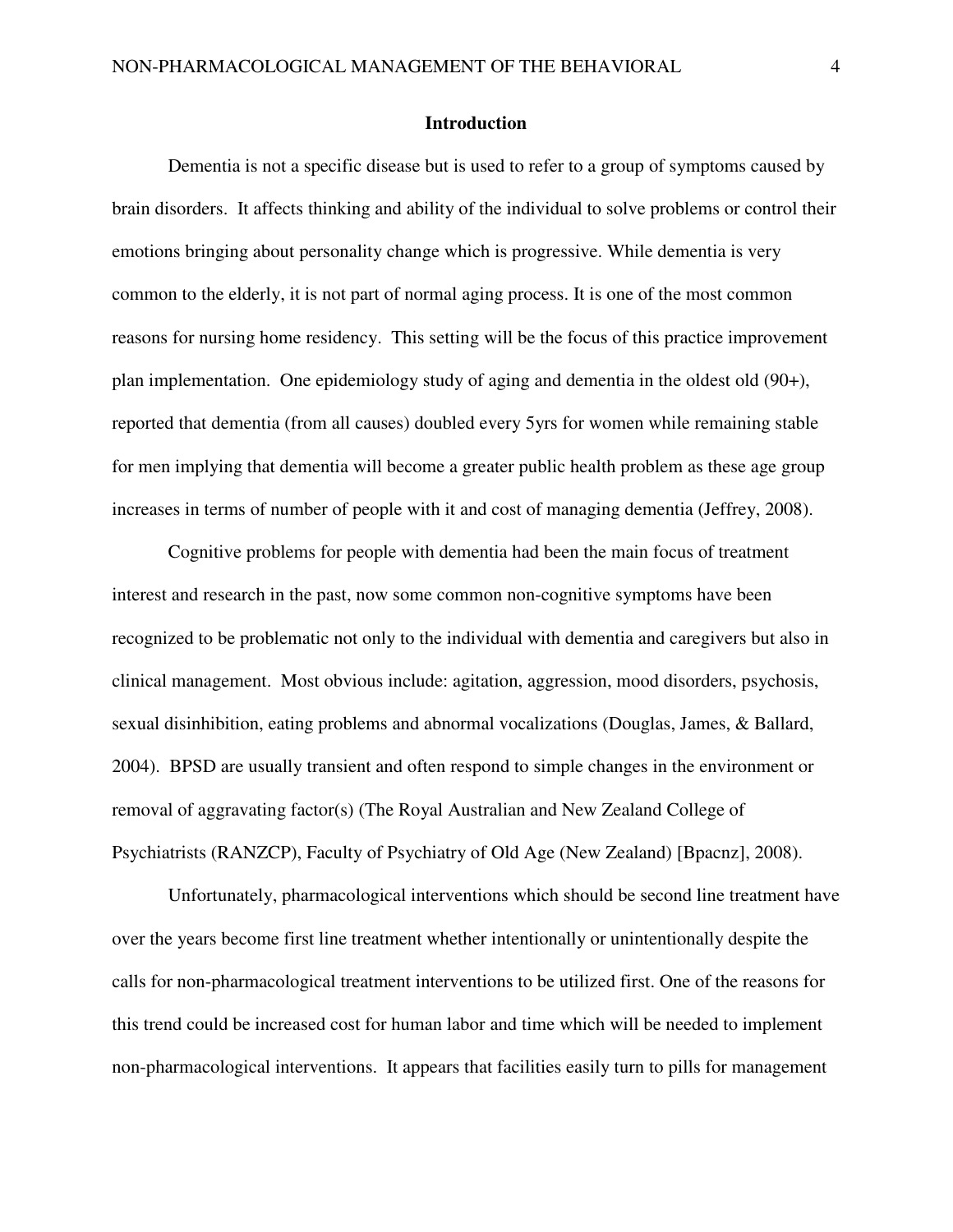of behavioral and psychological symptoms which can be quicker to administer and requires less personnel compared to implementing behavior modification therapies/interventions which require more training and personnel but can channel some behavioral outbursts from people with dementia into more appropriate and beneficial outcome for the patients. Inappropriate and unnecessary prescribing of neuroleptics/anti-psychotics and or other sedative medications without exhausting or even attempting non-pharmacological interventions or other treatments first have become of concern. This concern is born out of documented research on the substantial adverse effects like sedation, falls, extra pyramidal signs as well as possibility of reduction in quality of life and possibly accelerating cognitive decline (Douglas et al., 2004).

In an attempt to address this issue, a more personalized care plan is proposed which takes into consideration each individual's personal characteristics and exhibition of dementia symptoms as well as a systematic approach which will involve families and staff of nursing home residents. Interventions include:

- *Education:* direct care providers in nursing homes need to understand the importance of paying closer attention to patients' needs especially providing basic human needs like toileting, making basic personal care items reachable to the patients/residents, identifying any early sign of distress with quick/prompt intervention, identifying any communication deficits and addressing it, etc. Both facility's caregivers & families have to understand the dangers of pharmacological interventions and the benefits of attempting all possible nonpharmacological interventions first.
- *Other interventions include:* behavioral therapy, reality orientation, validation, Reminiscence, Standard therapies, Alternative therapies, Art, Music, activities,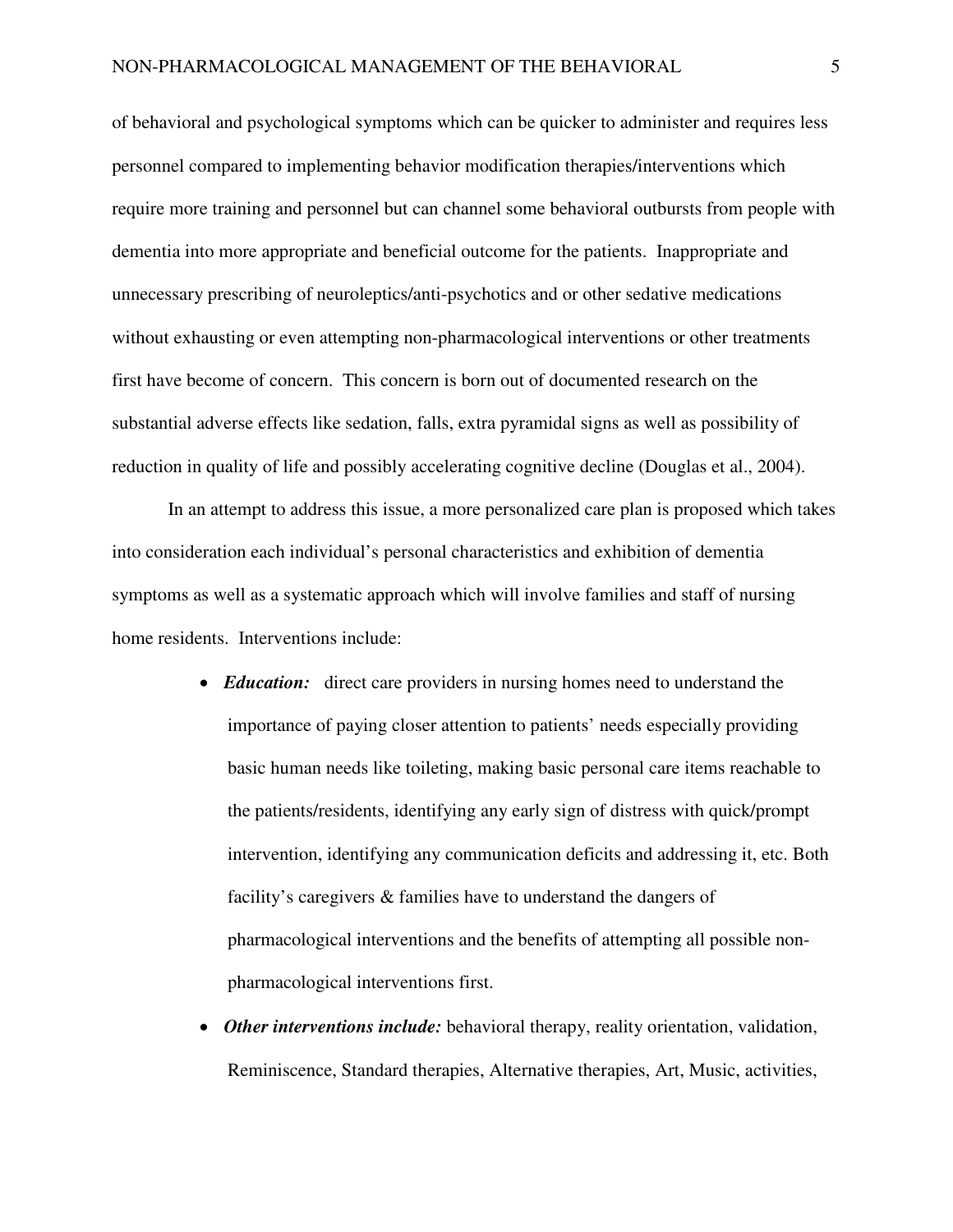complementary, aromatherapy, bright-light therapy, multisensory approaches, brief psychotherapies, cognitive-behavioral therapy & interpersonal therapy.

#### **Evidence of the Problem**

The Boston Globe in March 2010, highlighted research which showed that a significant number of nursing home residents in Massachusetts received powerful antipsychotics without having a psychiatric diagnosis justifying use (Massachusetts Senior Care Foundation [Mass Senior Care], 2013). The seemingly over use of antipsychotics especially as the first line of treatment without exhausting non-pharmacological interventions in managing behavioral issues with residents with dementia in Nursing homes prompted the Centers for Medicare & Medicaid Services (CMS) to roll out an initiative between March & May 30, 2012 announcing a government partnership with providers, caregivers & patients to improve dementia care in nursing homes. More than 17% of nursing home patients had daily doses of antipsychotic exceeding recommended levels in 2010 according to CMS (Brooks, 2013). The goal of this initiative is to reduce nationally by fifteen percent by the end of 2012, the use of antipsychotic drugs in nursing home residents (Centers for Medicare & Medicaid Services [CMS.gov], 2012). This partnership uses the 3 R's: Rethink (rethink our approach to dementia care), Reconnect (reconnect with residents through person-centered care practices and Restore (restore good health and quality of life) to promote a multi-dimensional approach towards realization of its goal (Centers for Medicare & Medicaid Services [CMSHHSgov], 2013). The three main steps for achieving this goal are:

> $\triangleright$  First, enhanced training emphasizing person centered care, prevention of abuse and high quality residents' care.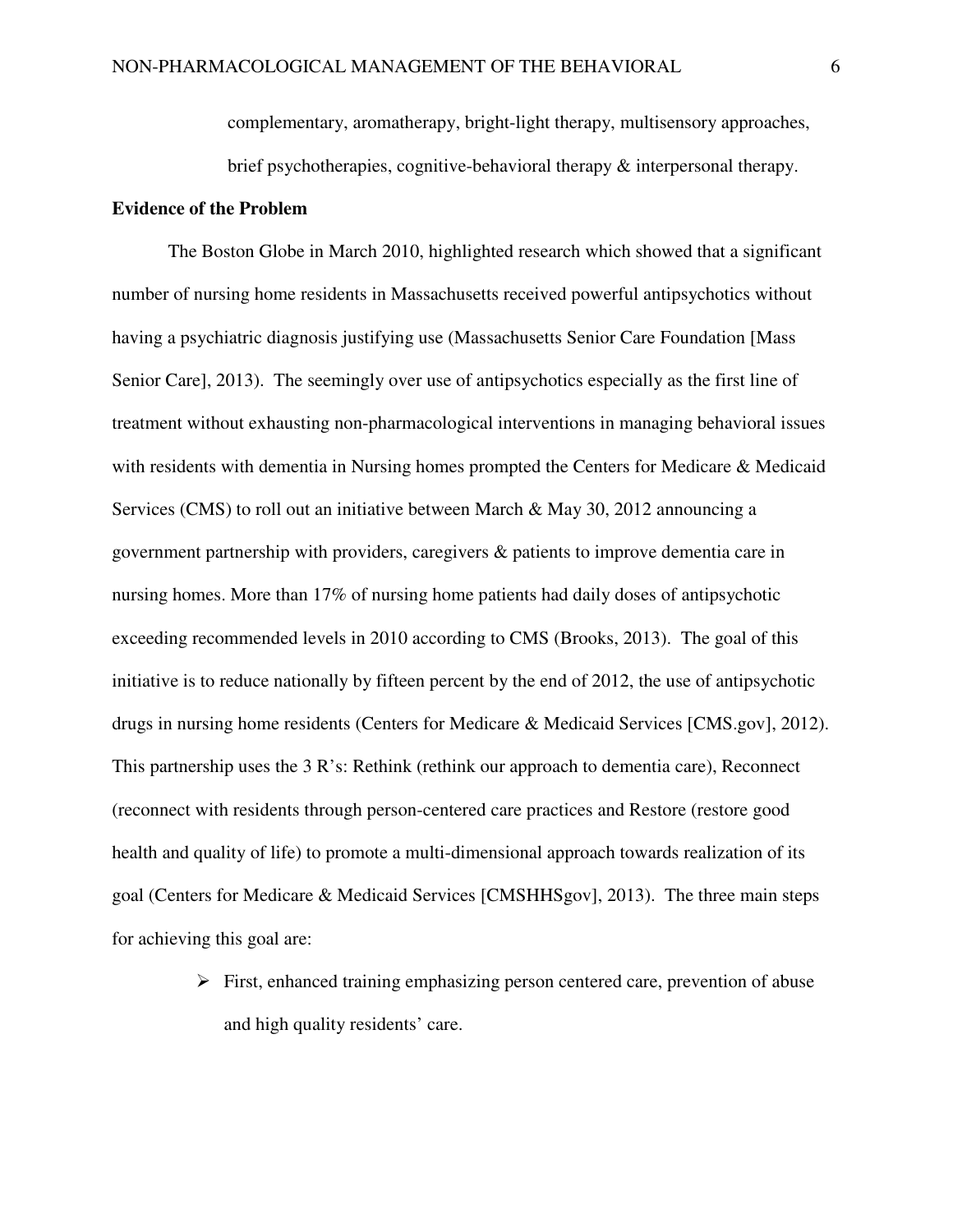- $\triangleright$  Secondly, increasing transparency by publishing data starting from July 2012, on Nursing Home Compare about each nursing home's antipsychotic drug use.
- $\triangleright$  Thirdly, the use of alternatives to antipsychotic medications with emphasis on non-pharmacological alternatives like consistency in staff to resident assignments, increased exercise/activity time or time outdoors, monitoring and managing acute and chronic pain and planning individual activities.

 Recent data from CMS show some significant progress since this launch, the national prevalence of antipsychotic use in long term nursing home residents has dropped 9.1% in the first quarter of 2013 compared with the last quarter of 2011 and 11 states at least have hit or exceeded a 15% target with others approaching same goal (Brooks, 2013). Alabama, Delaware, Georgia, Kentucky, Maine, North Carolina, Oklahoma, Rhode Island, South Carolina, Tennessee and Vermont are states listed as have met or exceeded the target.

In Massachusetts, the Mass Senior Care Foundation piloted the OASIS curriculum and training in 11 Massachusetts nursing facilities over a 12-month period (June 2011 - June 2012) as part of its broader initiative to reduce antipsychotics use in MA nursing homes (Mass Senior Care, 2013). Lack of staff training was identified as the most immediate and critical issue; then other factors including prescribing practices, noting that antipsychotics are more likely to be used by staff untrained or ill-equipped to respond to residents exhibiting BPSD (Mass Senior Care, 2013). Due to the success of the pilot study, Mass Senior Care with encouragement from the MA Department of Public Health (DPH), sought and received \$182,000 in funding from CMS through Civil Monetary Penalties (CMP) funds to support a one year "Statewide Initiative to Safely Reduce the Off-Label Use of Antipsychotics"(Mass Senior Care, 2013). Other states like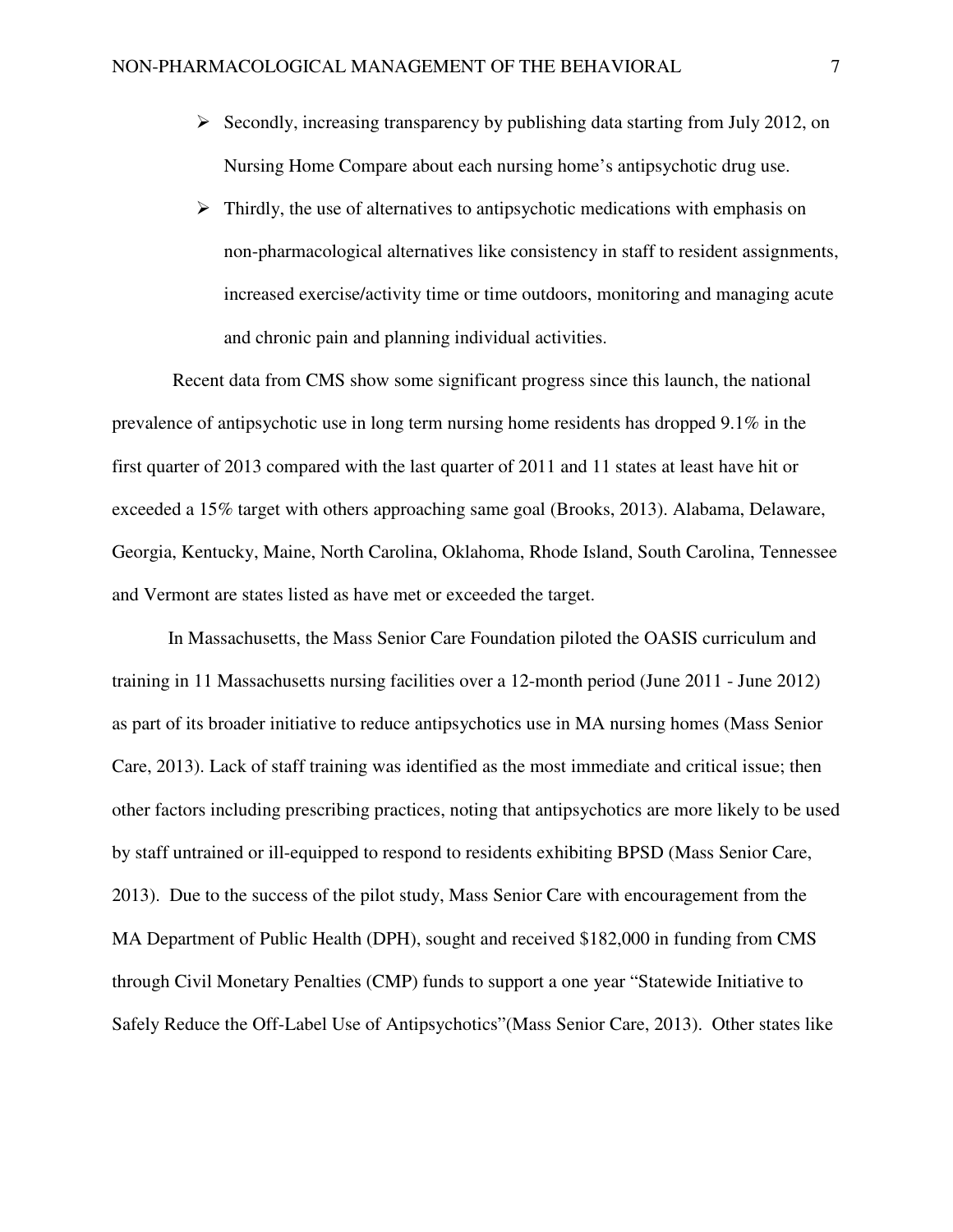Vermont are watching the OASIS program in MA for possible emulation/implementation (Vermont Legislative Joint Fiscal Office, 2012).

#### **Intervention**

#### **Review of Literature**

Search results were found using Cumulative Index of Nursing and Allied Health Literature (CINAHL) with Medical Subject Headings (MESH) including: Non-pharmacologic, dementia and intervention, including hand/manual searches in relevant literatures like references or primary documents. Eighteen results were yielded, at first and then with addition of other words like Pet therapy and Music, more results yielded. Inclusion criteria was any study referencing nursing home residents while exclusion criteria was any study referencing primary care or family caregivers for non – institutionalized patients.

Kong, Evans & Guevara (2009) conducted randomized clinical trials (RCTs) of nonpharmacological interventions for agitation in dementia published in English or Korean, for its' effectiveness, with interventions categorized into seven types: sensory, social contact, activities, environmental modifications, caregiver training, combination therapy and behavioral therapy. Fourteen studies were included (n=586). Results showed sensory interventions to be statistically significantly effective in reducing agitation (Standard mean difference: SMD -1.07; 95% confidence interval (CI)  $-1.76$  to  $-0.38$ , p=0.002) while social contact (SMD  $-0.19$ ; CI  $-0.71$  to 0.33), activities (SMD -0.20; CI -0.71 to 0.31), environmental modification (weighted mean difference (WMD) 1.90; CI -2.82 to 6.62), caregiver training (SMD 0.21; CI -0.15 to 0.57), Combination therapy (WMD 1.85; CI -1.78 to 5.48), and behavioral therapy interventions (SMD -0.27; CI -0.72 to 0.19) were not significantly effective in agitation reduction.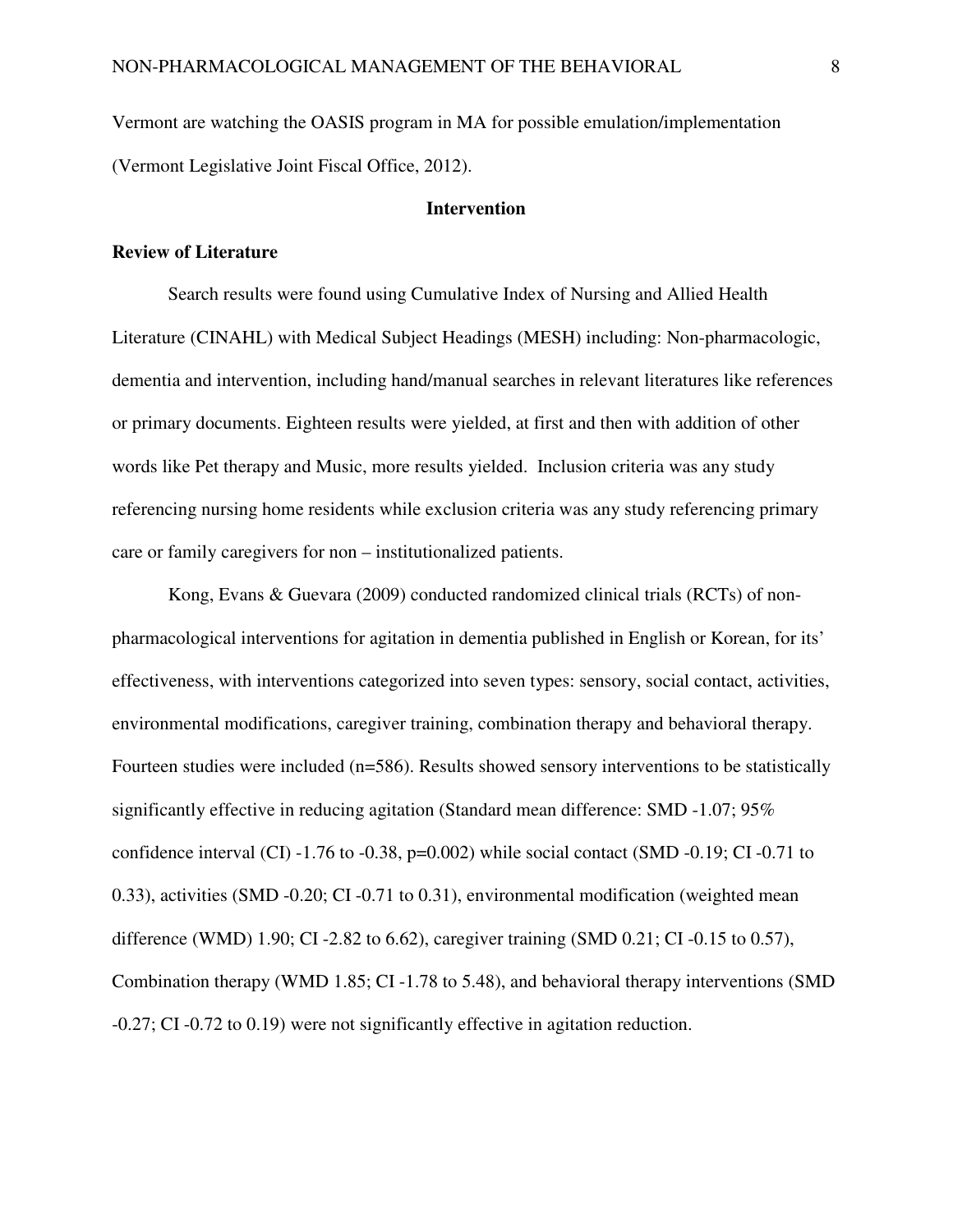Deudon et al (2009) conducted an RCT in sixteen nursing homes, in France, 306 residents with behavioral & psychological symptoms of dementia (BPSD) were selected. Allocation of nursing homes to intervention group or control group was random, and then an eight-week staff education and training program was done in the intervention group nursing homes. Assessments were done at baseline (W0), at the end (W8) and twelve weeks post (W20) using Cohen-Mansfield Agitation Inventory (CMAI) as the main outcome measure and an observation Scale (OS) score. Results showed significant decrease in the global CMAI score between baseline and W8 (-7.8;  $p > 0.01$ ) and between baseline and W20 (-6.5;  $p > 0.01$ ) in the intervention group but not in the control group. The results of the OS showed same pattern of result. The effects of these interventions were still evident three months post the program providing confirmation that non-pharmacological interventions like caregiver education helps to manage BPSD.

Robinson et al (2007) conducted a systematic review evaluating the effectiveness of nonpharmacological interventions as well as assessing their acceptability and ethical issues associated with their use in managing wandering in dementia. There was no robust evidence to recommend any of the interventions from eleven studies (eight RCTs of a variety of interventions), exercise showed some weak evidence for clinical effectiveness. For Acceptability/ethical issues, the views of people with dementia were not reported directly in any of the papers. There were no ethical concerns about music therapy and exercise and were the most acceptable while tracking and tagging devices ignited ethical debate but were acceptable to caregivers, physical restraints were unacceptable. The review called for high quality research to determine the effectiveness of non-pharmacological interventions that are practical and ethically acceptable to users with effort to include the views of people with dementia.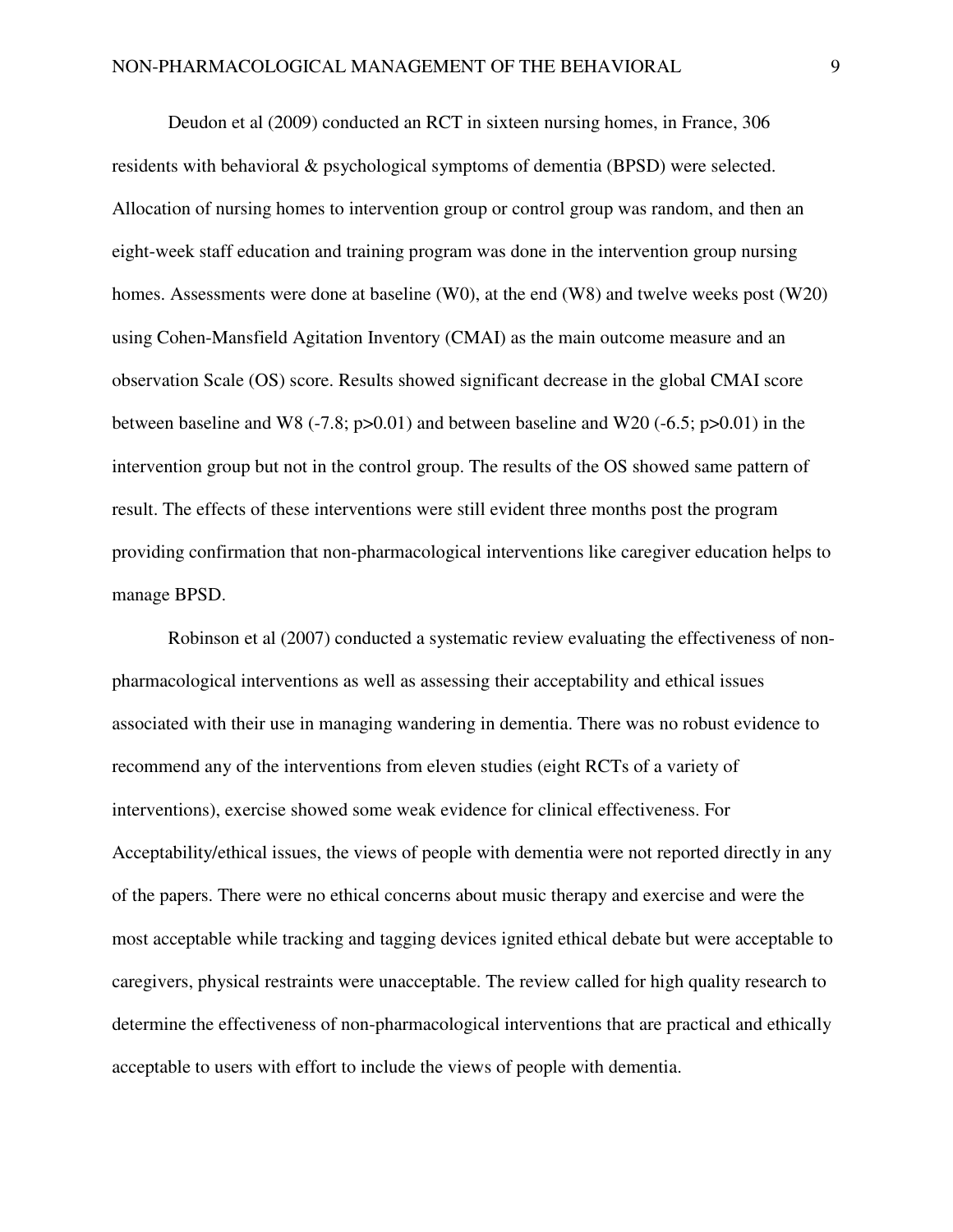*Reminiscence (Doll) Therapy:* Using dolls and teddy bears as part of a nonpharmacological intervention, James & colleagues (2006) studied thirty-four residents of an Elderly Mentally III (EMI) home. The impact of the dolls/teddy bears were assessed over a twelve week period on five domains (Appropriate activity level, interacting with staff/other residents Happier/content and Agitation) and findings were generally positive in varying degrees with each resident, with only few residents not showing any improvement over the five domain assessed, of note also is that none of the residents showed any worsening of their well being during the twelve week assessment period.

*Pet Therapy:* Colombo & Colleagues (2006) studied the effect of pet therapy on the psychopathological status and perception of quality of life in cognitively unimpaired institutionalized elderly using 144 cognitively intact elderly residents  $(97$  females  $\& 47$  males) from seven elderly rest homes in Veneto Region of Northern Italy. They were randomly divided into three groups (one group received a canary, second group a plant and the third group nothing) and observed for three months. This study reinforced the hypothesis that pet therapy may have a beneficial effect on the psychological well being of institutionalized elderly particularly on depressive symptoms and perception of quality of life.

*Pain Management:* Kovach, Cashin & Sauer (2006) using components of the Serial Trial Intervention (STI), designed to address problems of physical & affective discomfort in people with late-stage dementia studied fifty-seven participants from seven different nursing homes in the treatment arm of their study. The study found components of STI effective in resolving unmet needs of dementia patients who can no longer communicate their needs through speech/language. Trials of non-pharmacological treatment were effective for 62% while trials of analgesics were effective 75%. Those who received higher dose of the intervention had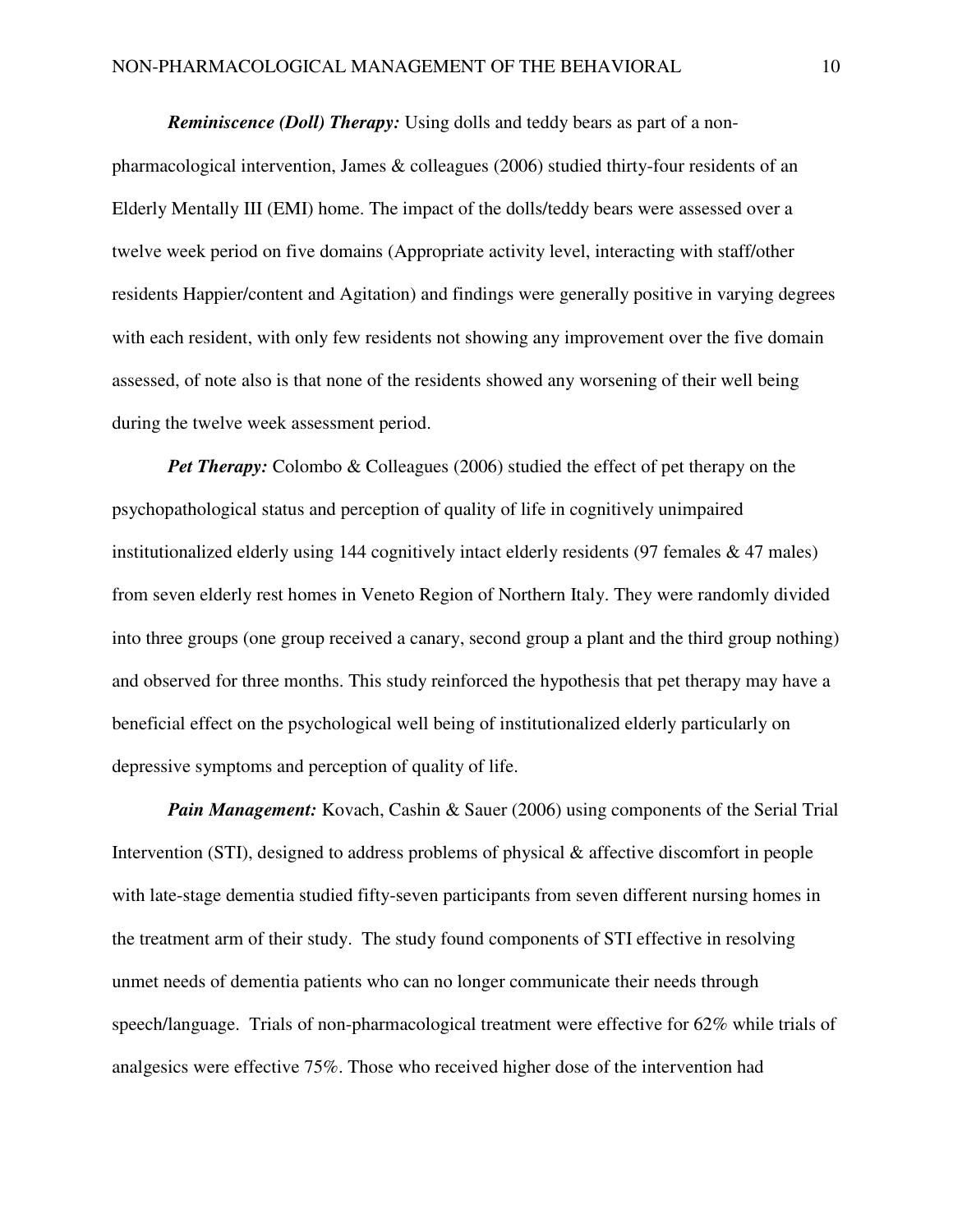statistically significant less discomfort after treatment. The nurses who were the interventionists received training on using the steps of the STI as well as required to have at least 6 months experience in caring for dementia patients and to be working 32-hours day-shift hours weekly. In all, 93% of the participants that received STI improved 50% or more in their behavioral symptoms. The levels of evidence matrix are found on Appendix 3.

#### **Theoretical Framework**

Kurt Lewin's change theory will be the theoretical foundation for implementing the switch from using pharmacologic intervention as first line to non-pharmacologic interventions in managing the behavioral components of dementia in nursing home elderly residents. Lewin's theory comprises of 3 stages: Unfreezing - Change – Refreeze, which requires prior learning to be rejected & replaced. Refreezing is important to prevent a return to the old norm.

Lewin's theory views behavior as a dynamic balance of forces working in opposite directions involving driving forces and restraining/opposing forces. Equilibrium is a state where driving & restraining forces equalize resulting in no change. Changes occurring between the driving & restraining forces either raise or lower equilibrium. While driving forces are towards change, restraining forces resist change (prefers the status quo).

The driving force for nursing homes to change at this present time is intensified by the push by the Centers for Medicare & Medicaid Services (CMS) to reduce nationally by 15% by the end of 2012, the use of antipsychotic drugs in nursing home residents (Centers for Medicare & Medicaid Services [CMS.gov], 2012), homes that are not showing evidence of attempts towards this goal face the risk of non-compliance tags during their routine surveys. This is also the unfreezing stage of this change process. The change stage will involve staff education to trial various non-pharmacological interventions like, careful & attentive observation of each resident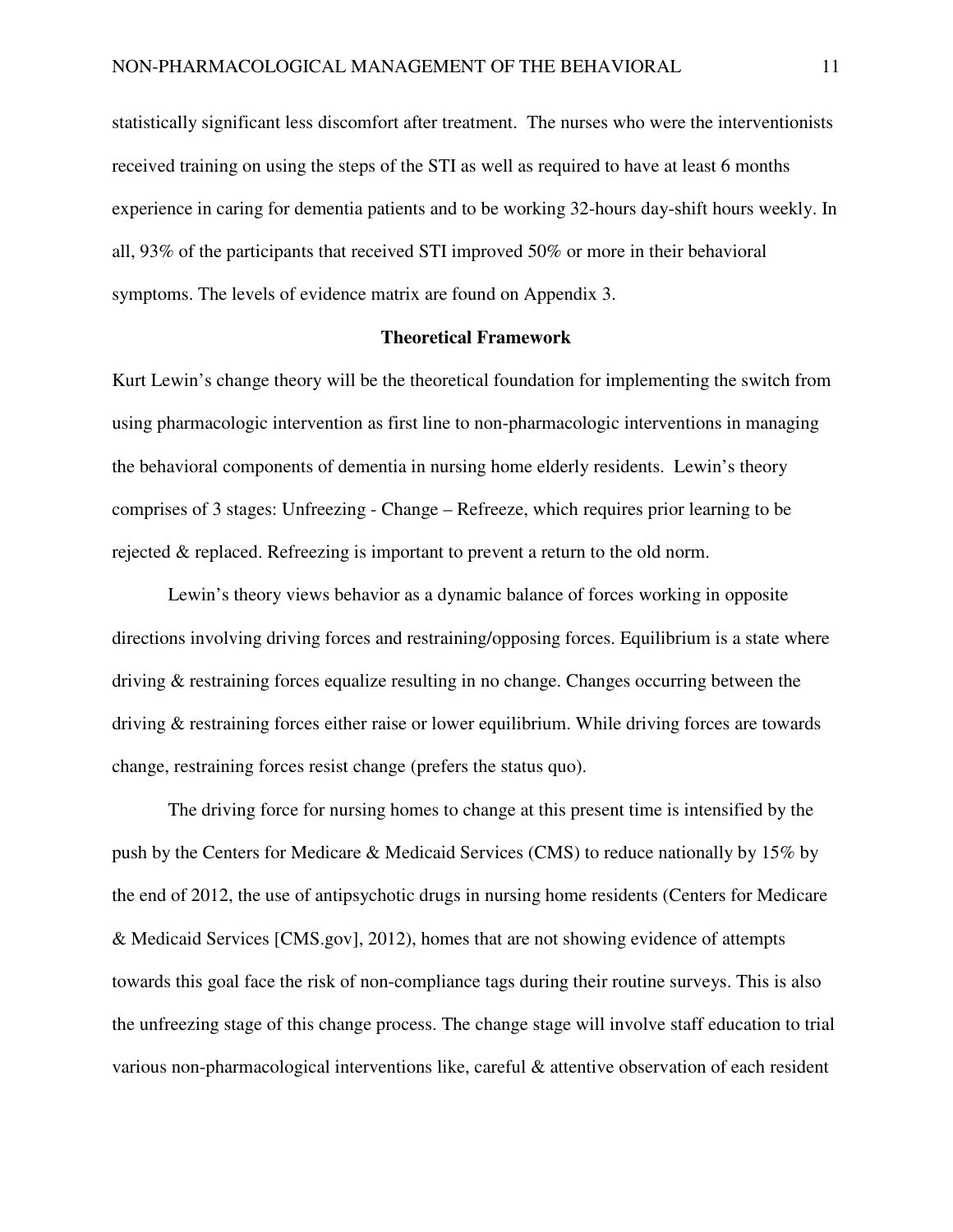to identify needs & peculiar methods of expressing these needs/discomforts, addressing these needs timely and documenting results. The refreezing stage involves preparing care plans specific to each resident which includes documenting all non-pharmacological interventions attempted with results before seeking pharmacological intervention. This makes it the new normal rejecting the previous/status quo of using pharmacological interventions first without significant attempt/trial of non-pharmacological.

Literature review showed that non-pharmacological interventions when implemented well can have a positive effect on decreasing BPSD nursing home residents with Dementia. Kong, Evans & Guevera (2009) found sensory interventions to decrease agitation, same was found by Deudon et al (2009), using an eight-week staff education and training program. Similar positive findings were noted by James & Colleagues (2006) using Reminiscence (doll) therapy and by Colombo & Colleagues (2006) with pet therapy. Likewise, positive effects were noted by Kovach, Cashin & Sauer (2006) using components of the Serial Trial Intervention (STI) for pain management in nursing home residents with late-stage dementia.

For this implementation study, an educational intervention highlighting the use and benefits of different types of non-pharmacological interventions as first line intervention for BPSD as well as highlighting the adverse effects of pharmacological interventions used as first line intervention will be implemented to a sample of nurses and nursing assistants in two different nursing homes. The goal is to change the current status quo of using medications first with little to no use of non-pharmacological management despite studies showing the ill-effects of such medications' use in the elderly dementia population especially. Attitudes and knowledge of dementia questionnaire will be administered before the educational intervention, then again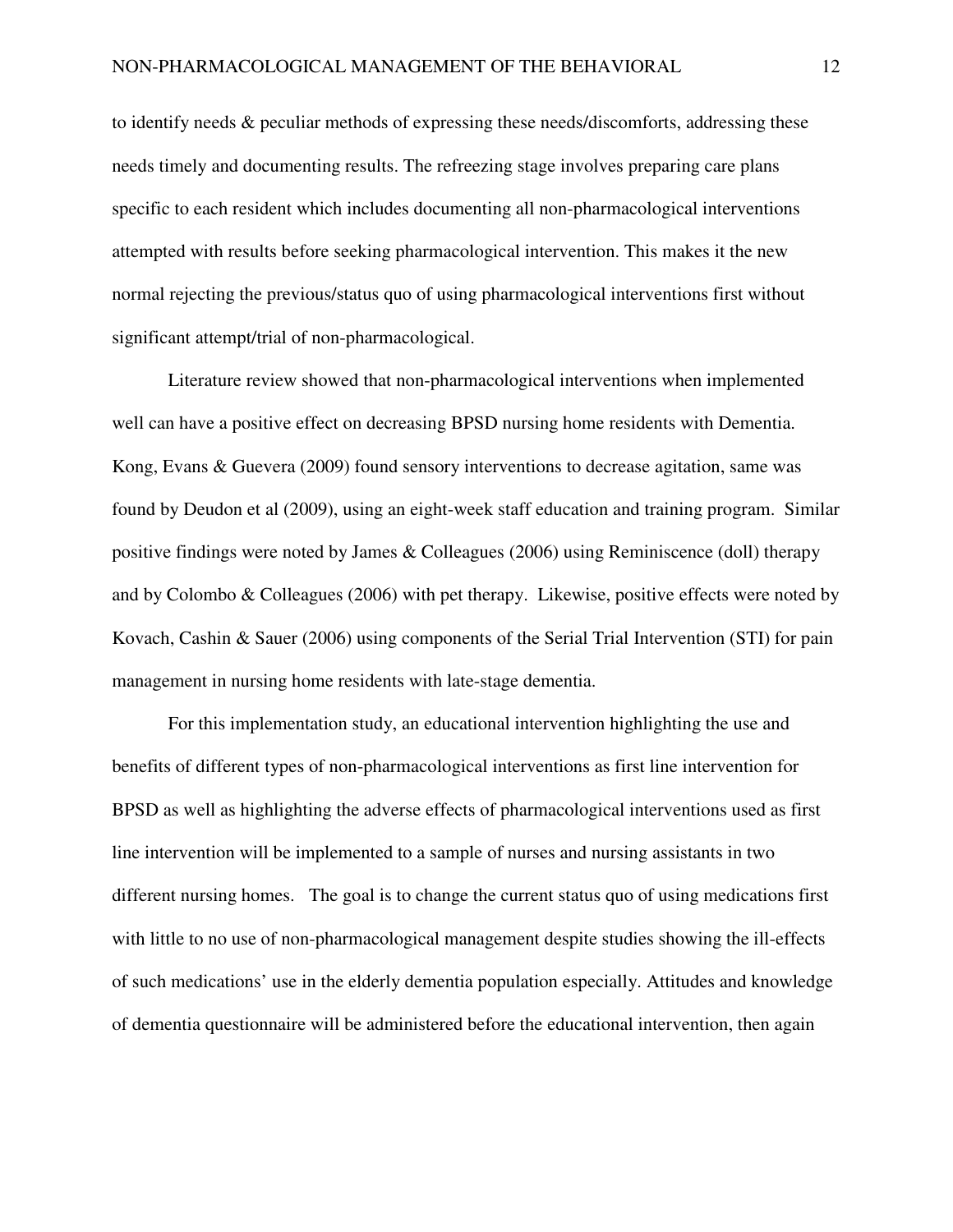immediately following educational intervention and then a month after educational intervention to check for retention.

#### **Project Setting**

Two facilities Home A and Home B (real names not used) in suburban Massachusetts will be used for implementation. Nurses and NAs are expected to work 8 hour shifts/day which means that there are 3 different 8 hour shifts through each day. One is a 92 bed nursing home facility with two units (approximately 46 residents in each unit). One unit (A unit) considered Short term rehab where patients generally stay short term but has some Long term residents who are high functioning but with some cognitive or physical impairment. The other unit (B unit) is a dementia long term locked unit where the residents are more cognitively and or physically impaired. Each shift is staffed as follows:

- *Day shift:* between 2 3 nurses and 4 5 nursing assistants (NAs) for a Resident to Nurse ratio of 23:1, and Resident to NA ratio of 9 -12 : 1. This means that each nurse has approximately 21 minutes for each patient in an 8 hour day shift and each NA has between 40 to 53 minutes for each resident care.
- *Evening Shift:* 2 nurses with 4 NAs, translating to same ratio of resident to nurses in the day shift with same 21 minutes to each resident and 12:1 resident to NA ratio with 40 minutes NA time for each resident.
- *Night shift:* 1 nurse and 2 NAs for each unit, translating to about 10 minutes of nursing time for each resident with a 46:1 resident to nurse ratio. With NAs, it translates to 23:1 resident to NA ratio with approximately 21 minutes for each resident.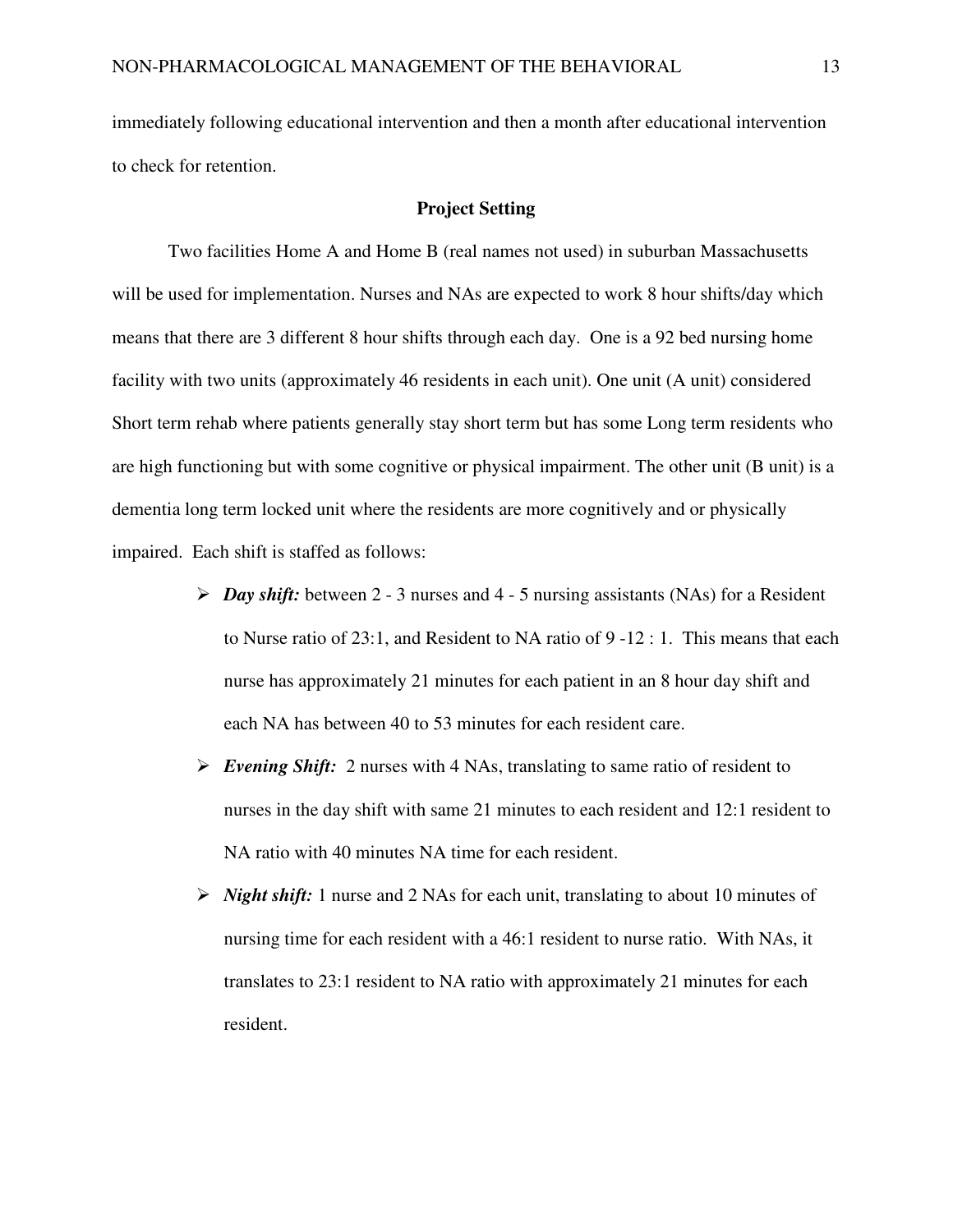Recently, this facility significantly cut down on hours of activities for the residents as well as on the activities' staff and during implementation of this project, staffing was being reduced daily due to low census. On the day shift, each unit is supposed to have a unit manager but lately, that has not been the case.

The second facility has an affiliation with an organized religion and has more activity hours as well as activities staff (4) for their residents. Daily scheduled activities run by the activity department typically runs from 9 am to 7 pm. It is a Non-profit Nursing home with 118 beds. It has four units - one short term (A unit) and three long term units (B, C and D units). B and C units are joined on same floor level and so share staffing on each shift. Each unit is staffed with a nurse manager on the day shift, other staffing is as follows:

| Unit          | <b>Bed Capacity</b> | Shift   | # Nurses       | # Aides        | Comment      |
|---------------|---------------------|---------|----------------|----------------|--------------|
| <b>B</b> unit | 30                  | Day     | 1.5            | $\overline{5}$ | 1 nurse/NA   |
|               |                     | Evening | 1.5            | 4.5            | floats       |
|               |                     | Night   | $\mathbf{1}$   | $\overline{2}$ | between A    |
|               |                     |         |                |                | and C units. |
| C unit        | 28                  | Day     | 1.5            | $\overline{4}$ | 1 nurse/NA   |
|               |                     | Evening | 1.5            | 3.5            | floats       |
|               |                     | Night   | $\mathbf{1}$   | $\mathbf{2}$   | between A    |
|               |                     |         |                |                | and C units  |
| D unit        | 40                  | Day     | $\overline{2}$ | 6              |              |
|               |                     | Evening | $\overline{2}$ | 5              |              |
|               |                     | Night   | $\mathbf{1}$   | 3              |              |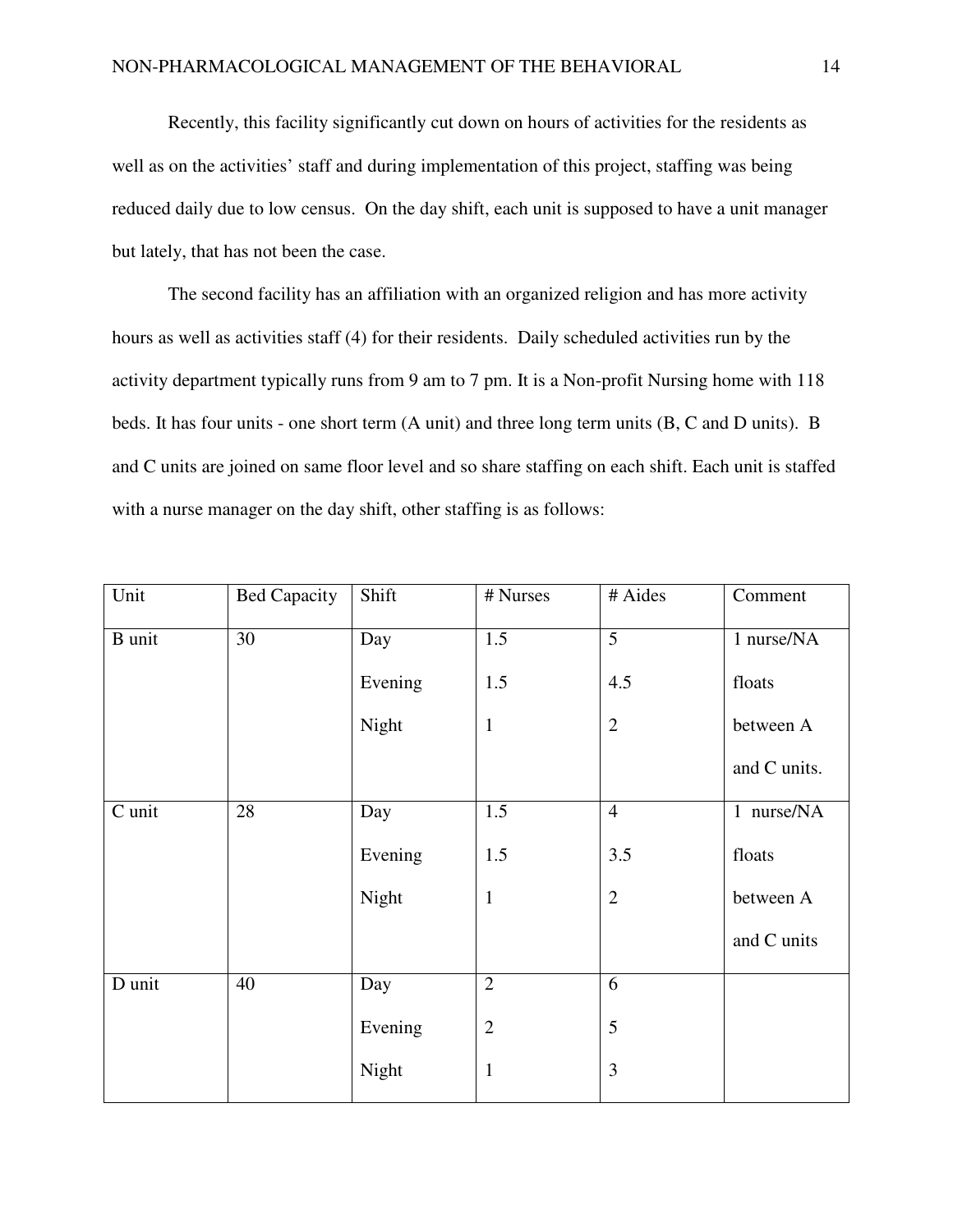| A unit | 20 | Day     | ت |  |
|--------|----|---------|---|--|
|        |    | Evening | ت |  |
|        |    | Night   | ∼ |  |

In this second facility, staffing translates as follows:

- $\triangleright$  *Day Shift:* Resident to Nurse Ratio translates to between  $19 20:1$  implying approximately 24 - 25 minutes for each resident and  $6 - 7:1$  resident to NA ratio implying 68 – 80 minutes for each resident.
- *Evening shift:* same resident to nurse ratio and care time as day shift with approximately 7:1 resident to NA ratio translating to about 69 minutes for each resident.
- $\triangleright$  *Night shift:* Resident to Nurse Ratio translates to between 20 40:1, implying approximately  $12 - 24$  minutes for each resident and  $13 - 15$ :1 resident to NA ratio translating to 32 – 37 minutes for each resident.

## **Stakeholders:**

Include the consultant Psychiatric Nurse Practitioner (Psych NP), Primary Care Nurse Practitioner who works with each of the Medical Doctors (MD) with residents in these nursing homes, the off -site pharmacy/pharmacists for a printed copy of all antipsychotics prescribed with doses & dates. The directors and assisted Directors of nursing, the Administrators, staff educators, nurses, nursing assistants and family members of residents are stakeholders too. A letter requesting authorization/approval was sent through the Psych NP (Appendix 4 and 5) and verbal approval was received from both facilities. A written/signed approval was obtained at the start of implementation.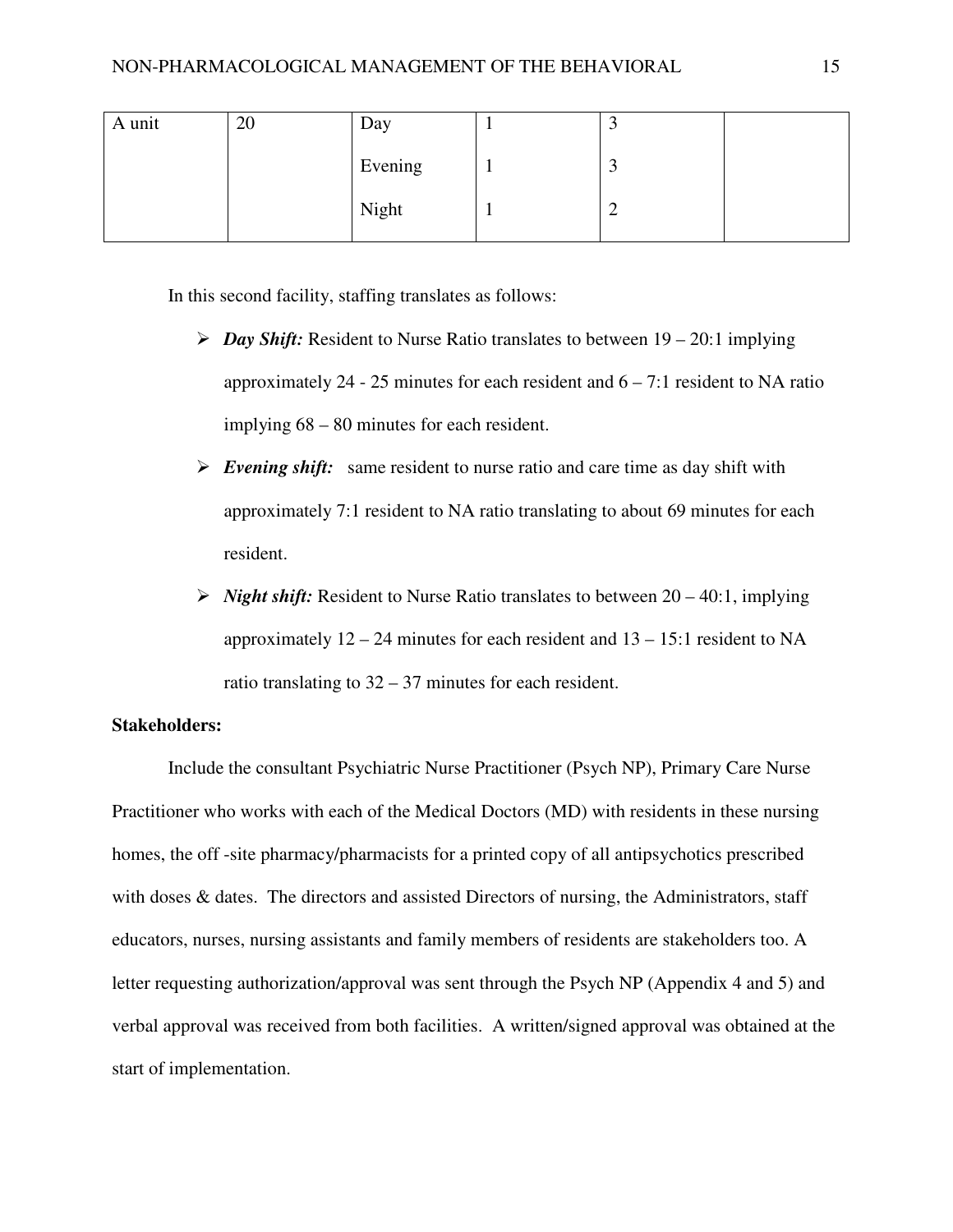#### **Barriers & Facilitations to Implementation**

The two major barriers encountered during implementation were getting the staff (main subjects) to complete the questionnaires as well as attend the intervention sessions. Another barrier was the unstable atmosphere in one facility which affected the staff from participating well in this project, poor staffing was very relevant and verbalized by the staff for limiting their engagement. Overall, staffing and resident safety was the top consideration by the DNP student to enable staff participation no matter how little. This dictated the duration of the sessions which is not enough for learning and retention intended.

Facilitations include the consistent effort by the Psych NP to assess residents on antipsychotics regularly, attempt dose reductions with eventual discontinuation. Also the staff educators at both facilities were very helpful in advertising the intervention sessions and in providing a convenient space for the sessions as well as the Director of Nursing in one facility in getting staff down to the sessions. The evening/weekend supervisor as well as the weekend staff were very cooperative in completing the post tests promptly.

Another major facilitation is the current initiative by CMS with the plan to publish the names of nursing homes with their rate of antipsychotic use. The completion and adoption of the OASIS program which is a mandatory educational retraining for Nursing home staff and reflects change of practice towards reduction in antipsychotic use in one home, seems to have made a difference in how the staff viewed this project implementation.

#### **Design and methods**

This was a quality improvement project geared towards staff education/training to improve the care of residents with dementia in two nursing homes with focus on the use of nonpharmacological interventions as the first line of intervention rather than the all too common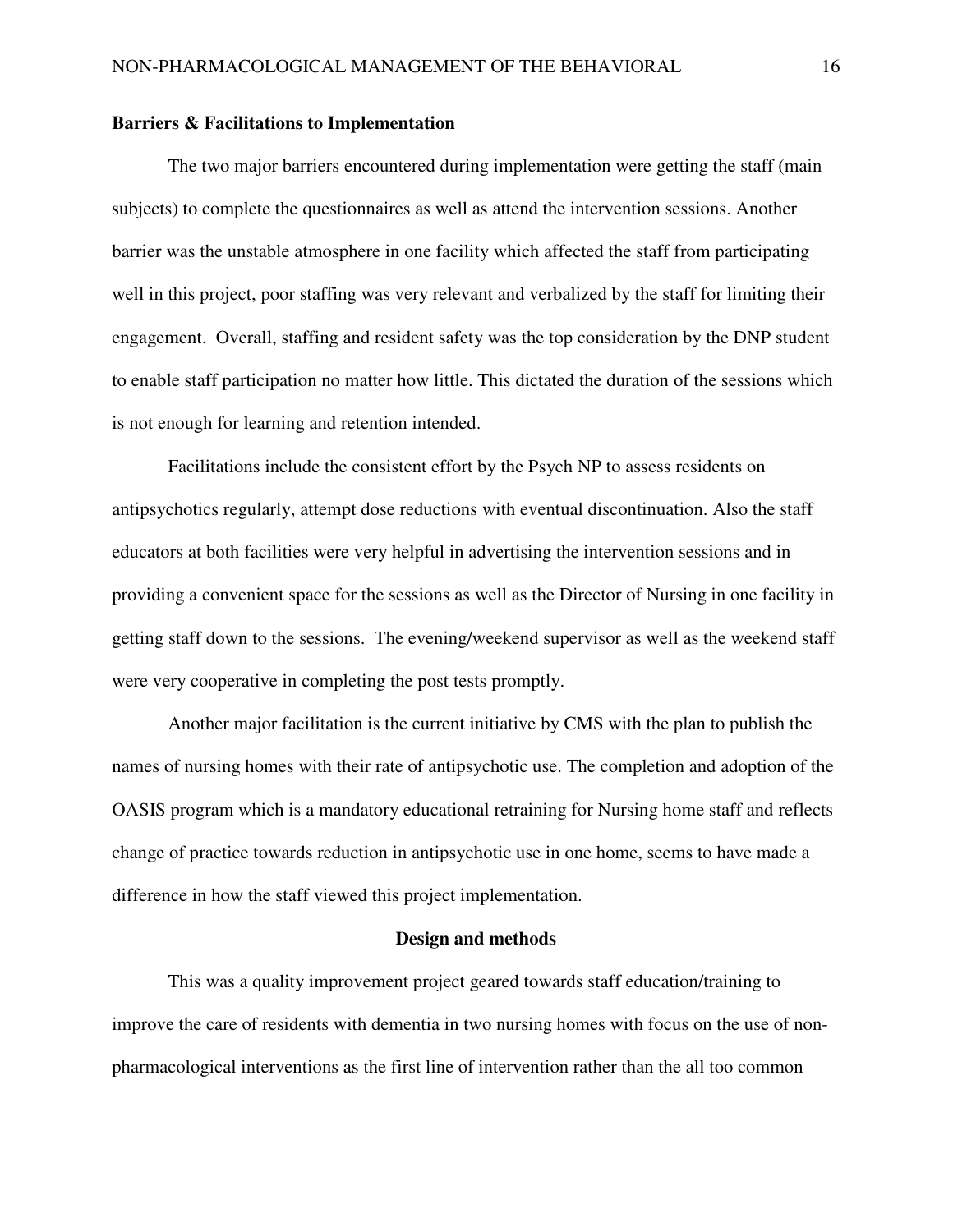pharmacological intervention without attempting/exhausting non-pharmacological interventions. It was based on the Plan-Do-Study-Act (PDSA) cycle. The Act part will depend on each facility as the results will be shared with them.

#### **SAMPLE**

A convenience sample of the day shift and evening shift Nurses and Nursing Assistants was used as well as some night shift staff. Overall goal was at least 50% of staff participation but this was not reached counting returned questionnaires and intervention attendance if judging per facility but overall, adding both facilities, it was good. One hundred and twenty questionnaires were distributed for the pretest and Competence assessment, 25 were returned for each category excluding incomplete ones (15 from one home and 10 from the other). The first post test was administered at the end of each intervention session with 29 subjects (18 from one home and 11 from the other). Twenty-five responses were collected from the  $2<sup>nd</sup>$  post test, 60 were given out (15 and 10 respectively). There is no guarantee that the post test respondents are the same as the pre-test respondents. A total of 85 charts for pre and 87 for post review were completed in one facility and 112 pre with 114 post in the other home, giving a range of 197 to 201 residents in all.

*Intervention:* Studies have shown that better dementia management with the use of nonpharmacological intervention as first line intervention rather than pharmacological intervention is more effective (Gitlin et al., 2012) and more easily done when staff is more educated and aware of these interventions.

An initial assessment of BPSD common in each facility – behaviors that staffs view as challenging to performing their duties optimally was first done. A list of common BPSD (appendix 6) was distributed to staff to check off those applicable as well as hand write-in those not listed. After reviewing these and charting with some staff, inappropriate sexual behavior was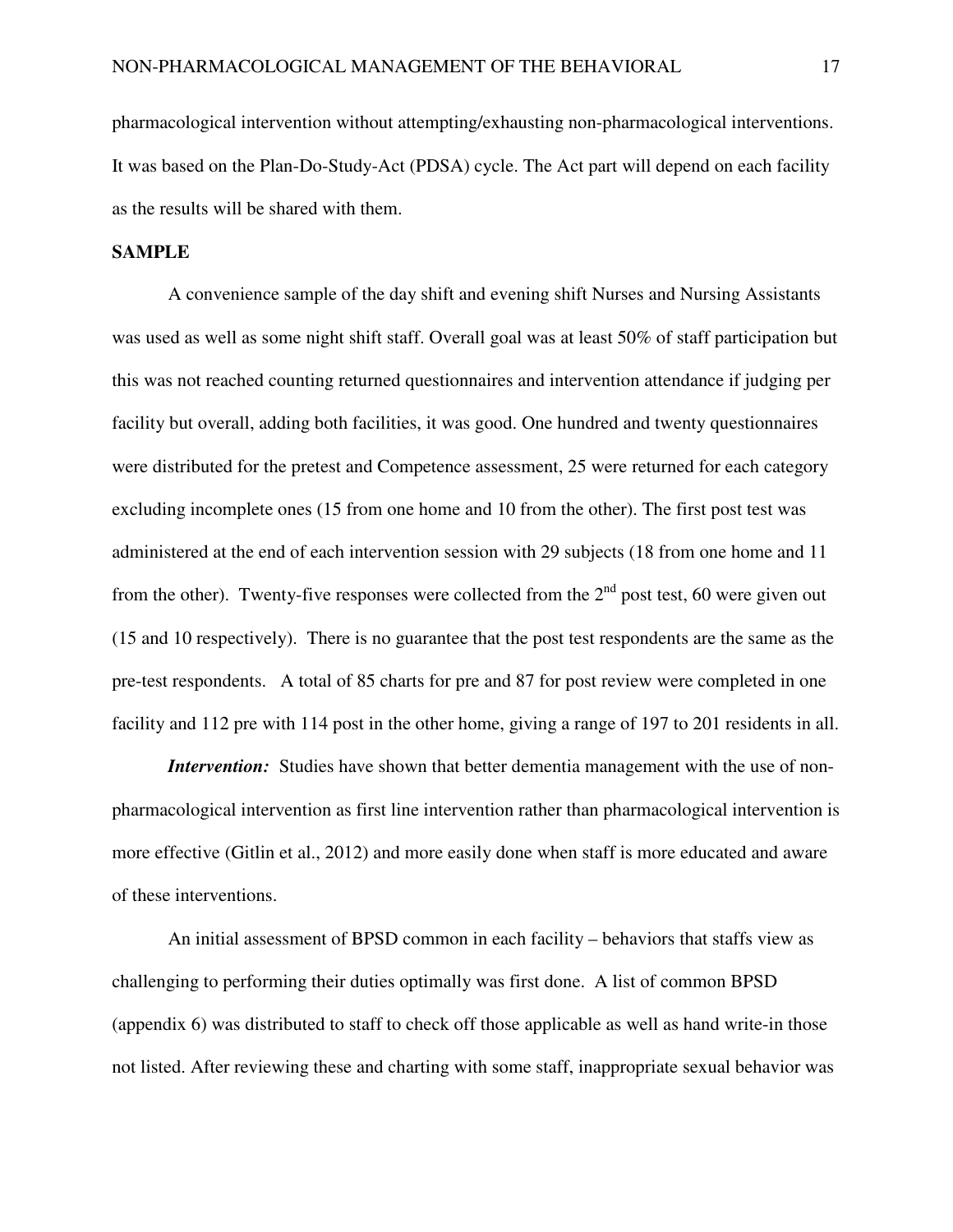thought to be very challenging and a management plan for it was added to the intervention power-point. Knowledge of and attitudes toward non-pharmacologic interventions for treatment of behavior symptoms associated with dementia: A comparison study of Psychologists and Nurse Practitioner questionnaire adapted to fit this population was used as pre and post tests (appendix 1). The pre test was administered together with a competence in dementia questionnaire (appendix 7). First chart review was done at this time identifying use of antipsychotic, antidepressant, anti-anxiety, acetyl-cholinesterase inhibitors, melatonin and Namenda in each facility as well as percentage with dementia, anxiety, depression and insomnia diagnoses. After collecting the pre-tests and competence questionnaires, the intervention was implemented.

Teaching was directed at staff of these nursing homes on a selected day, agreed on by each facility. Multiple 30 minutes sessions were held on the chosen day within the time frame pre-approved by each facility. Each staff educator stated that after 3:30pm, they were certain that no staff will show up and it was true. Power point hand outs with basic information on dementia and its' management, highlighting non-pharmacological interventions as well as the risks of pharmacological interventions with a specific care plan directed at Inappropriate sexual behavior from a dementia resident was distributed to each attendee. Also included in the intervention was discussion of the current CMS plan for anti-psychotic use in nursing homes as well as discussion of various non-pharmacological interventions (Appendix 2) to think of and do first with any resident exhibiting a challenging behavior of dementia, before requesting Psychotropic. The goal is that with time, staff will become aware of each resident's specific pattern and effective intervention which will now be used to compose a care plan specific to each resident – this happens to be the core message of the OASIS program as well. At the end of each session, each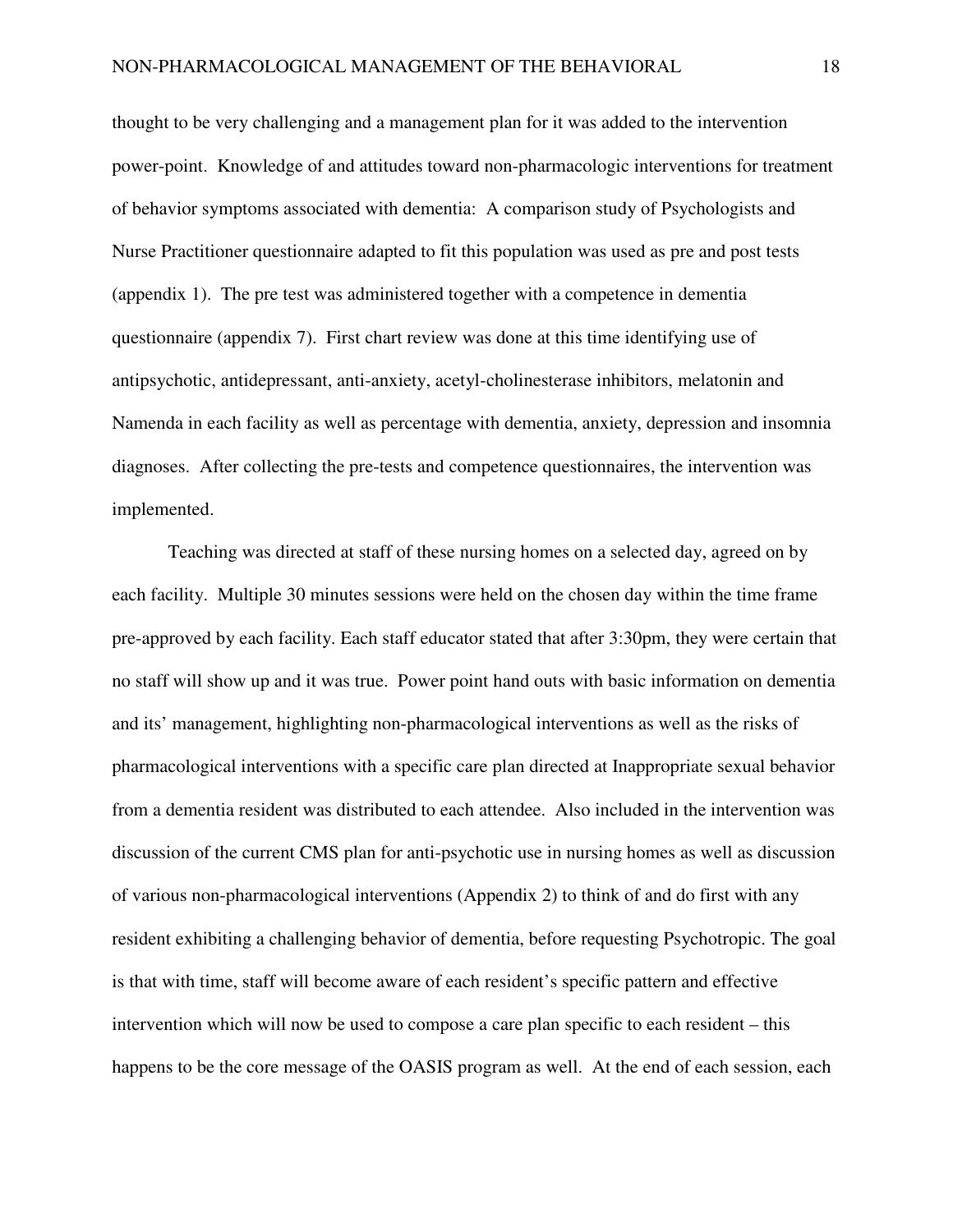attendee completed a post test (post-test 1). Same questionnaire (appendix 1) was readministered one month post intervention (post-test 2) to test for retention. At the time of posttest 2 assessment,  $2<sup>nd</sup>$  chart review was done to assess for any change in prescription for same medications as reviewed in the initial chart review.

### **METHOD OF EVALUATION**

Measurable outcome will be any measurable change in knowledge evidenced from comparing results of the pre & post tests (appendix 1). Pre/Post test questionnaire is Likert-style, has 14 items and scored as it is from 0 (strongly disagree) to 5 (strongly agree). The items are divided into 3 main sections: Attitudes favoring the use of non-pharmacological treatments (1 – 5), Attitudes favoring the use of pharmacological treatments  $(6 - 8)$  and Attitudes concerning staff behavior and resources (9-14). Overall scores were divided in 3 ranges; below 15,  $15 - 25$ and greater than 25. Scores between  $15 - 25$  show positive attitude and knowledge towards nonpharmacological dementia management while outside this range show inadequate knowledge or attitude towards non-pharmacological management. Lower post test scores represent learning has occurred while no difference in pre & post test scores or higher post-test scores shows no learning has occurred immediately following intervention, and in one month post intervention. On the other hand, no increase in use of psychotropics and or decrease in prescribing and usage during the study period will also indicate positive learning and change in practice.

Outcome measure between the two facilities will be comparing the use of psychotropics before and after the project implementation in terms of percentage of patients on psychotropic medications, anti-depressants or anti-anxiety whether scheduled or as needed (prn) for BPSD management in both facilities during the study period.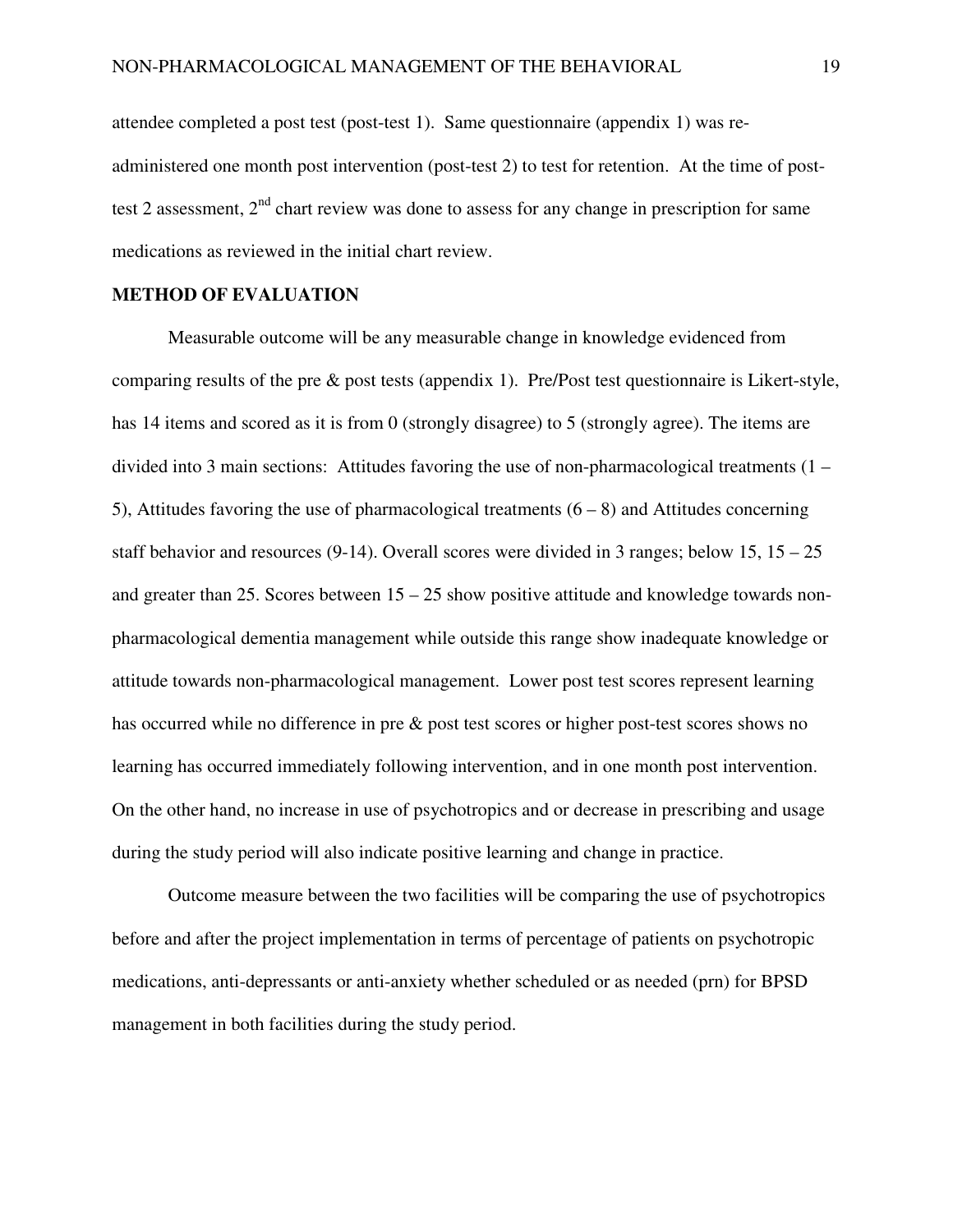Another outcome measure will be whether sense of competence calculated from SCID questionnaire (appendix 7) among staff translates to better/lower scores in the attitudes and knowledge of dementia management questionnaire (appendix 1).

## **DATA ANALYSIS**

An excel sheet was compiled as data was collected at each step of implementation. These data were then transferred to the Statistical Package for the Social Sciences (SPSS) which was used for final analysis using ANOVA and Paired T-Test statistics. Questionnaires that had more than 3 questions unfilled were discarded during final computation.

#### **Plan**

#### **PROTECTION OF HUMAN SUBJECTS**

Since this is not a research study but a quality improvement study specific to two particular facilities as they strive to remain in compliance with the guidelines of CMS, IRB is not required. There was no requirement for the staff/subjects to reveal their identity in any form at any point of the implementation process except signing attendance forms provided by each facility's staff educator which was going to be used to assign attendees education points at each facility per their policies. The sessions were not made mandatory to staff and no resident's name was collected from the chart reviews. Each individual participant was represented anonymously in the general number used for analysis.

#### **Budget**

Since no overtime was procured by the staff and since the teaching/intervention, pre  $\&$ post tests were scheduled within their normal working hours, no expense was incurred. The student was in charge of this study and being part of the graduation requirement, expenses were for stationary which includes copying expenses as student was not reimbursed for time. There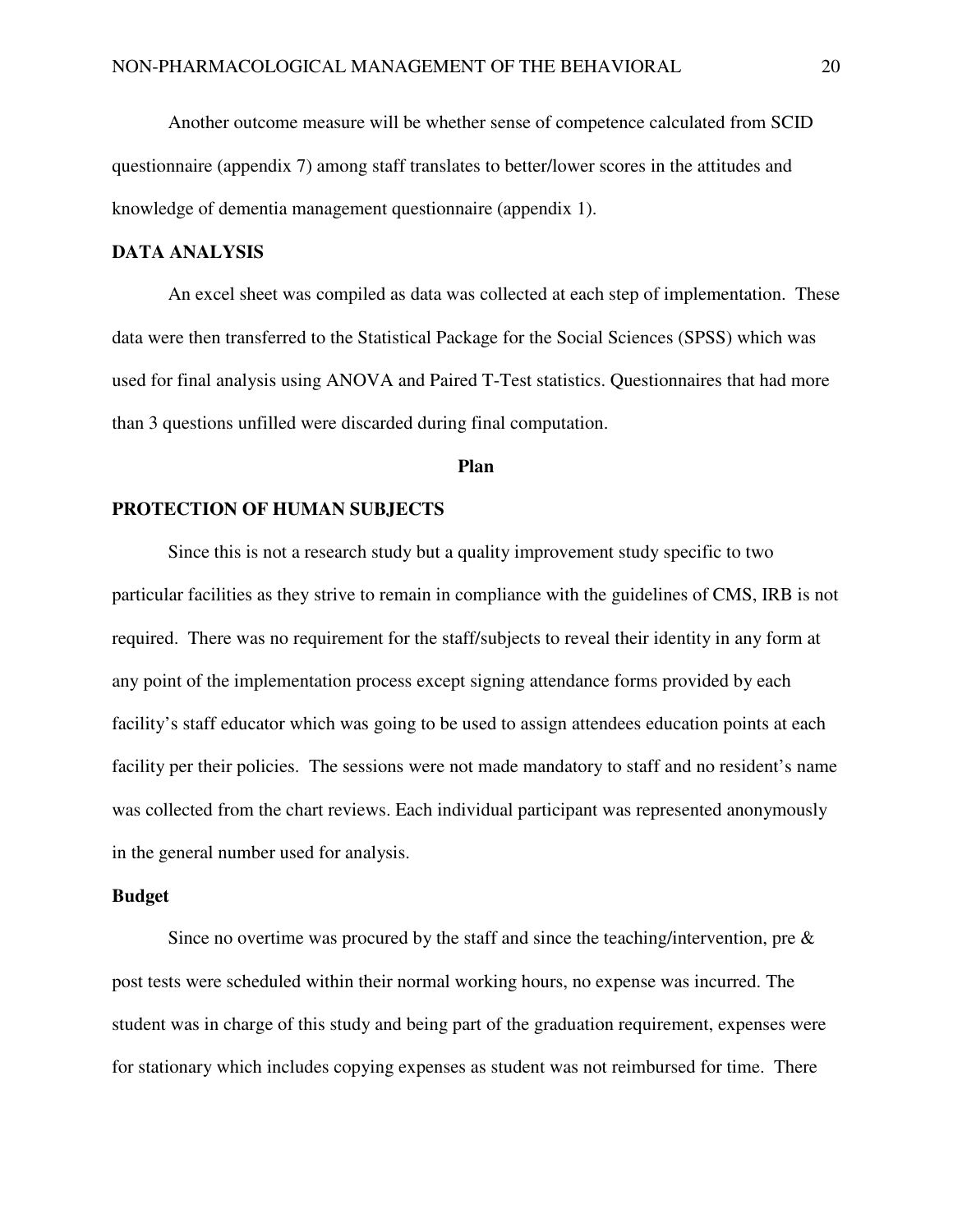was also expense for food used on days of intervention implementations especially as lunch, coffee and snacks were provided by the student. Each facility also received a form of appreciation for their participation and cooperation with the project. The supervising Psych NP also incurs no expense since a contract to precept the DNP student, already exists with the DNP's school/program directors but a thank you gift will be provided by the student.

| <b>Item Description</b> | <b>Student</b> | <b>Contributed</b> | <b>Project Total</b> |
|-------------------------|----------------|--------------------|----------------------|
| Personnel               | \$0            | \$0                | υU                   |
| Materials/Stationary    | \$300.00       | \$0                | \$300.00             |
| Appreciation gifts      | \$200.00       | \$0                | \$200.00             |
| Food                    | \$500.00       | \$0                | \$500.00             |
| Total costs             | \$600.00       | \$0                | \$1000.00            |

Timeline work Plan:

| <b>Task</b>               | $Sept -$        | Jan         | Feb         | <b>March</b> | <b>April</b> | <b>May</b>  |
|---------------------------|-----------------|-------------|-------------|--------------|--------------|-------------|
|                           | <b>Dec 2013</b> | 2014        |             |              |              |             |
| Plan/Notify               | X               | $\mathbf X$ |             |              |              |             |
| Administration            |                 |             |             |              |              |             |
| Pre-test & pre assessment |                 | X           | X           |              |              |             |
| of common BPSD            |                 |             |             |              |              |             |
| Intervention/Staff        |                 |             | X           | X            |              |             |
| Education (power point)   |                 |             |             |              |              |             |
| Post test 1               |                 |             | $\mathbf X$ | $\mathbf X$  |              |             |
| One month post test       |                 |             |             | X            | $\mathbf X$  |             |
| Conclusion & result       |                 |             |             |              | X            | $\mathbf X$ |
| dissemination             |                 |             |             |              |              |             |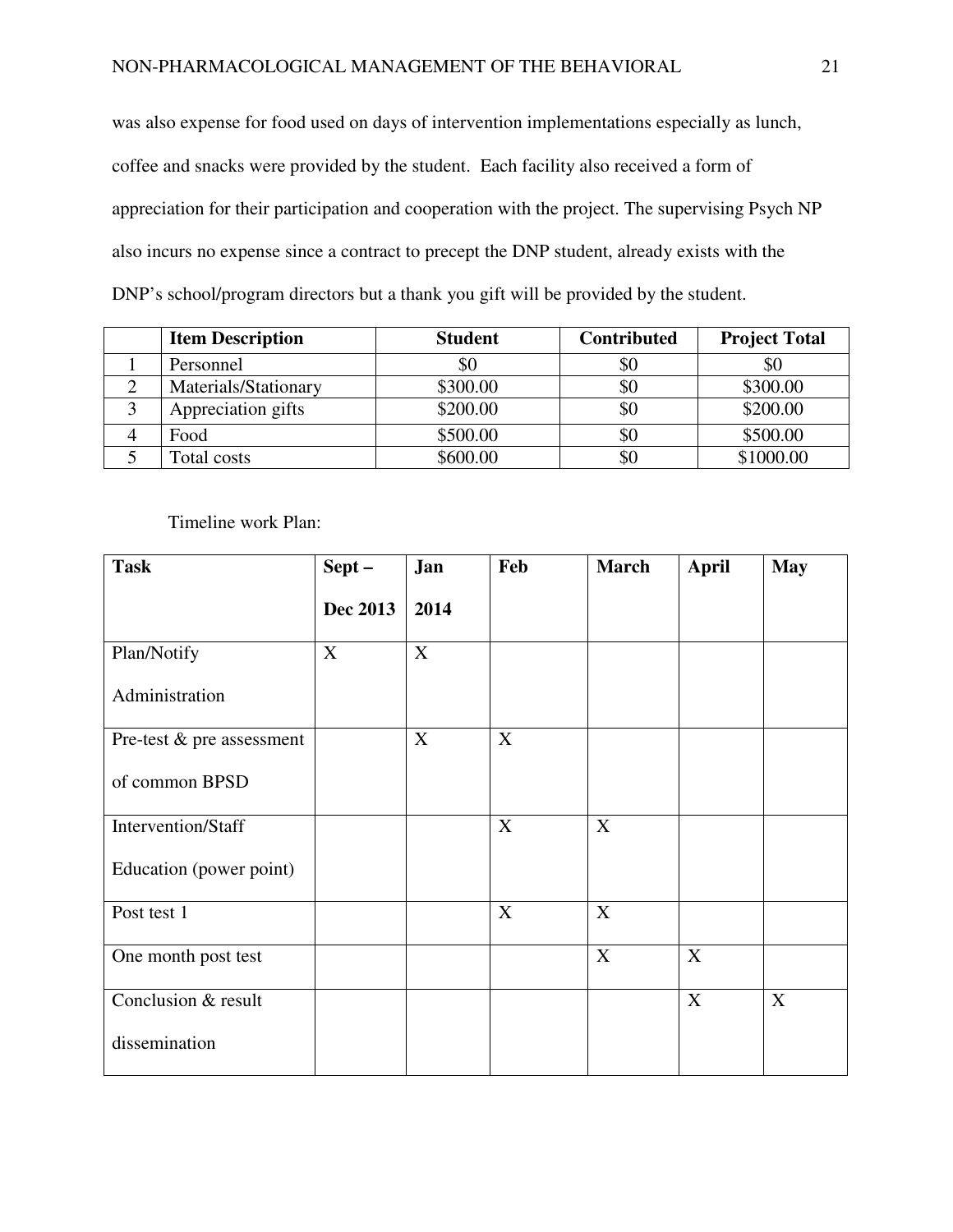The first week (week of 1/22/14), a list of BPSD was distributed to nurses and NAs (appendix 6) to indicate challenging behaviors they encounter while providing care to residents. From this list, sexually inappropriate behavior was picked and its management was included in the intervention PowerPoint.

Week of 2/4/14 to 2/14/14, pre test (appendix 1) and competence (appendix 7) questionnaires were administered to staff in both facilities, collected and scored. During same time pre- test period chart reviews was on-going in both facilities. DNP student met with Staff Educators in both facilities to set up date(s) for intervention. Each facility stated, the intervention sessions will not be made mandatory for their staff and preferred one day with multiple 30minutes sessions and both agreed that after 3:30pm, it will be impossible to guarantee any more turn outs. Sessions were set to run from 6am to 7:30am then from 1pm to 3:30pm to avoid as much disruption in residents' care as possible. The staff educators went about creating and posting poster announcements of the sessions. DNP students provided food, snacks and drinks for each session.

Week of  $2/17/14$  to  $2/21/14$ : Intervention sessions were held as planned in both facilities. Power point print outs were given to attendees as well as a post test (appendix 1) to fill out at the end of each session. Information on the PowerPoint was reviewed with focus on the adverse effects of pharmacological interventions and the urgent need to change the focus of care to nonpharmacological management, the CMS initiative, the Ma OASIS and the importance of knowing the personal story of each resident to effectively create a plan of care specific to each resident. In all, there were only 7 attendees from home A and none was from the dementia unit. The staff educator tried to increase attendance by announcing the start of each session. Home B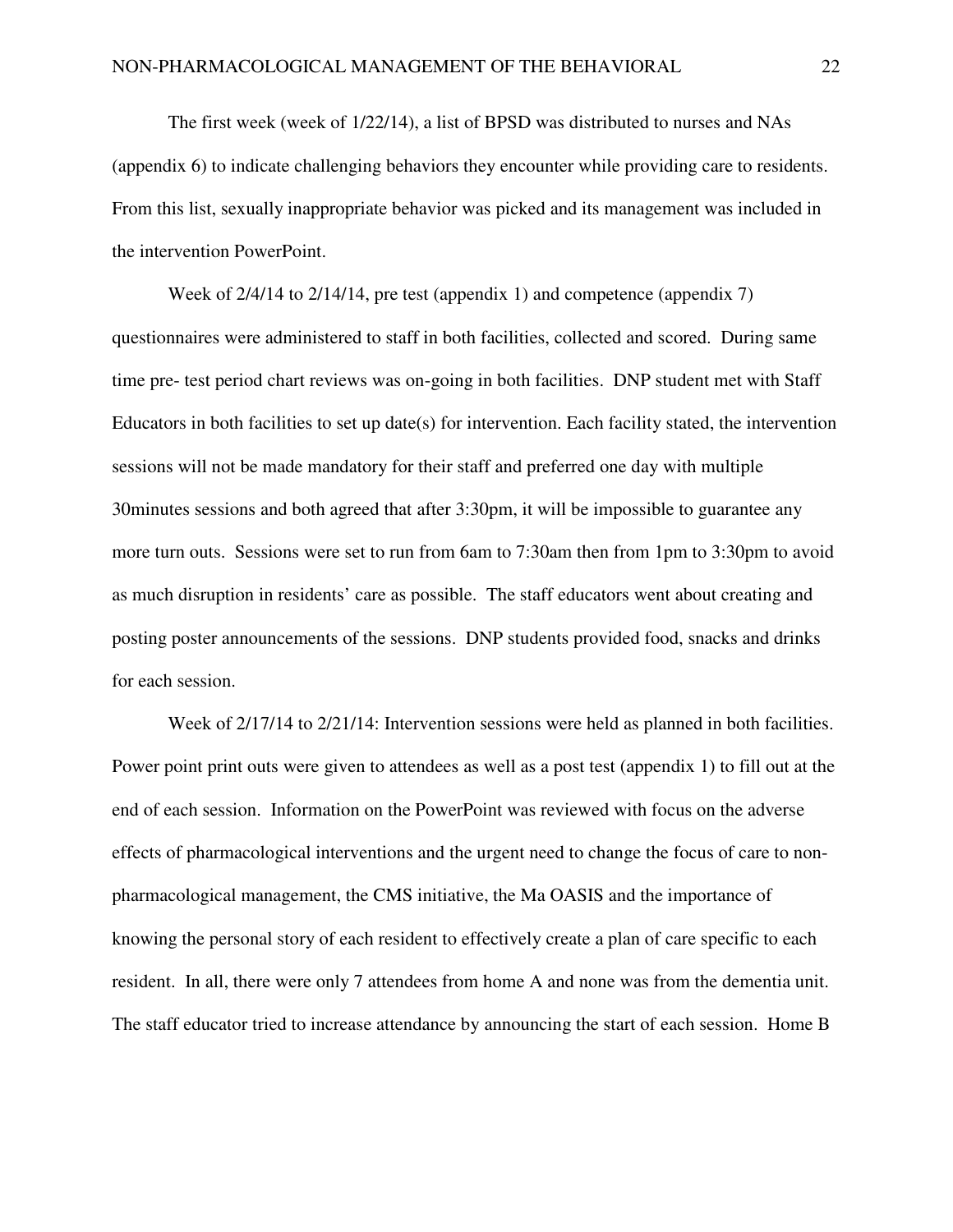had 18 attendees in all; the director of nursing was instrumental in staggering staff attendance from each floor/unit of the facility.

Home A: The unit manager for the dementia unit as well as some of the staff expressed their regret for not attending explaining they couldn't leave the floor due to safety of the residents ultimately. They agreed with the DNP student to come in another day for the intervention on their floor. This was accomplished on 3/12/14 in a 6:30 am to 7:30am session after several attempts, 7 people were present but only 3 post tests were completed that day. The DNP student requested the others put theirs in the provided envelope when done for collection and was collected at a later date.

Second post tests were administered the weekends of 3/30/14 and 4/6/14 as well as second chart reviews. Then computation of results started.

| <b>Statistics</b> |                |            |          |                 |           |  |  |  |  |
|-------------------|----------------|------------|----------|-----------------|-----------|--|--|--|--|
|                   |                | competence | pretest  | postest1        | posttest2 |  |  |  |  |
| N                 | Valid          | 25         | 25       | 29              | 25        |  |  |  |  |
|                   | Missing        | 100        | 100      | 96              | 100       |  |  |  |  |
| Mean              |                | 53.0800    | 26.2800  | 24.6552         | 27.1600   |  |  |  |  |
| Median            |                | 57.0000    | 28.0000  | 22.0000         | 27.0000   |  |  |  |  |
| Mode              |                | 51.00      | 32.00    | $16.00^{\rm a}$ | 31.00     |  |  |  |  |
|                   | Std. Deviation | 13.59510   | 8.29920  | 11.81185        | 8.70670   |  |  |  |  |
| Variance          |                | 184.827    | 68.877   | 139.520         | 75.807    |  |  |  |  |
| <b>Skewness</b>   |                | $-2.667$   | $-1.363$ | .054            | .116      |  |  |  |  |
| Std. Error of     |                | .464       | .464     | .434            | .464      |  |  |  |  |
| <b>Skewness</b>   |                |            |          |                 |           |  |  |  |  |
| Sum               |                | 1327.00    | 657.00   | 715.00          | 679.00    |  |  |  |  |

**Results, Findings, Data Analysis** 

a. Multiple modes exist. The smallest value is shown

In all ANOVA and T-Tests run, no significant difference was found between any groups with P=<0.05 meaning that no significant difference exists between the pre-intervention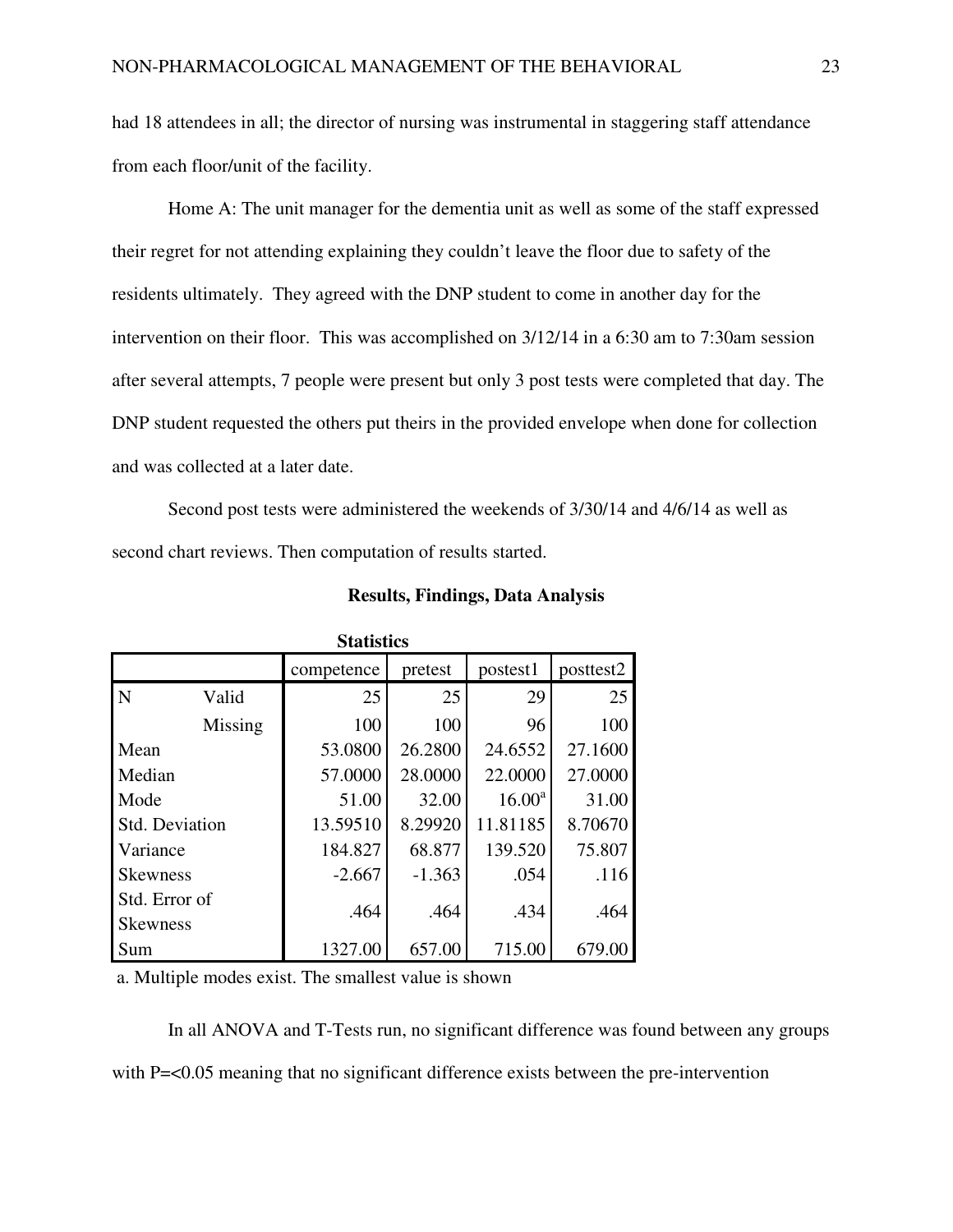antipsychotic use and the post-intervention use. Also no significant difference was found between the pretest and post tests 1 & 2 from the knowledge and attitude towards dementia questionnaires when both homes are analyzed together.

|                                    |                          | Sum of<br><b>Squares</b> | Df             | Mean<br>Square | $\boldsymbol{F}$ | Sig. |
|------------------------------------|--------------------------|--------------------------|----------------|----------------|------------------|------|
| Above 25<br>For pretest            | <b>Between</b><br>Groups | 1.833                    | $\overline{7}$ | .262           | .967             | .511 |
|                                    | <b>Within Groups</b>     | 2.167                    | 8              | .271           |                  |      |
|                                    | Total                    | 4.000                    | 15             |                |                  |      |
| Plupto15to2<br>5                   | <b>Between</b><br>Groups | 2.045                    | 7              | .292           | 1.753            | .348 |
| For Post 1                         | <b>Within Groups</b>     | .500                     | 3              | .167           |                  |      |
|                                    | Total                    | 2.545                    | 10             |                |                  |      |
| P2upto15to2<br>5                   | <b>Between</b><br>Groups | 1.045                    | 7              | .149           | .299             | .915 |
|                                    | <b>Within Groups</b>     | 1.500                    | 3              | .500           |                  |      |
|                                    | Total                    | 2.545                    | 10             |                |                  |      |
| P <sub>2</sub> above <sub>25</sub> | <b>Between</b><br>Groups | 2.048                    | 9              | .228           | .780             | .654 |
|                                    | <b>Within Groups</b>     | 1.167                    | 4              | .292           |                  |      |
|                                    | Total                    | 3.214                    | 13             |                |                  |      |

| 0 |
|---|
|---|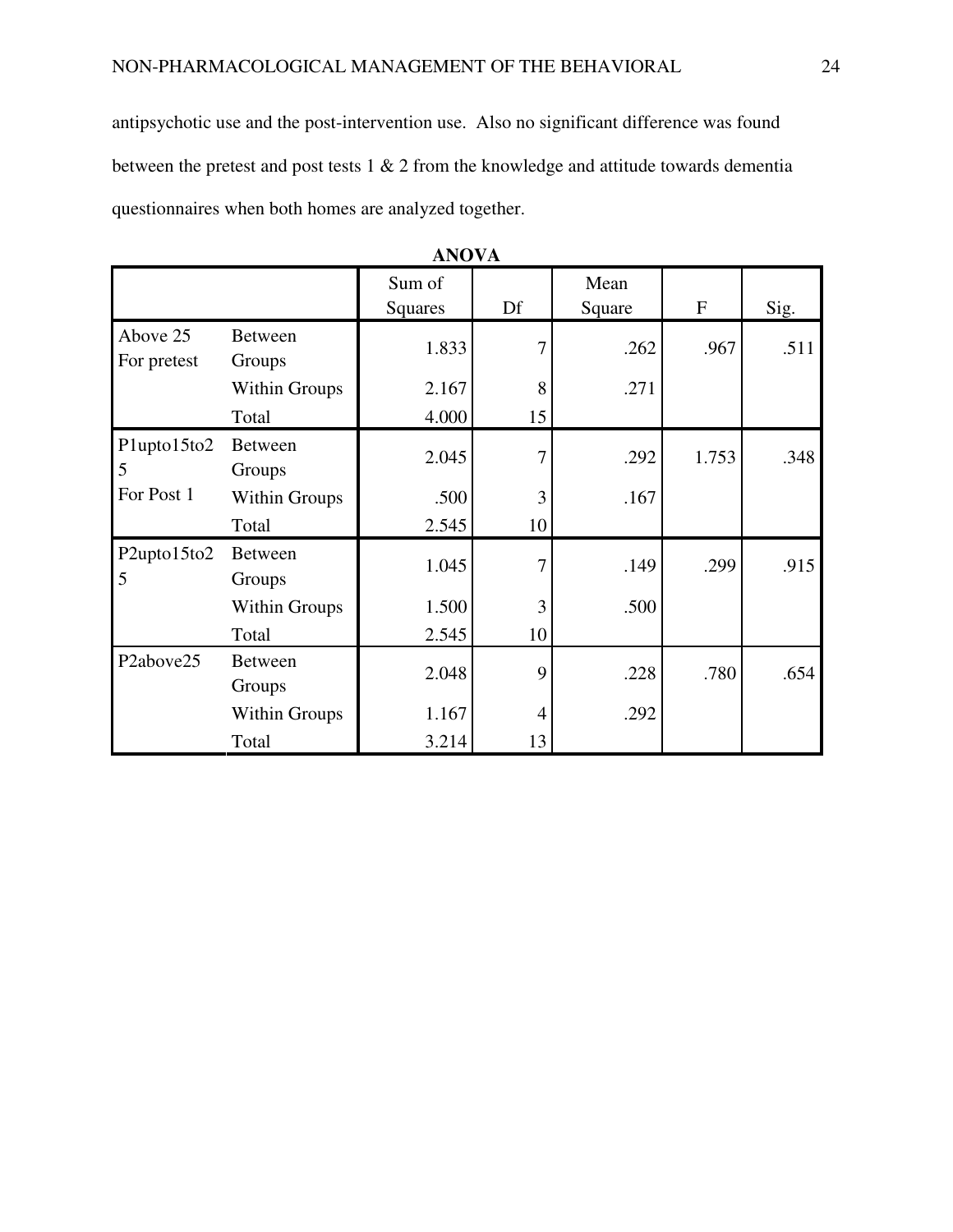| <b>ANOVA</b> |                          |                   |    |                |       |      |  |  |
|--------------|--------------------------|-------------------|----|----------------|-------|------|--|--|
|              |                          | Sum of<br>Squares | df | Mean<br>Square | F     | Sig. |  |  |
| pretest      | <b>Between</b><br>Groups | 1281.873          | 14 | 91.562         | 2.467 | .078 |  |  |
|              | Within Groups            | 371.167           | 10 | 37.117         |       |      |  |  |
|              | Total                    | 1653.040          | 24 |                |       |      |  |  |
| postest1     | <b>Between</b><br>Groups | 2203.943          | 14 | 157.425        | 1.880 | .159 |  |  |
|              | Within Groups            | 837.417           | 10 | 83.742         |       |      |  |  |
|              | Total                    | 3041.360          | 24 |                |       |      |  |  |
| posttest2    | <b>Between</b><br>Groups | 685.893           | 14 | 48.992         | .432  | .926 |  |  |
|              | Within Groups            | 1133.467          | 10 | 113.347        |       |      |  |  |
|              | Total                    | 1819.360          | 24 |                |       |      |  |  |

# **Paired Samples Statistics**

|        |                  |         |    | Std.      | Std. Error |
|--------|------------------|---------|----|-----------|------------|
|        |                  | Mean    | N  | Deviation | Mean       |
| Pair 1 | pretest          | 21.0000 |    | 2.16025   | .81650     |
|        | $upto15$ to $25$ | 1.0000  |    | .00000    | .00000     |
| Pair 2 | postest1         | 18.8182 | 11 | 2.56196   | .77246     |
|        | Plupto15to2      | 1.0000  | 11 | .00000    | .00000     |
| Pair 3 | posttest2        | 21.8182 | 11 | 4.89527   | 1.47598    |
|        | P2upto15to2      | 1.0000  | 11 | .00000    | .00000     |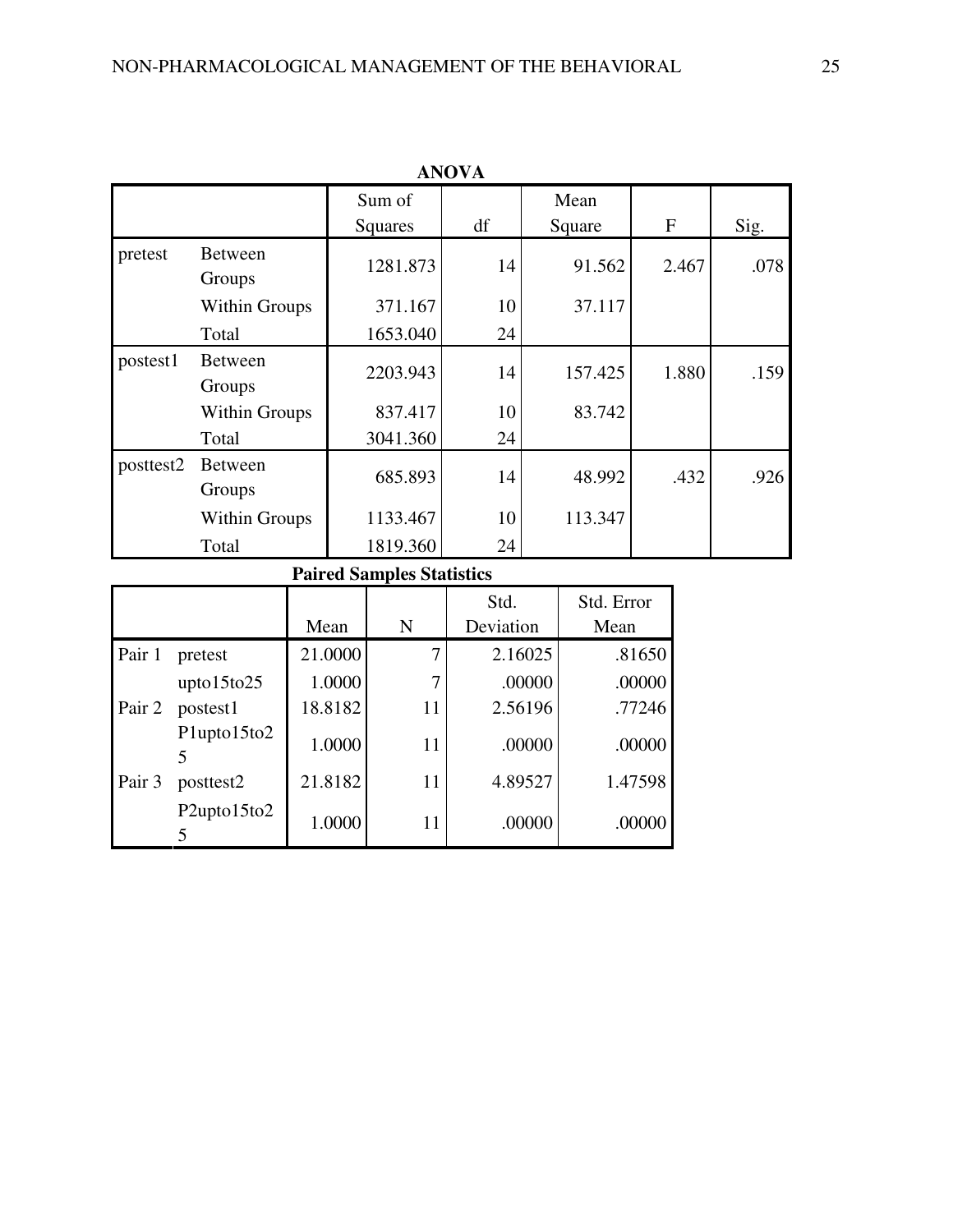|                  |                          | Sum of         |                | Mean    |                           |      |
|------------------|--------------------------|----------------|----------------|---------|---------------------------|------|
|                  |                          | <b>Squares</b> | df             | Square  | $\boldsymbol{\mathrm{F}}$ | Sig. |
| Apretest         | <b>Between</b><br>Groups | 430.733        | 9              | 47.859  | 1.486                     | .345 |
|                  | Within Groups            | 161.000        | 5              | 32.200  |                           |      |
|                  | Total                    | 591.733        | 14             |         |                           |      |
| Apost1           | <b>Between</b><br>Groups | 506.970        | 6              | 84.495  | 1.754                     | .305 |
|                  | Within Groups            | 192.667        | 4              | 48.167  |                           |      |
|                  | Total                    | 699.636        | 10             |         |                           |      |
| Aposttest2       | <b>Between</b><br>Groups | 250.933        | 5              | 50.187  | .391                      | .834 |
|                  | Within Groups            | 513.167        | 4              | 128.292 |                           |      |
|                  | Total                    | 764.100        | 9              |         |                           |      |
| <b>B</b> pretest | <b>Between</b><br>Groups | 837.900        | 5              | 167.580 | 3.184                     | .142 |
|                  | Within Groups            | 210.500        | $\overline{4}$ | 52.625  |                           |      |
|                  | Total                    | 1048.400       | 9              |         |                           |      |
| Bpost1           | <b>Between</b><br>Groups | 982.433        | 9              | 109.159 | .418                      | .879 |
|                  | Within Groups            | 1306.500       | 5              | 261.300 |                           |      |
|                  | Total                    | 2288.933       | 14             |         |                           |      |
| Bposttest2       | <b>Between</b><br>Groups | 254.350        | 9              | 28.261  | .190                      | .984 |
|                  | Within Groups            | 743.250        | 5              | 148.650 |                           |      |
|                  | Total                    | 997.600        | 14             |         |                           |      |

**ANOVA**

## **Outcomes:**

**Antipsychotic use:** Home A had 23 residents (26.4%) on antipsychotics at pre-intervention review and at post review had been cut down to 19 (21.8%) with a total of 87 out of whom 70 are diagnosed with dementia. Home B had 11 residents (9.6%) on anti-psychotics at preintervention chart review and had gone up to 14 (12.3%) at post review with 59 residents out of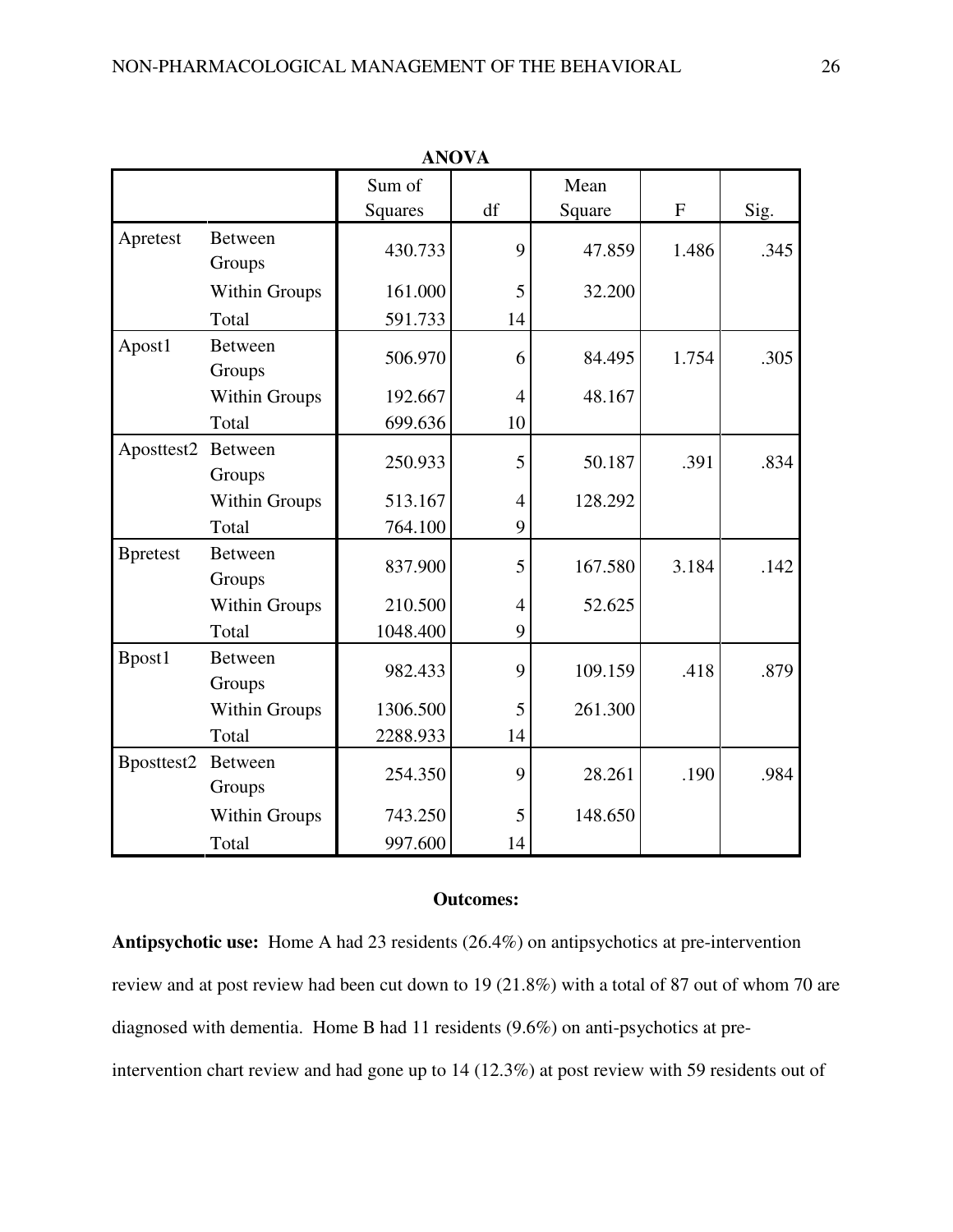114 residents diagnosed with dementia. The fluctuation in the numbers can be related to discontinuation of the medication, discharge of the resident from the facility, newly arriving resident, transition into hospice care and in some cases death of the residents. Similar fluctuations were noted with anti-anxiety and anti-depressant medications which most of the residents are on a minimum of two at the same time.

**Pre & Post tests:** There was no significant difference found at any level of comparison of the data among the groups and between the two homes.

#### **Discussion**

This was somewhat a challenging project to implement and various changes had to be quickly made to accommodate reality. Turnout was poor to the intervention sessions and it was difficult to administer sporadic sessions as planned due to the unpredictable nature of every shift/day occurrences at the facilities. Caregivers due to amount of work load and limited time, do not consider participation crucial especially since it was not mandatory and some viewed it as beneficial to the student DNP not them.

Home A had cut staffing down during implementation of this project, which together with other internal dynamics going on under the new ownership contributed immensely to very low employee enthusiasm for this project. Not a single staff from the dementia unit showed up for any of the intervention sessions and the special session implemented with them was not warmly accepted by the few that attended who were very unhappy and did not hide their frustrations.

The completion of the OASIS program in one home made it much easier to implement this project in that home than the other where it is yet to be implemented and there is little confidence on the part of the staff educator that staff will show up for this mandatory education especially now that they will not be paid for attending in-services on their off days.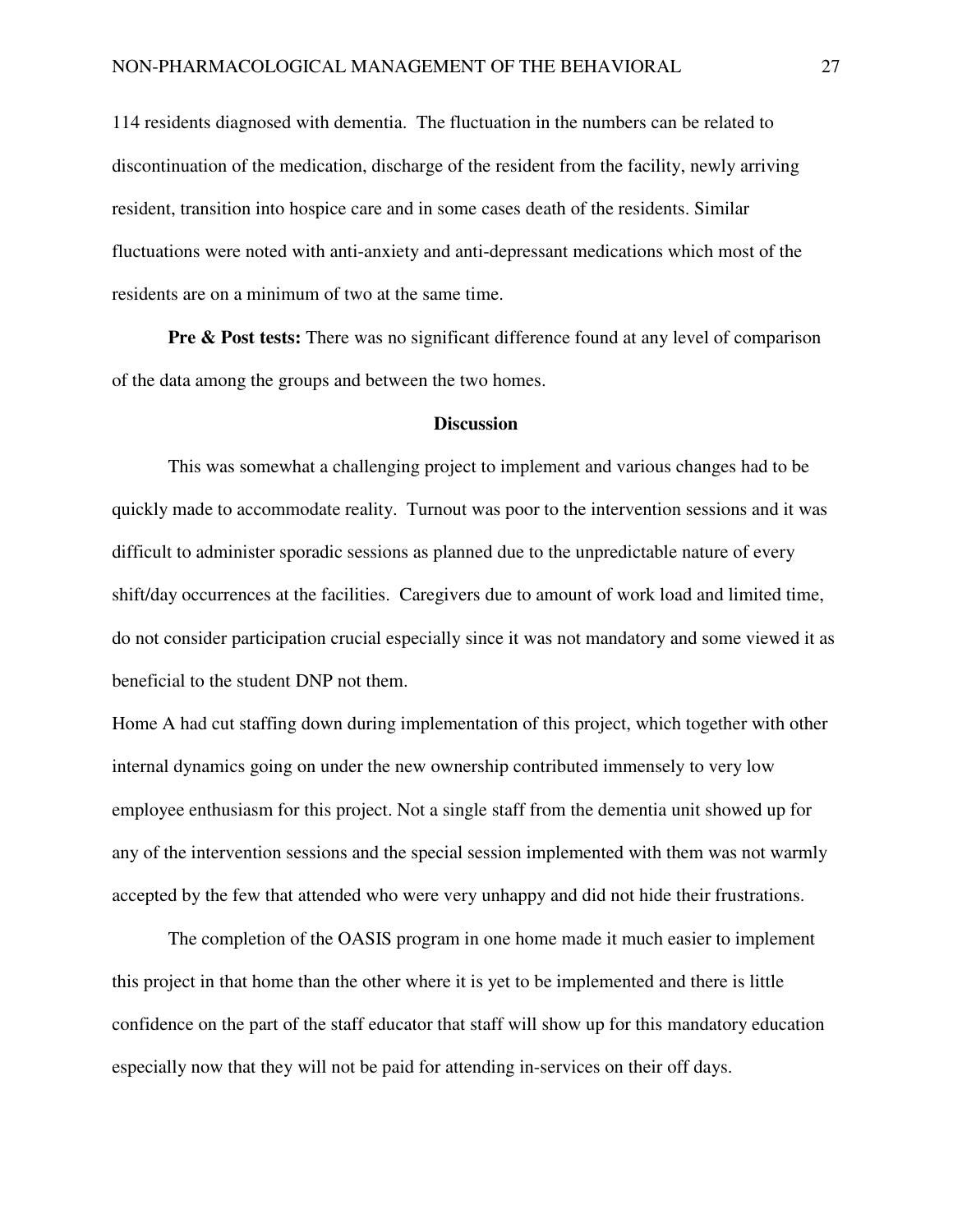Lower percentage anti-psychotic use by Home B despite having a higher resident census can be attributed to the daily consistent activities schedule implemented in this home giving residents little time to be bored.

There is also the question of language barrier, as some staff members who attended the intervention sessions asked for help in understanding the questions, it raises the question of how many did not understand the questions and did not ask for help. This can explain the post test scores below 15.

Completion of the OASIS seems to have made a huge difference in how both homes viewed this intervention, while one home has already completed all the modules (total of 4 modules) and now ready for a re-run, the other home has not made it a priority and is yet to implement the first module, which has been frustrating for the staff educator.

Finally, a one-time 30 minute education session is too short for change to happen in such an important aspect of care-giving especially as it calls for a significant change in practice. There has to be multiple 30 minute sessions or at least one hr sessions to ensure retention and then continuous follow-up sessions/in-services.

#### **Proposed solutions:**

Further studies are needed in this area to continue to highlight the dangers of heavy antipsychotic use with dementia patients/residents.

It is crucial to take care of the caregivers in the facilities since families are supposed to entrust the care of their loved ones into their care. Frustrated caregivers cannot provide the optimal care that is required of them and the residents tend to get the shortest end of the stick.

It is very crucial that facility administrators find other ways to manage costs than jeopardizing the care of the dementia population by inadequately staffing shifts. Currently, there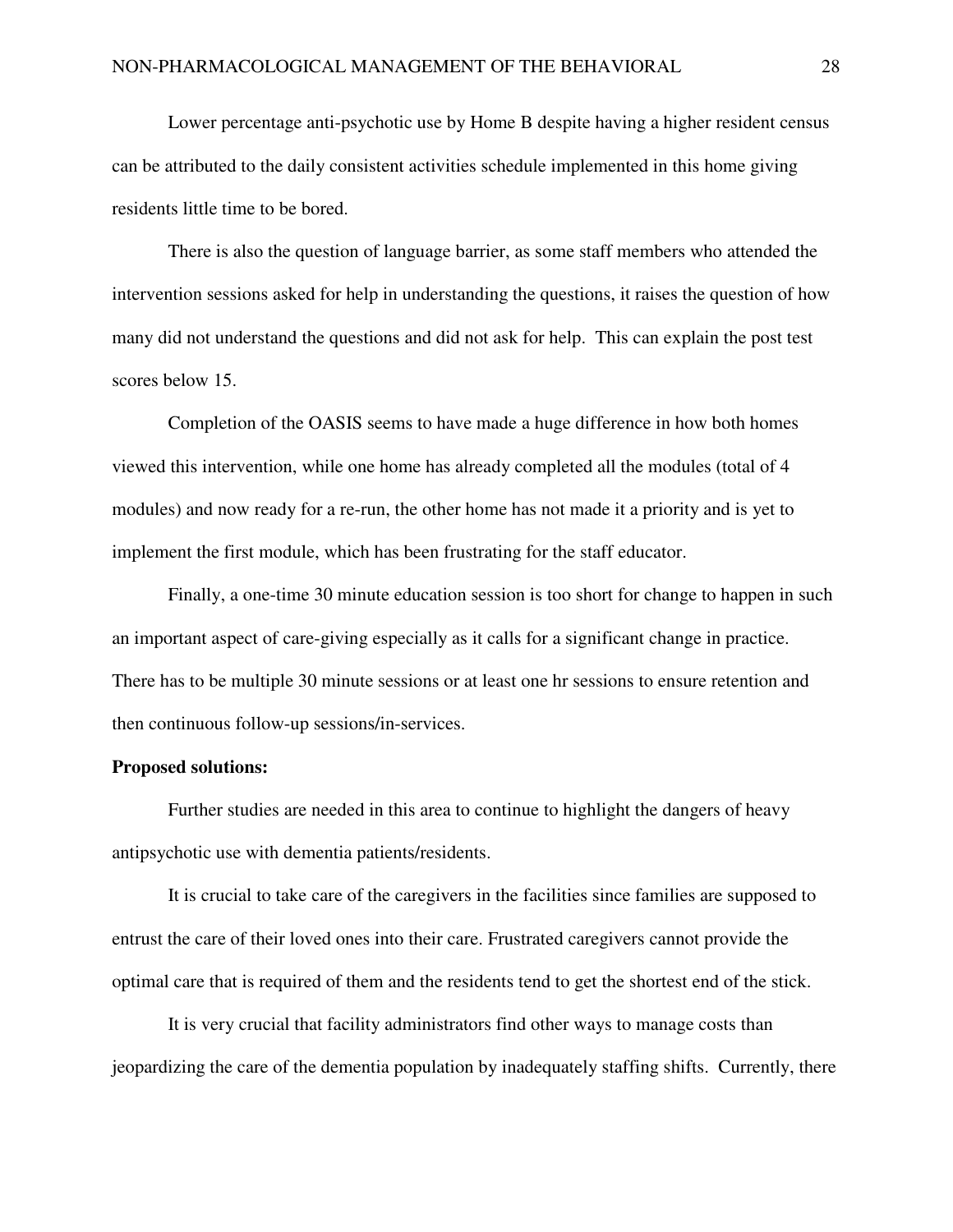is no national legislation to staffing guidelines but some states have such legislature (Harrington, 2010), maybe it is time for a national legislature to try to standardize healthcare facilities staffing problems. Multiple studies have demonstrated the positive relationship between nurse staffing levels and the quality of nursing home care (Ning, Lynn, Rong, & Thomas, 2006). However, no established evidence-based minimum staffing ratios plausible for nursing homes to go by as they try to control cost and improve efficiency exists currently (Ning et al., 2006).

Better assessment instruments especially at a language level that could be understood by the majority of care-givers in facilities need to be produced.

The proposed OASIS training programs sounds like a very good place to start with changing the culture of sub-standard care to residents in nursing homes especially those with dementia. It will be a great idea for facilities to make its implementation a priority.

Healthcare providers with prescribing authority need to be re-educated as well as to the dangers of anti-psychotic medications as well as non-pharmacological dementia management to avoid incessant and unnecessary prescribing.

Collaboration among all providers especially those with prescribing rights is of optimal importance to ensure unified care. Inconsistent care delivery, in this case which could be represented by erratic change in medication prescription especially anti-psychotics may lead to adverse circumstances for these residents.

#### **Limitations:**

Include language barrier/educational limitations. This was noted during the intervention process as the language of the questionnaires seems to have been on a level too high for most of the Nursing Assistants to comprehend. This might be the biggest reason the results are as reported.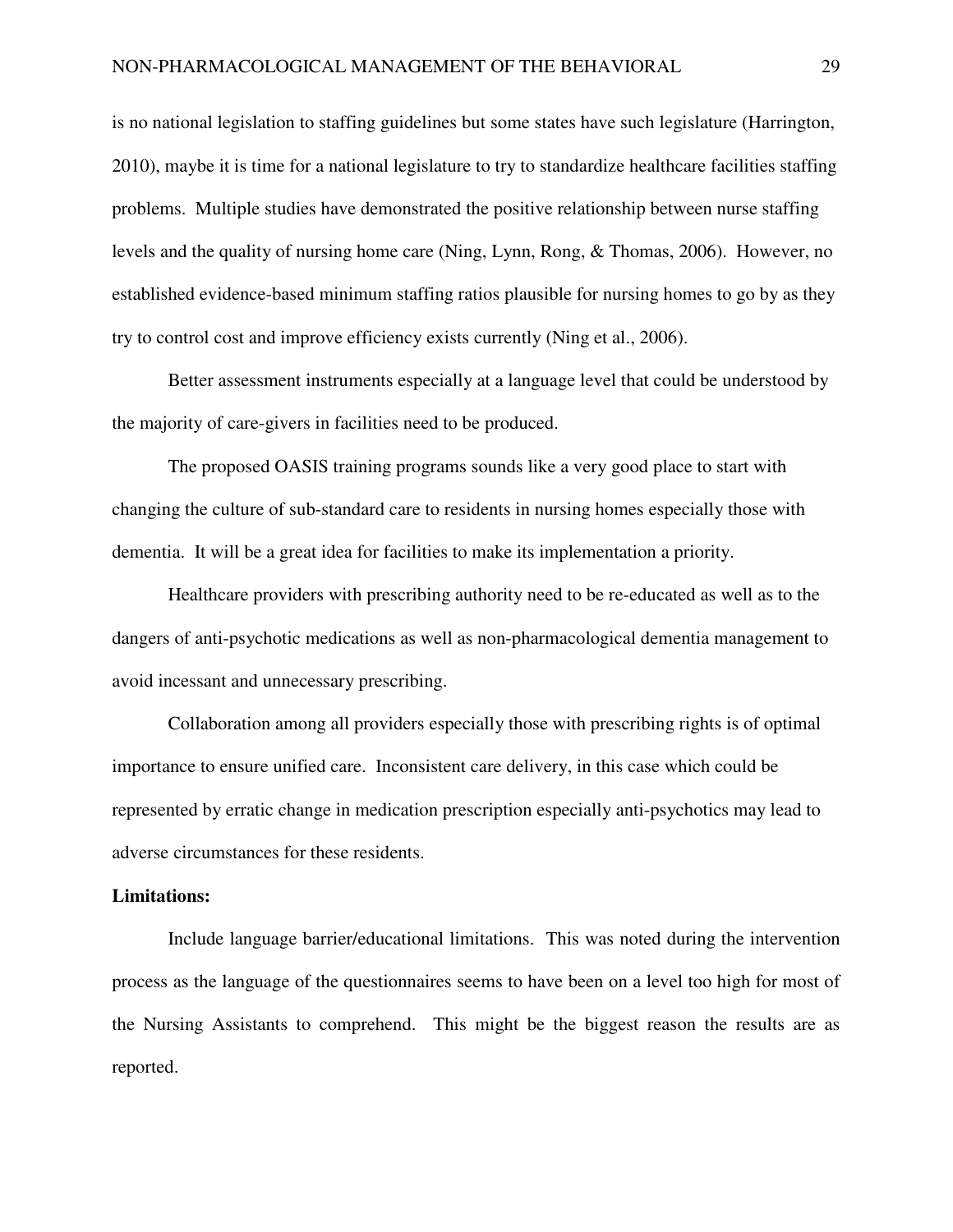Assessment instruments were not easy to find for this project implementation and despite attempt to adapt it to the sample population, language problems still surfaced. Administering the questionnaires was not problem-free and the numbers returned were much below the number distributed.

A project with the level of importance and implications like this one definitely needs more time longer than 3 months to implement and to ensure retention. It will also require consistent collaborative effort from all providers – Physicians, Nurse Practitioners, all specialties including all nursing home employees to ensure better quality for long-term care residents especially with dementia.

#### **Conclusions:**

As the numbers of people needing various levels of long-term care continue to grow, families, communities, state and federal government face new realities about finances. Quality improvement in long-term care has been and continue to be an age old challenge. As (Jackson, 2010, p. 177) put it, "the provider industry is committed to delivering high quality services and needs the money to hire adequate staff to maintain efficient and effective care. The public is adamant about wanting safe, adequately staffed, and compassionate long-term care – but at an affordable cost. That is the rub". The challenge is how to reach a compromised safe solution acceptable to all sides and affordable to families as well as all levels of government (Jackson, 2010). This has become a passion of mine and I hope to engage in or champion this cause as I become a DNP and have better access to other providers especially. It is truly a huge problem that needs all hands on deck to solve.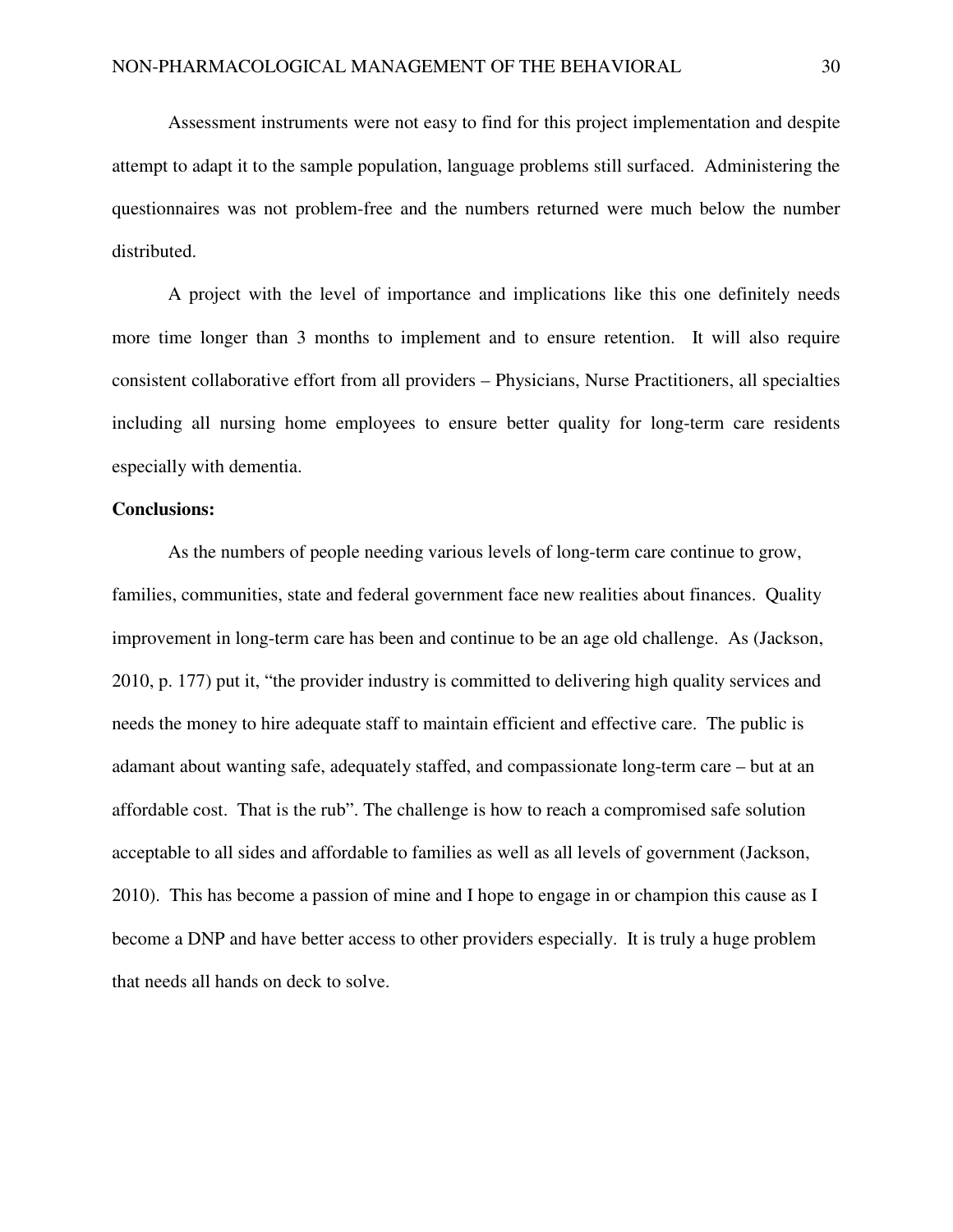#### **References**

- Baker, J. A., Keady, J., Hardman, P., Kay, J., Jones, L., & Jolley, D. (2010, June). Psychotropic PRN use among older people's inpatient mental health services. *Journal of Psychiatric and Mental Health Nursing*, *17*(5), 463-468. Doi: 10.111
- Brooks, M. (2013). *Antipsychotic use down in US nursing homes*. Retrieved January 22, 2014, from http://www.medscape.com/viewarticle/810513
- Center for Evidence Based Medicine. (2013). *Oxford Center for Evidence-based Medicine Levels of Evidence (March 2009*). Retrieved February 17, 2013, from http://www.cebm.net/index.aspx?o=1025
- Centers for Disease Control and Prevention. (2008). *EPI INFO 7*. Retrieved March 29, 2013, from http://wwwn.cdc.gov/epiinfo/
- Centers for Medicare & Medicaid Services. (2012). *Details for: CMS announces partnership to improve dementia care in nursing homes*. Retrieved February 28, 2013, from http://www.cms.gov/apps/media/press/release.asp?Counter=4368&intNumPerPage=10& checkDate=&checkKey=&srchType=1&numDays=3500&srchOpt=0&srchData=&keyw ordType=All&chkNewsType=1%2C+2%2C+3%2C+4%2C+5&intPage=&showAll=&p Year=&year=&desc=&cboOrder=date
- Centers for Medicare & Medicaid Services. (Producer). (2013). *Improving Dementia Care in Nursing Homes: Best Care Practices* [Youtube video]. Available from http://www.youtube.com/watch?v=vk4wcLK9nTc&feature=youtu.be.
- Cohen-Mansfield, J., Jensen, B., Resnick, B., & Norris, M. (2012, February 1). Knowledge of and attitudes toward Nonpharmacological interventions for treatment of behavior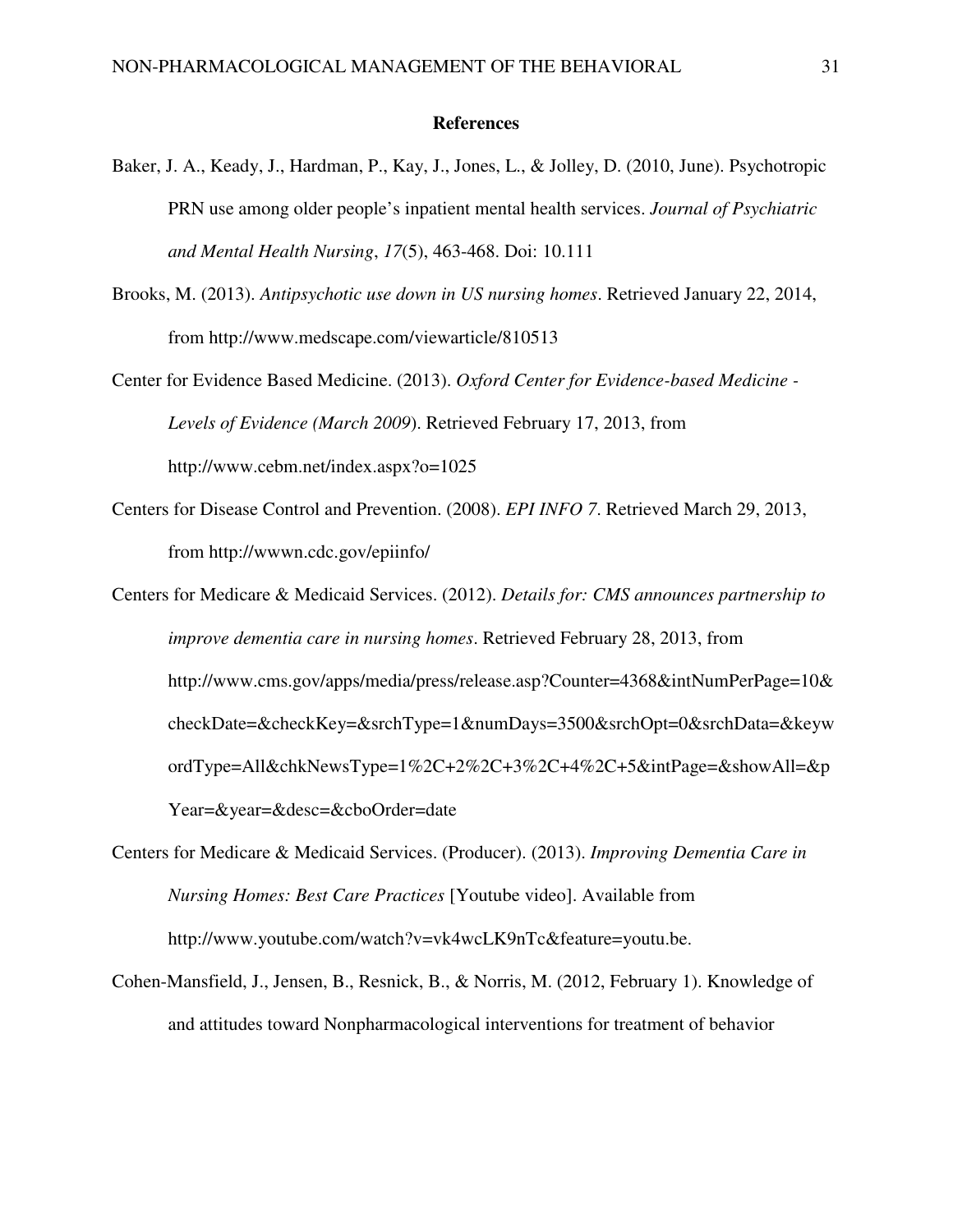symptoms associated with dementia: A comparison of Physicians, Psychologists, and Nurse Practitioners. *Gerontologist*, *52*(1), 34-45. Doi: 10.1093/geront/gnr081

- Colombo, G., Buono, M. D., Smania, K., Raviola, R., & De Leo, D. (2006, March-April). Pet therapy and institutionalized elderly: A study on 144 cognitively unimpaired subjects. *Archives of Gerontology and Geriatrics*, *42*(2), 207-216. Retrieved from http://www.sciencedirect.com.silk.library.umass.edu/science/article/pii/S0167494305000 749
- Current Nursing. (2011). *Change Theory: Kurt Lewin*. Retrieved March 8, 2013, from http://currentnursing.com/nursing\_theory/change\_theory.html
- Department of Veterans Affairs Health Services Research & Development Service. (2011). *A Systematic Evidence Review of Non-pharmacological Interventions for Behavioral Symptoms of Dementia*. Retrieved from http://www.ncbi.nlm.nih.gov/books/NBK54971/pdf/TOC.pdf

Desai, A. K., & Grossberg, G. T. (2001). Recognition and Management of Behavioral Disturbances in Dementia. *Primary Care Companion to the Journal of Clinical Psychology*, *3*(3), 93-109. Retrieved from http://www.ncbi.nlm.nih.gov/pmc/articles/PMC181170/

- Deudon, A., Maubourguet, N., Gervais, X., Leone, E., Brocker, P., Carcaillon, L., Riff, S., Robert, P. H. (2009, April 15). Non-pharmacological management of behavioral symptoms in nursing homes. *International Journal of Geriatric Psychiatry*, *24*, 1386- 1395. Doi: 10.1002/gps.2275
- Douglas, S., James, I., & Ballard, C. (2004, May 1). Non-pharmacological interventions in dementia. *Advances in Psychiatric Treatment*, *10*, 171-177. Doi: 10.1192/apt.10.3.171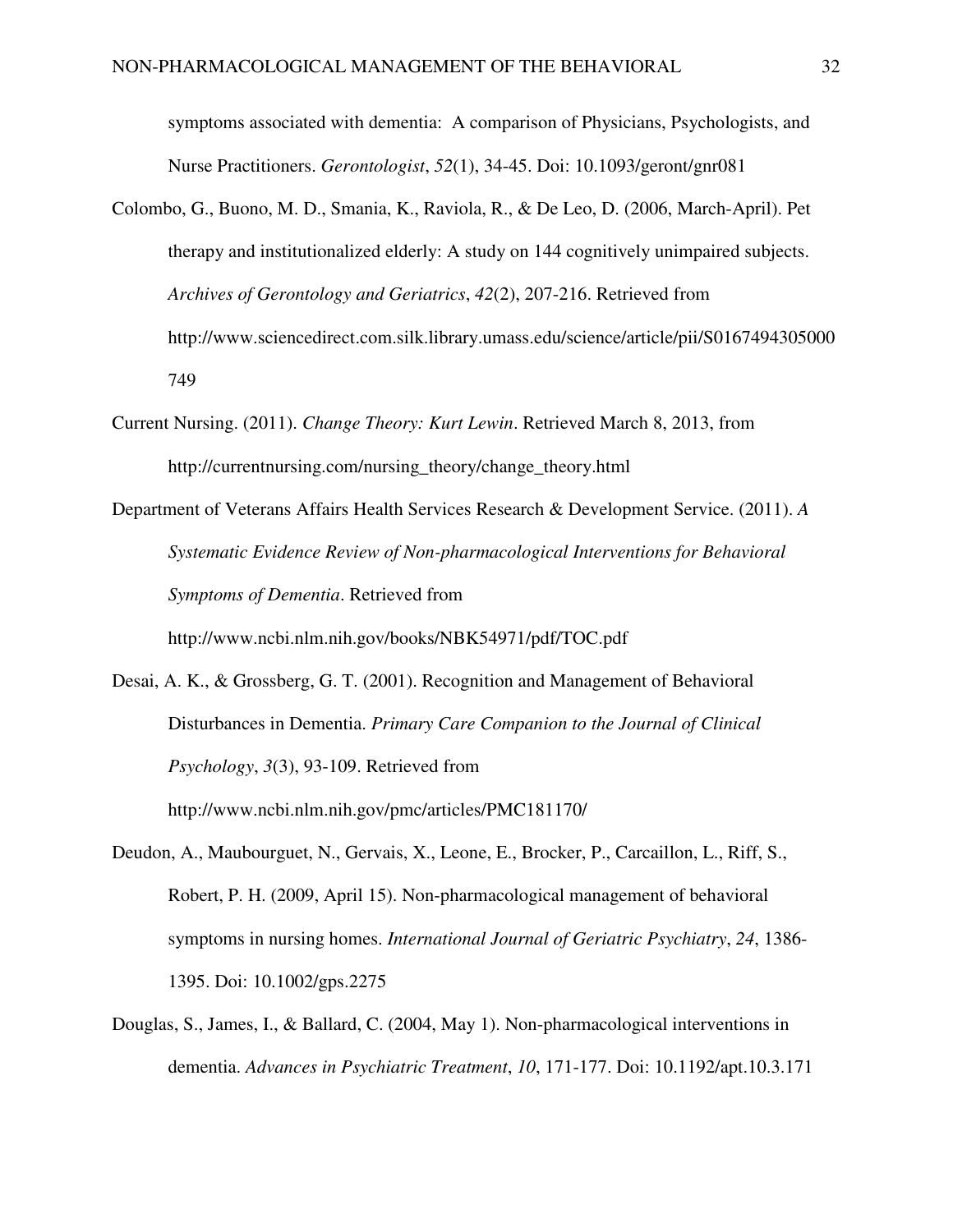- Gitlin, L. N., Kales, H. C., & Lyketsos, C. G. (2012, November 21). Nonpharmacologic Management of Behavioral Symptoms in Dementia. *JAMA*, *308*(19), 2020-2029. Doi: 10.1001/jama.2012.36918
- Harrington, C. (2010, December). *Nursing home staffing standards in state statutes and regulations* (White Paper). Retrieved from The consumer Voice website: http://www.theconsumervoice.org/sites/default/files/advocate/action-center/Harringtonstate-staffing-table-2010.pdf
- Jackson, B. (2010, March/April). Improving quality of Long term care. *North Carolina Medical Journal*, *71*(2). Retrieved from www.ncmedicaljournal.com
- James, I. A., Mackenzie, L., & Mukaetova-Ladinska, E. (2006, September 5). Doll use in care homes for people with dementia. *International Journal of Geriatric Psychiatry*, *21*, 1093- 1098. Doi: 10.1002/gps.1612
- Jeffrey, S. (2008). *Prevalence of Dementia Higher in Women than Men after 90 Years of Age*. Retrieved from http://www.medscape.com/viewarticle/577003
- Kong, E., Guevara, J. P., & Evans, L. K. (2009, July). Nonpharmacological intervention for agitation in dementia: a systematic review and meta-analysis. *Aging & Mental Health*, *13*(4), 512-520. Retrieved from http://web.ebscohost.com.silk.library.umass.edu/ehost/pdfviewer/pdfviewer?vid=7&sid= c6b4ca9f-ca23-4437-afc4-e229a98eb6dc%40sessionmgr13&hid=23

Koren, M. (2010, August). Improving quality in long-term care. *Medical Care Research and Review*, *67*(4), 141S-150S. Retrieved from http://www.commonwealthfund.org/Publications/Literature-Abstracts/2010/Aug/Improving-Quality-in-Long-Term-Care.aspx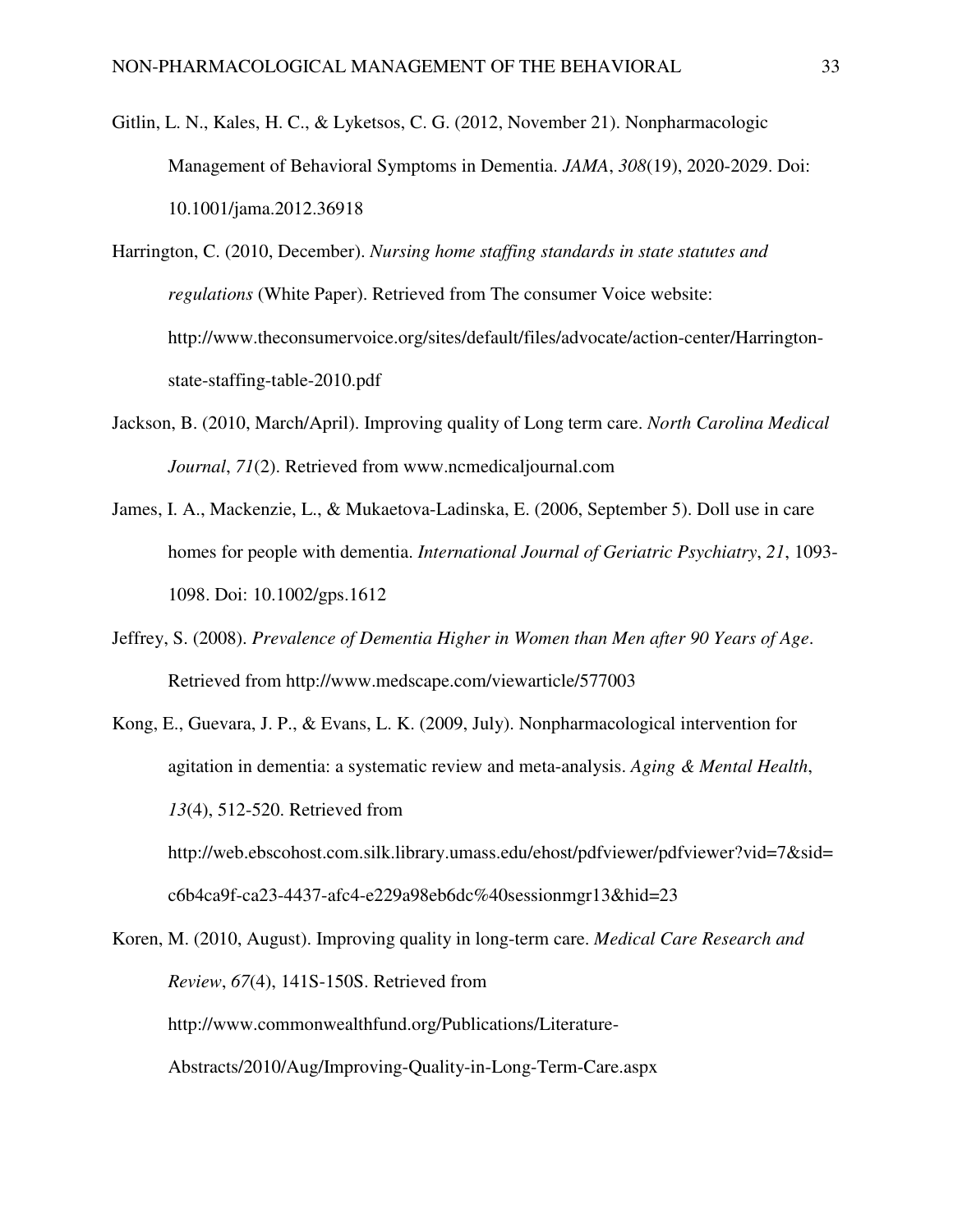- Kovach, C. R., Cashin, J. R., & Sauer, L. (2006). Deconstruction of a complex tailored intervention to assess and treat discomfort of people with advanced dementia. *Journal of Advanced Nursing*, *55*(6), 678-688. Doi: 10.1111/j.1365-2648.2006.03968.x
- Larrayadieu, A., Abellan, V. G., Piau, A., Soto, M. M., Nourhashemi, F., Rolland, Y., & Vellas, B. (2011, May). Associated factors with antipsychotic use in assisted living facilities: a cross sectional study of 4367 residents. *PubMed*, *40*(3), 368-75. Doi: 10.1093/ageing/afr032
- Marion, R. (2004). *The Whole Art of Deduction: Research skills for new scientists*. Unpublished manuscript, The University of Texas Medical Branch. Retrieved from http://www.sahs.utmb.edu/pellinore/intro\_to\_research/wad/sel\_test.htm
- Massachusetts Senior Care Foundation. (2013). *Reducing antipsychotics in Massachusetts nursing homes using the OASIS curriculum* (ECCLI special project). Retrieved from Mass Senior Care website:
	- http://www.google.com/url?sa=t&rct=j&q=&esrc=s&source=web&cd=2&ved=0CC0QFj AB&url=http%3A%2F%2Fwww.maseniorcarefoundation.org%2FInitiatives%2FOASIS \_Final\_Project\_Report.aspx&ei=wu4qU6f6OefX2AWgl4HYCA&usg=AFQjCNHjW6te S3C9saMZvkTius7nmbgfRg&bvm=bv.62922401,d.b2I
- MedlinePlus. (2013). *Dementia also called Senility*. Retrieved February 7, 2013, from http://www.nlm.nih.gov/medlineplus/dementia.html
- Moniz-Cook, E., Agar, S., Silver, M., Woods, R., Wang, M., Elston, C., & Win, T. (1998, March). Can staff training reduce behavioural problems in residential care for the elderly mentally ill? *International Journal of Geriatric Psychiatry*, *13*(3), 149-158. Doi: DOI: 10.1002/ (SICI) 1099-1166(199803)13:3<149: AID-GPS746>3.0.CO; 2-Q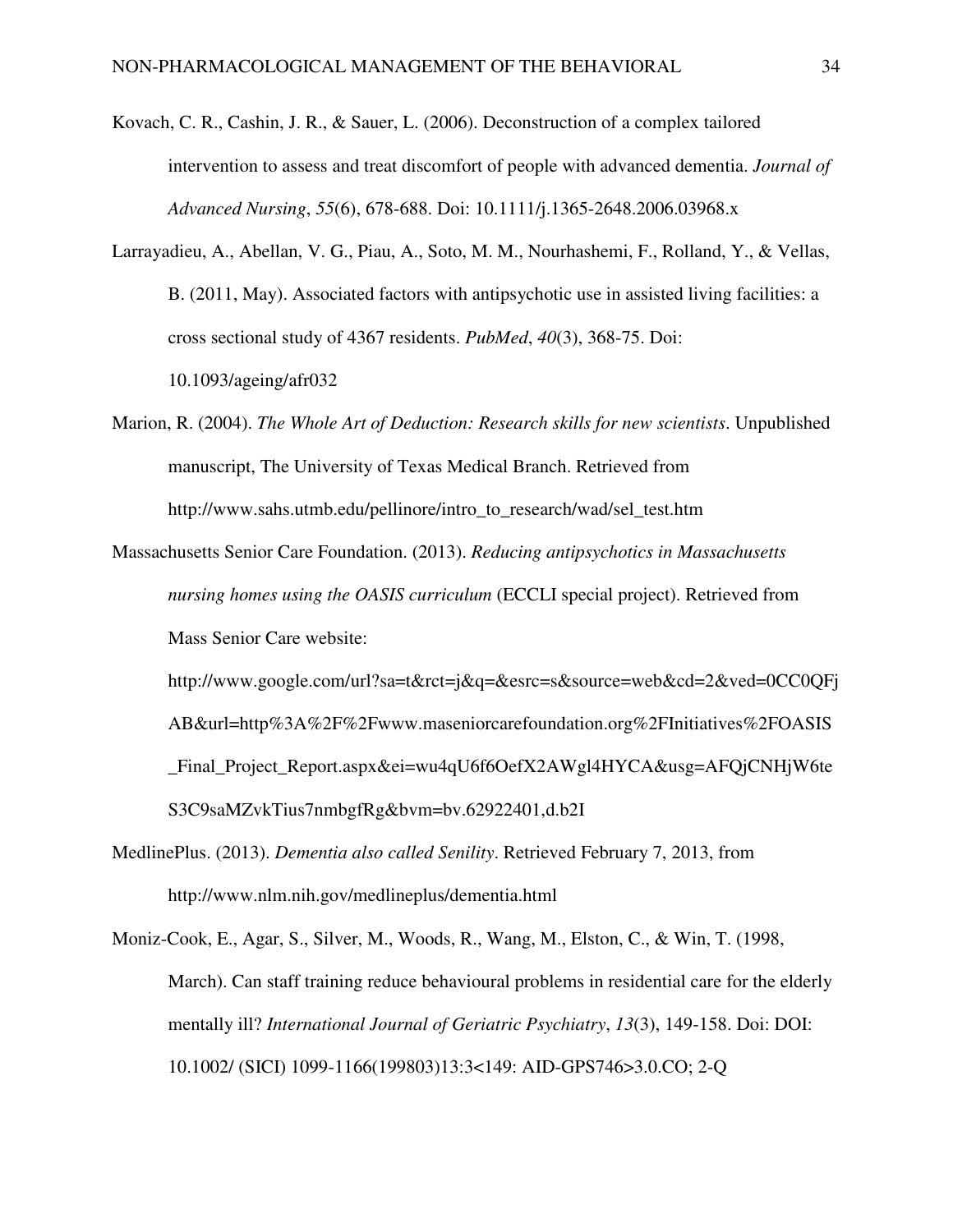- Ning, J. Z., Lynn, U., Rong, L., & Thomas, W. T. (2006). Minimum nurse staffing ratios for nursing homes. *Nursing Economics*, *24*(2), 78-85, 93. Retrieved from http://www.medscape.com/viewarticle/531036
- Petra, J., Neeraj, G., Dallas, S. P., Christopher, F., Michelle, G., & Sudeep, G. S. (2013, March). Approach to inappropriate sexual behaviour in people with dementia. *Can Fam Physician*, *59*(3), 255-260. Retrieved from http://www.ncbi.nlm.nih.gov/pmc/articles/PMC3596201/
- Radhakrshna, R. B. (2007, February). Tips for Developing and Testing Questionnaires/Instruments. *Journal of Extension*, *45*(1). Retrieved from http://www.joe.org/joe/2007february/tt2.php
- Remington, R., Abdallah, L., Melillo, K. D., & Flanagan, J. (2006, September/October). Managing Problem Behaviors Associated with Dementia. *Rehabilitation Nursing*, *31*(5), 186-192. Retrieved from http://www.rehabnurse.org/pdf/RNC\_259.pdf
- Richter, T., Meyer, G., Mohler, R., & Kopke, S. (2012). *Psychosocial interventions for reducing antipsychotic medication in care home residents*. Retrieved from http://www.ncbi.nlm.nih.gov/pubmed/23235663
- Robinson, L., Hutchings, D., Dickinson, H. O., Corner, L., Beyer, F., Finch, T., Hughes, J., Bond, J. (2007). Effectiveness and acceptability of non-pharmacological interventions to reduce wandering in dementia: a systematic review. *International Journal of Geriartric Psychiatry*, *22*(), 9-22. Doi: 10.1002/gps.1643Retrieved from
- Stetka, B., & Jeste, D. V. (2012). *Antipsychotics in Older Patients: Time to Reconsider*? Retrieved February 7, 2013, from http://www.medscape.com/viewarticle/776731\_3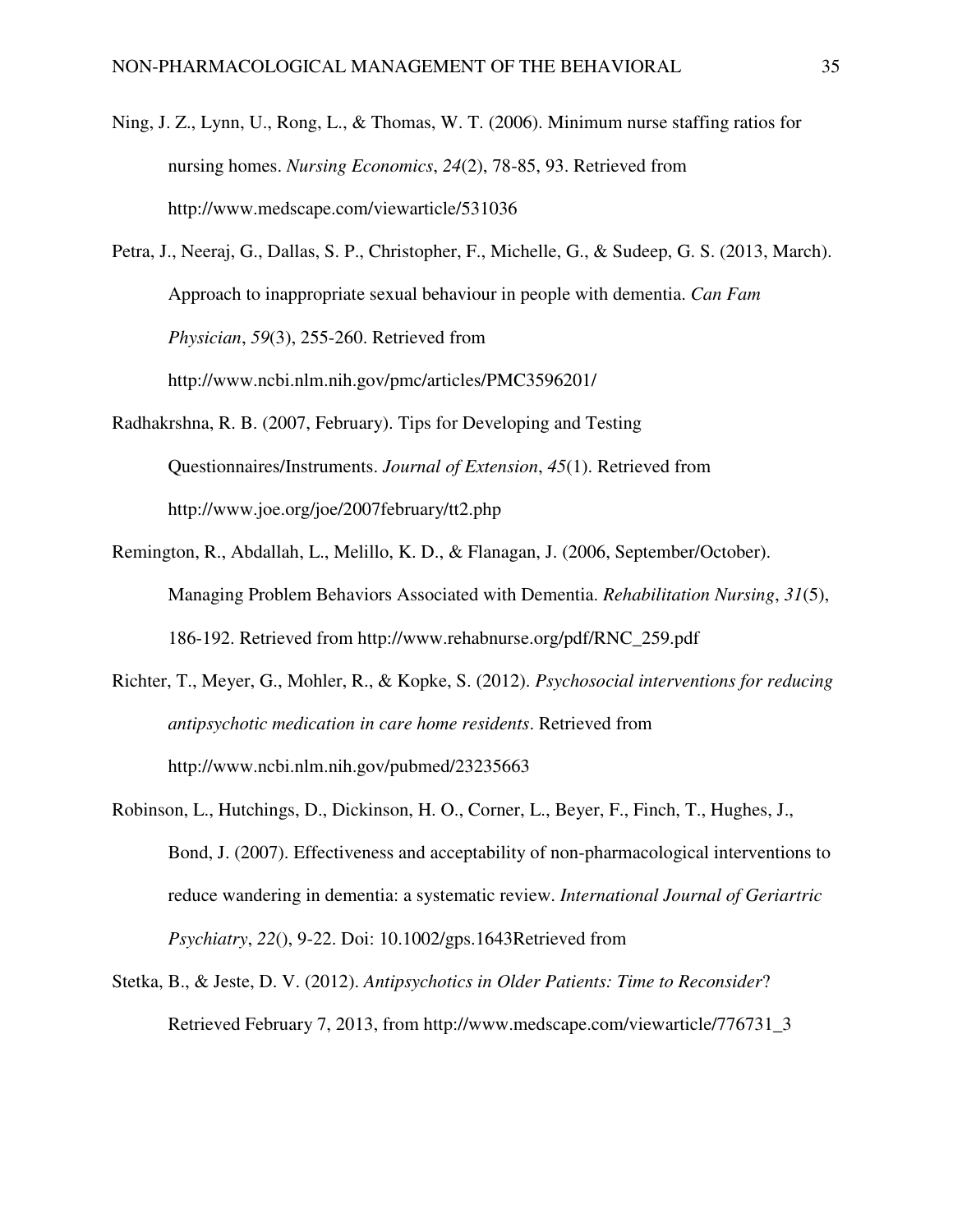The Royal Australian and New Zealand College of Psychiatrists (RANZCP), Faculty of Psychiatry of Old Age (New Zealand). (2008, September 10). *Antipsychotics in dementia: Best practice guide* (Guideline). Retrieved from Bpac website: http://www.bpac.org.nz/a4d/resources/docs/bpac\_A4D\_best\_practice\_guide.pdf

UK's Alzheimer's Society. (2014). *Sex and dementia* (Fact sheet). Retrieved from Alzheimer's society of Uk website:

http://www.alzheimers.org.uk/site/scripts/documents\_info.php?documentID=129

- Vardy, E., & Robinson, L. (2011, June 1). Management of behavioural problems in people with dementia. *InnovAiT: The RCGP Journal for Associates in Training*, *4*(6), 347-352. Doi: 10.1093/innovait/inq103
- Vermont Legislative Joint Fiscal Office. (2012). *Overview of project "OASIS" and reduction of Antipsychotic drugs in Vermont's nursing homes* (VT LEG #283183 v.2). Washington, DC: U.S. Government Printing Office.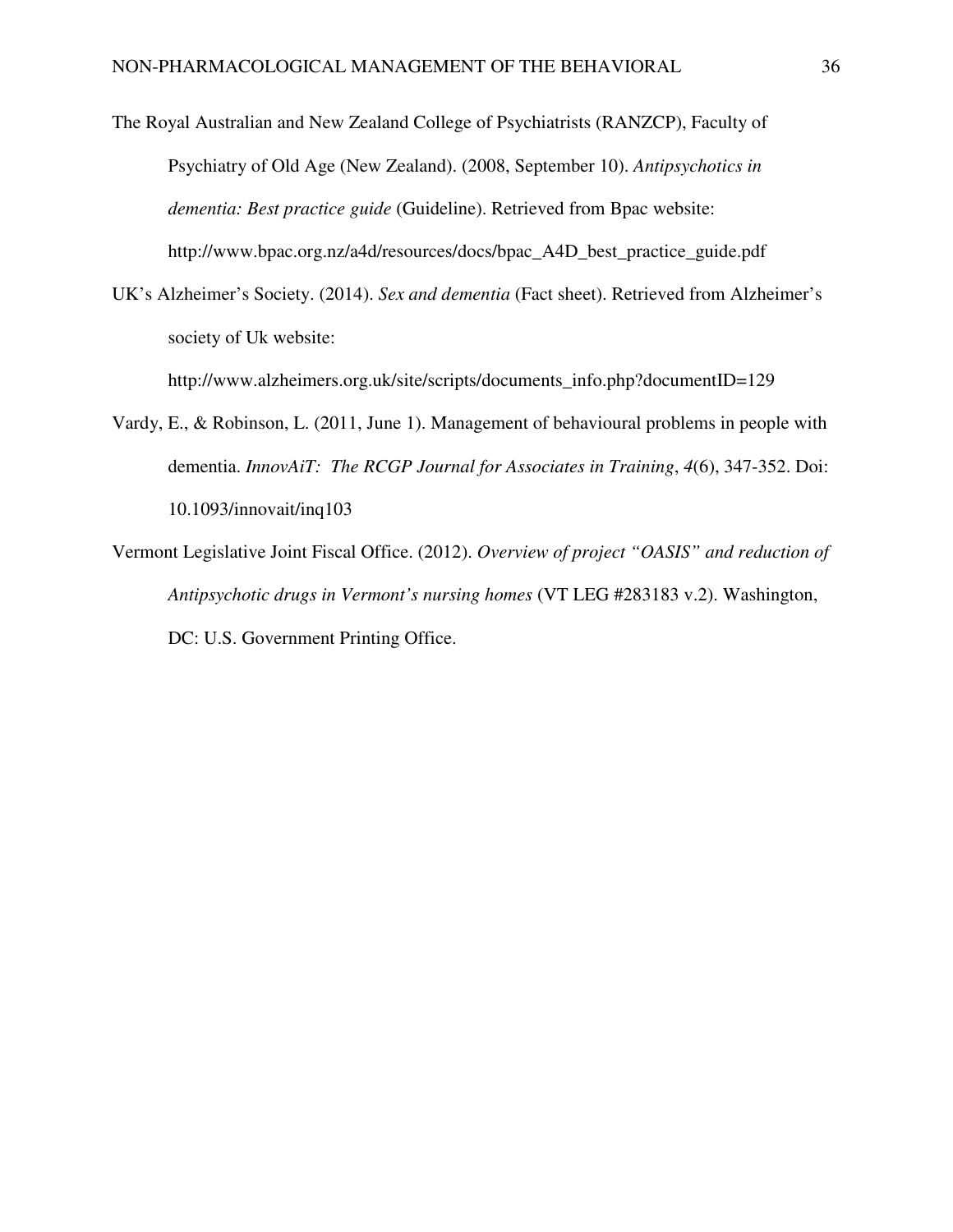**Please circle your role: CNA RN RN LPN** 

| <b>Statement</b>                     | <b>Strongl</b> | <b>Disagre</b> | Somewha    | <b>Somewha</b> | Agre | <b>Strongl</b> |
|--------------------------------------|----------------|----------------|------------|----------------|------|----------------|
|                                      | y              | e              | t disagree | t agree        | e    | y agree        |
|                                      | disagre        |                |            |                |      |                |
|                                      | e              |                |            |                |      |                |
| Medications should be used more      |                |                |            |                |      |                |
| often than currently used            |                |                |            |                |      |                |
| Medications should be used before    |                |                |            |                |      |                |
| trying other interventions           |                |                |            |                |      |                |
| Agitated behaviors should be         |                |                |            |                |      |                |
| treated, not the illness causing the |                |                |            |                |      |                |
| behaviors                            |                |                |            |                |      |                |
| Psychotropic medication is the       |                |                |            |                |      |                |
| treatment of last resort for persons |                |                |            |                |      |                |
| with dementia and agitation          |                |                |            |                |      |                |
| For many agitated behaviors, there   |                |                |            |                |      |                |
| are no medications for treatment     |                |                |            |                |      |                |
| Medications work well for            |                |                |            |                |      |                |
| behavior problems                    |                |                |            |                |      |                |
| Most behaviors cannot be handled     |                |                |            |                |      |                |
| by behavioral or no medication       |                |                |            |                |      |                |
| interventions                        |                |                |            |                |      |                |
| Drug treatment is far more           |                |                |            |                |      |                |
| important than no medication         |                |                |            |                |      |                |
| intervention                         |                |                |            |                |      |                |
| Nurses wait too long before          |                |                |            |                |      |                |
| requesting medications from the      |                |                |            |                |      |                |
| providers                            |                |                |            |                |      |                |
| There are insufficient               |                |                |            |                |      |                |
| resources/staff to use non-          |                |                |            |                |      |                |
| pharmacological interventions        |                |                |            |                |      |                |
| I am frustrated that the Providers   |                |                |            |                |      |                |
| do not order higher dose of          |                |                |            |                |      |                |
| medications until the behavior gets  |                |                |            |                |      |                |
| out of control                       |                |                |            |                |      |                |
| The staff members do not know        |                |                |            |                |      |                |
| how to intervene without             |                |                |            |                |      |                |
| medications                          |                |                |            |                |      |                |
| Many agitated behaviors stem         |                |                |            |                |      |                |
| from the staff not paying attention  |                |                |            |                |      |                |
| to the residents' request            |                |                |            |                |      |                |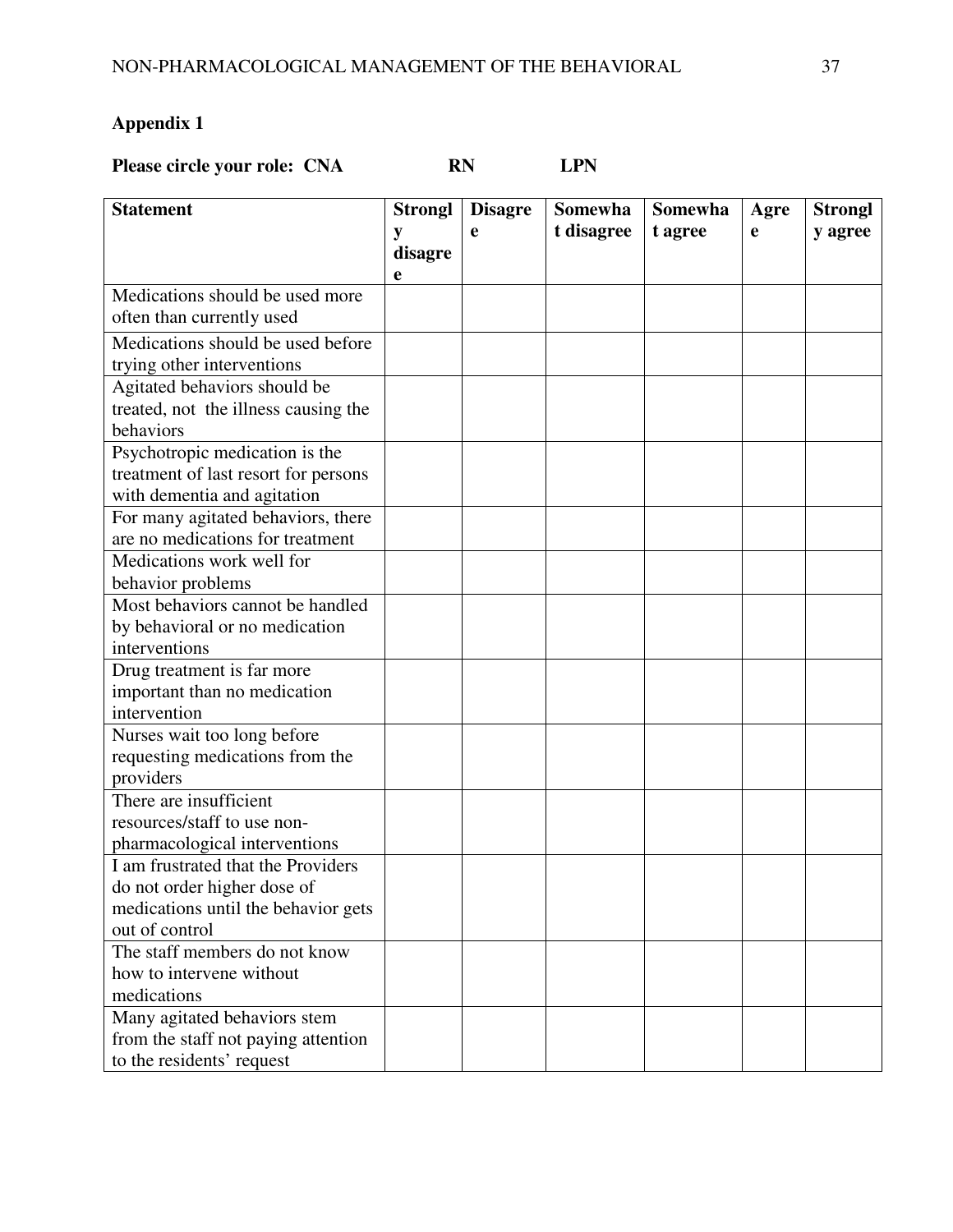| Dementia patients will remain     |  |  |  |
|-----------------------------------|--|--|--|
| disruptive even after their needs |  |  |  |
| are met                           |  |  |  |

Knowledge of and Attitudes towards Non-pharmacological Interventions for Treatment of Behavior Symptoms Associated with Dementia: Adapted from A comparison study of Physicians, Psychologists and Nurse practitioners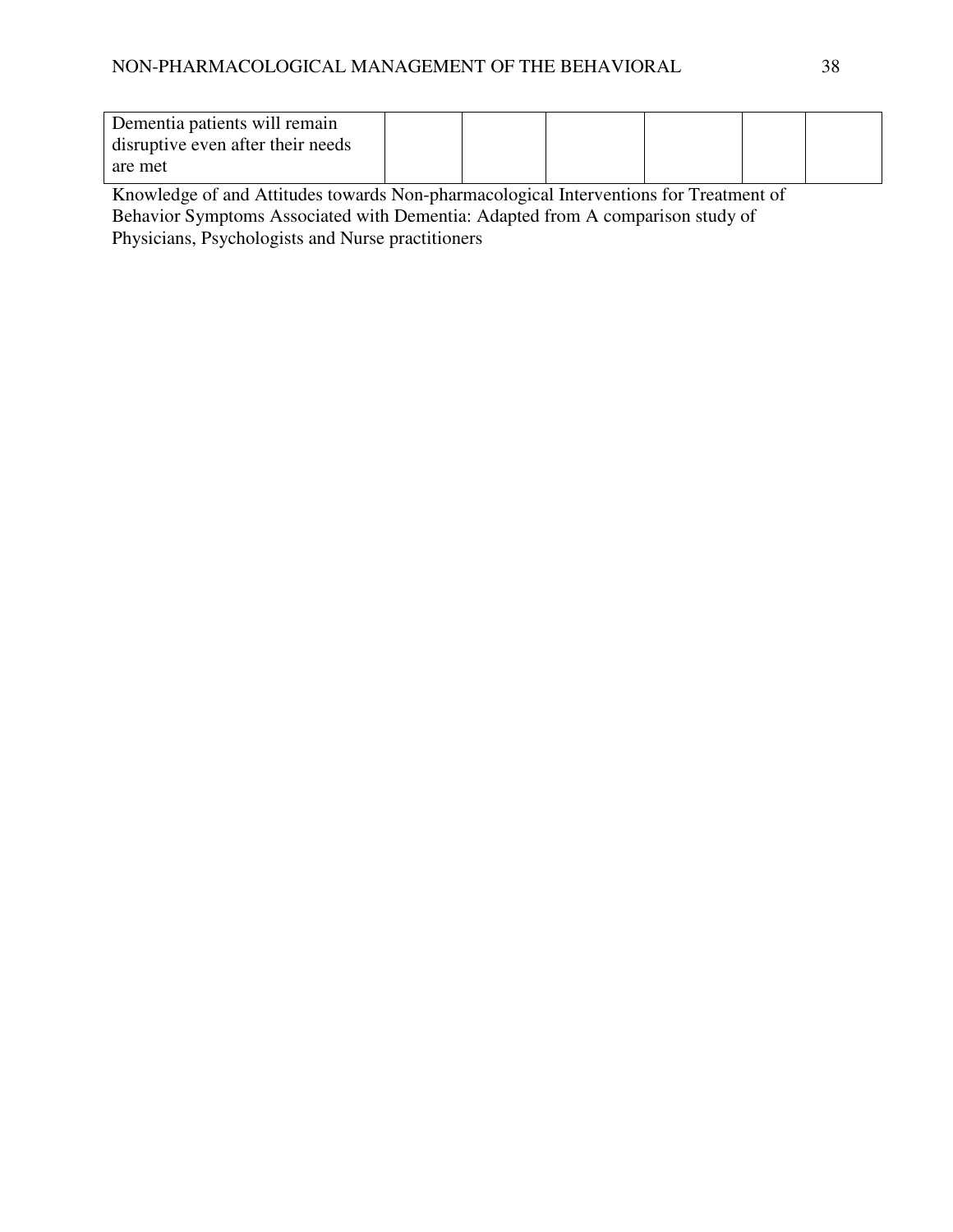Non-pharmacological interventions: Please try these before Psychotropic medication

Physiological needs:

- 1. Toileting need
- 2. Sleep/rest need
- 3. Hungry/Thirsty ? mouth problems, Need dentures? Dentures fit?
- 4. Pain/discomfort
- 5. Hearing deficit hearing aids needed?
- 6. Visual changes/deficits sight/reading glasses or magnifying glasses needed?

## Social needs:

- 1. Bored need activities, e.g. music, games, etc
- 2. Socialization needs e.g. Needs to come out of room
- 3. Just needs to take a short walk
- 4. Need companionship/someone to talk to or just an innocent hug or needs a toy to play with.
- 5. Clear communication, gentle redirection
- 6. Re-orientation especially if mistaken someone to be someone in his/her past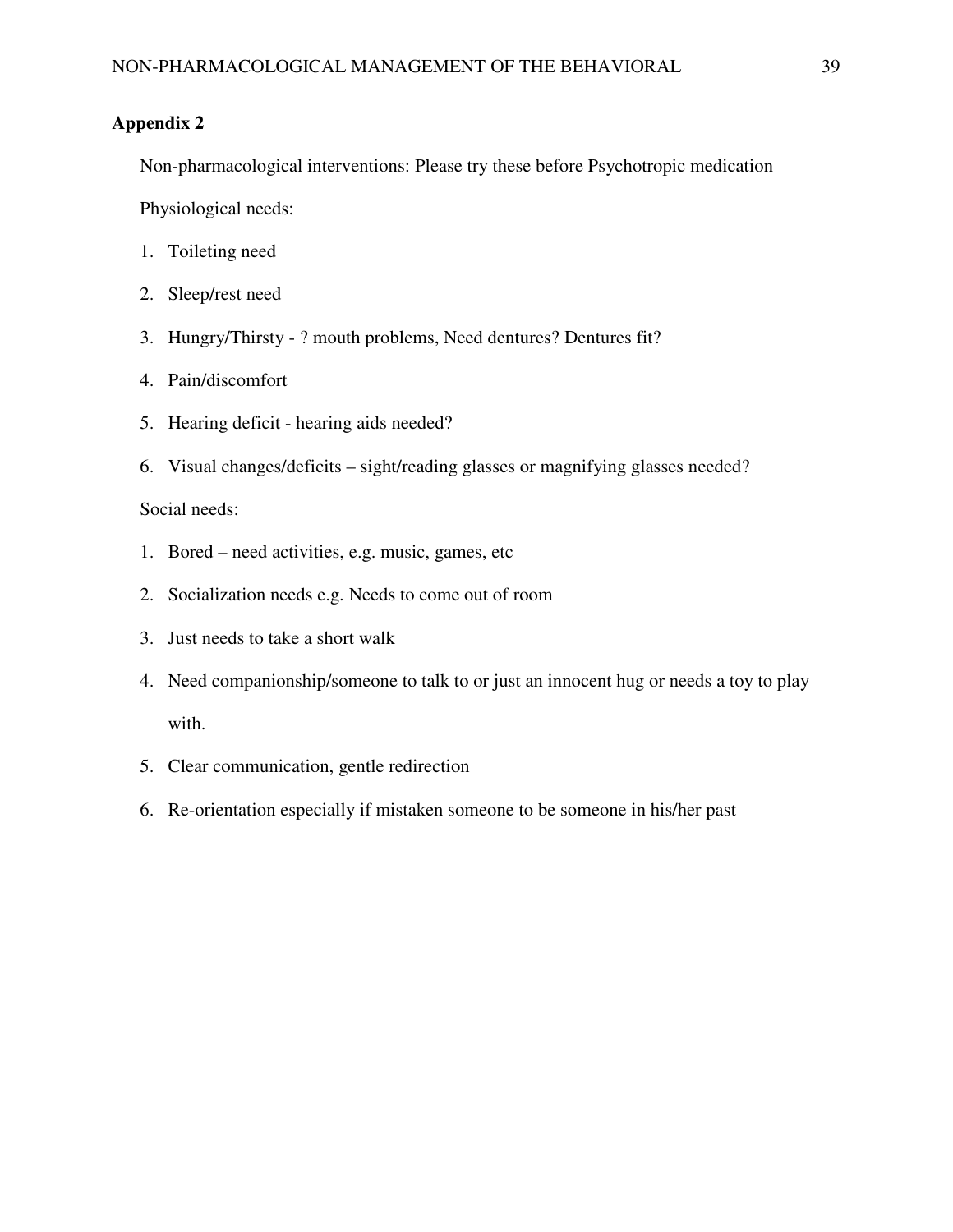Review of Literature Matrix

| <b>Citation</b>                                       | Sample &                                                       | <b>Design</b>         | <b>Outcomes/R</b>                                                                                                                                                                                                                                  | Strength(s) $\&$                                                                                                                                                                                                                                                                                  | Evidence           |
|-------------------------------------------------------|----------------------------------------------------------------|-----------------------|----------------------------------------------------------------------------------------------------------------------------------------------------------------------------------------------------------------------------------------------------|---------------------------------------------------------------------------------------------------------------------------------------------------------------------------------------------------------------------------------------------------------------------------------------------------|--------------------|
|                                                       | <b>Location</b>                                                |                       | esults of the                                                                                                                                                                                                                                      | weaknesses                                                                                                                                                                                                                                                                                        | <b>Level Class</b> |
|                                                       | research/study                                                 |                       | <i>intervention</i>                                                                                                                                                                                                                                |                                                                                                                                                                                                                                                                                                   |                    |
|                                                       | was performed                                                  |                       | &/or                                                                                                                                                                                                                                               |                                                                                                                                                                                                                                                                                                   |                    |
|                                                       |                                                                |                       | objectives of                                                                                                                                                                                                                                      |                                                                                                                                                                                                                                                                                                   |                    |
|                                                       |                                                                |                       | the study                                                                                                                                                                                                                                          |                                                                                                                                                                                                                                                                                                   |                    |
| Robinson<br>et al                                     | 11 studies(8<br>RCTs & 3 non-<br>RCT crossover)<br>in UK & USA | Systemati<br>c review | Effectivenes<br>s and<br>acceptabilit<br>y of non-<br>pharmacolo<br>gical<br>intervention<br>s to reduce<br>wandering<br>in dementia                                                                                                               | Weaknesses: 1) only<br>carers' views &<br>proxys none from the<br>patients/residents<br>2) The exclusion<br>criteria excluded new<br>& potentially<br>beneficial<br>interventions tested<br>only by observation or<br>single case studies.                                                        | II (Stetler)       |
| James,<br>Mackenzie<br>$\&$<br>Mukaetova<br>-Ladinska | 34 residents of<br>an Elderly<br>mentally home                 | Descriptiv<br>e study | Use of<br>doll/reminis<br>cence to<br>stimulate<br>memories of<br>a rewarding<br>life role to<br>help with<br>developing<br>a<br>therapeutic<br>bond,<br>influence<br>pro-social<br>behaviors,<br>provide<br>sensory<br>stimulation<br>and enhance | Weaknesses: the staff<br>reporting their<br>observations were not<br>blinded to which<br>residents had a doll or<br>not, this could have<br>led to bias in their<br>reporting. There was<br>also no instruction to<br>staff or family<br>members on how to<br>respond to residents<br>with dolls. | III (Stetler)      |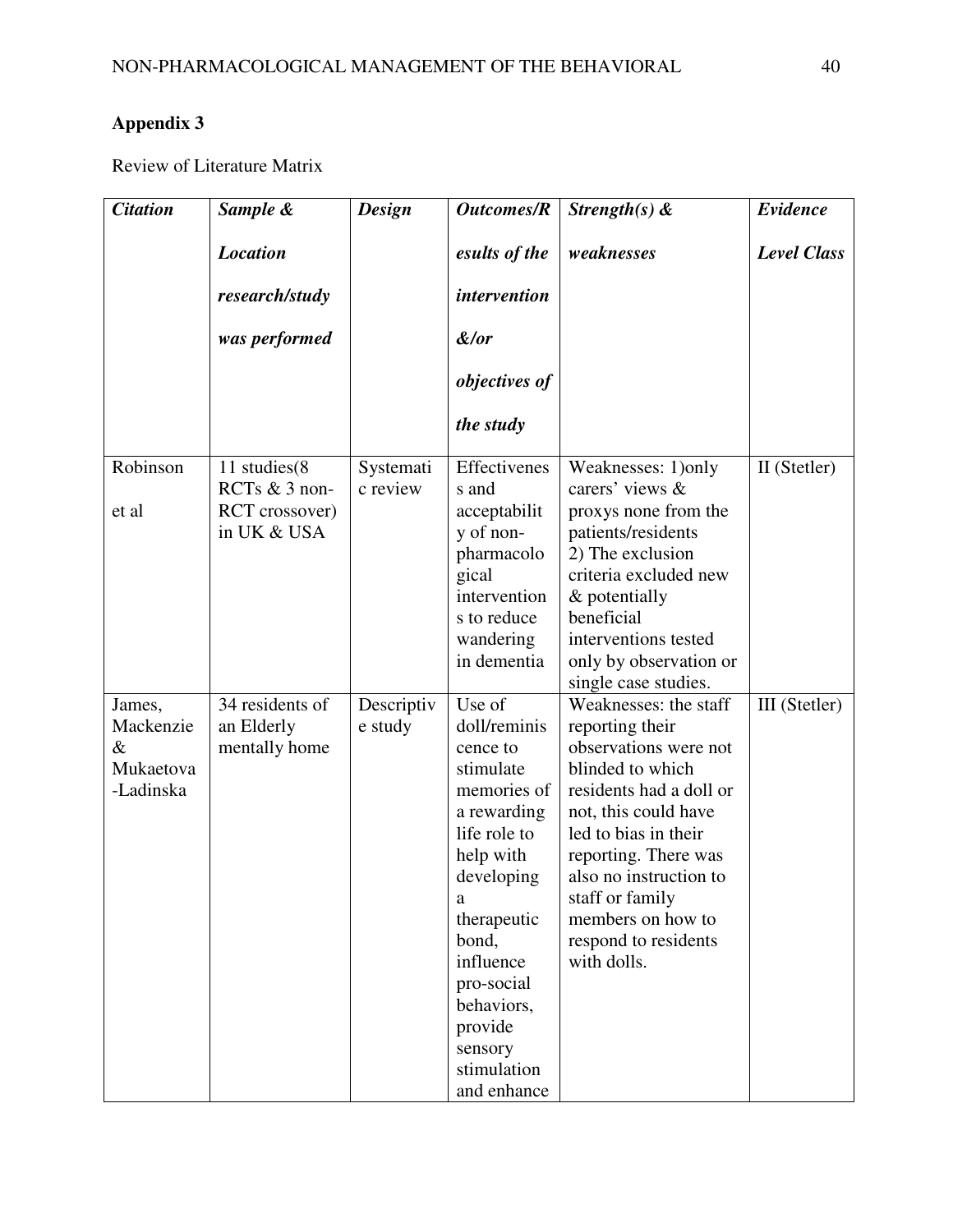|           |                                 |            | communicat               |                                            |              |
|-----------|---------------------------------|------------|--------------------------|--------------------------------------------|--------------|
|           |                                 |            | ion.                     |                                            |              |
| Colombo,  | 144 cognitively                 | <b>RCT</b> | To assess                | Weakness: Only 8 out                       | II (Stetler) |
| Buono,    | unimpaired                      |            | whether a                | of the 43 residents that                   |              |
| Smania,   | institutionalized               |            | pet therapy              | received a plant were                      |              |
| Raviola & | elderly residents               |            | program had              | males.                                     |              |
| De Leo    | from 7 elderly<br>rest homes in |            | a favorable<br>effect on | Strength: the groups<br>were matched based |              |
|           |                                 |            |                          |                                            |              |
|           | Italy.                          |            | psychopatho              | on age & educational<br>level & the        |              |
|           |                                 |            | logical<br>status $\&$   | psychologists were                         |              |
|           |                                 |            | perception               | blinded as to who                          |              |
|           |                                 |            | of quality of            | received what.                             |              |
|           |                                 |            | life in                  |                                            |              |
|           |                                 |            | cognitively              |                                            |              |
|           |                                 |            | unimpaired               |                                            |              |
|           |                                 |            | institutionali           |                                            |              |
|           |                                 |            | zed elderly.             |                                            |              |
| Kong,     | 14 RCT studies                  | Systemati  | Effectivenes             | Weakness: only 4                           | I (Stetler)  |
| Evans &   | (up to 2004)                    | c review   | s of non-                | studied the long term                      |              |
| Guevara   |                                 | & Meta     | pharmacolo               | effects of the                             |              |
|           |                                 | analysis   | gical                    | interventions                              |              |
|           |                                 |            | intervention             |                                            |              |
|           |                                 |            | s for                    |                                            |              |
|           |                                 |            | agitation in             |                                            |              |
|           |                                 |            | dementia                 |                                            |              |
| Deudon et | 16 France                       | <b>RCT</b> | Effect of                | Strength: the effect of                    | II (Stetler) |
| al        | Nursing homes                   |            | non-                     | the study was                              |              |
|           |                                 |            | pharmacolo               | evaluated 3months                          |              |
|           |                                 |            | gical                    | post.                                      |              |
|           |                                 |            | intervention             | <b>Weakness: Patients</b>                  |              |
|           |                                 |            | like care                | were still receiving                       |              |
|           |                                 |            | giver<br>Education in    | their pharmacological                      |              |
|           |                                 |            | <b>BPSD</b>              | treatment during the<br>study (though both |              |
|           |                                 |            | (behavioral              | groups in the study                        |              |
|           |                                 |            | $\&$                     | received their usual                       |              |
|           |                                 |            | psychologic              | pharmacological                            |              |
|           |                                 |            | al symptoms              | treatment)                                 |              |
|           |                                 |            | of dementia)             |                                            |              |
| Kovach,   | 7 nursing                       | <b>RCT</b> | Using                    | Weakness: risk of                          | II (Stetler) |
| Cashin &  | homes in Mid-                   |            | components               | nursing assessment                         |              |
| Sauer     | west USA                        |            | of Serial                | becoming rote $\&$                         |              |
|           |                                 |            | Trial                    | instinctual missing out                    |              |
|           |                                 |            | Intervention             | some normal findings.                      |              |
|           |                                 |            | (STI) to                 | Complexity of needs                        |              |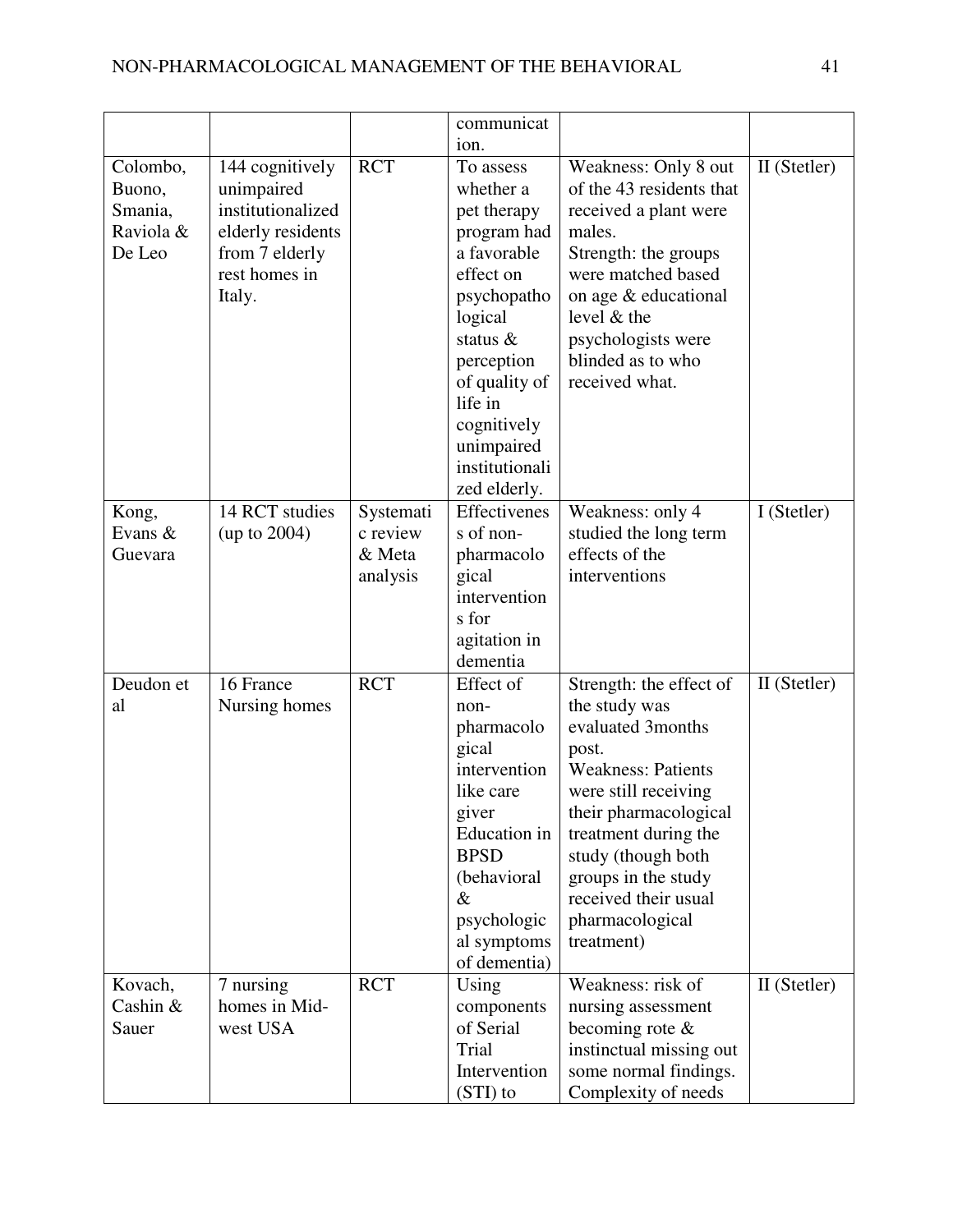|  | address       | was not measured. No   |  |
|--|---------------|------------------------|--|
|  | problems of   | data to examine the    |  |
|  | physical $\&$ | association of the     |  |
|  | affective     | delivery of STI to     |  |
|  | discomfort    | Nursing education,     |  |
|  | in people     | organizational factors |  |
|  | with late     | or staffing ratios.    |  |
|  | stage         |                        |  |
|  | dementia      |                        |  |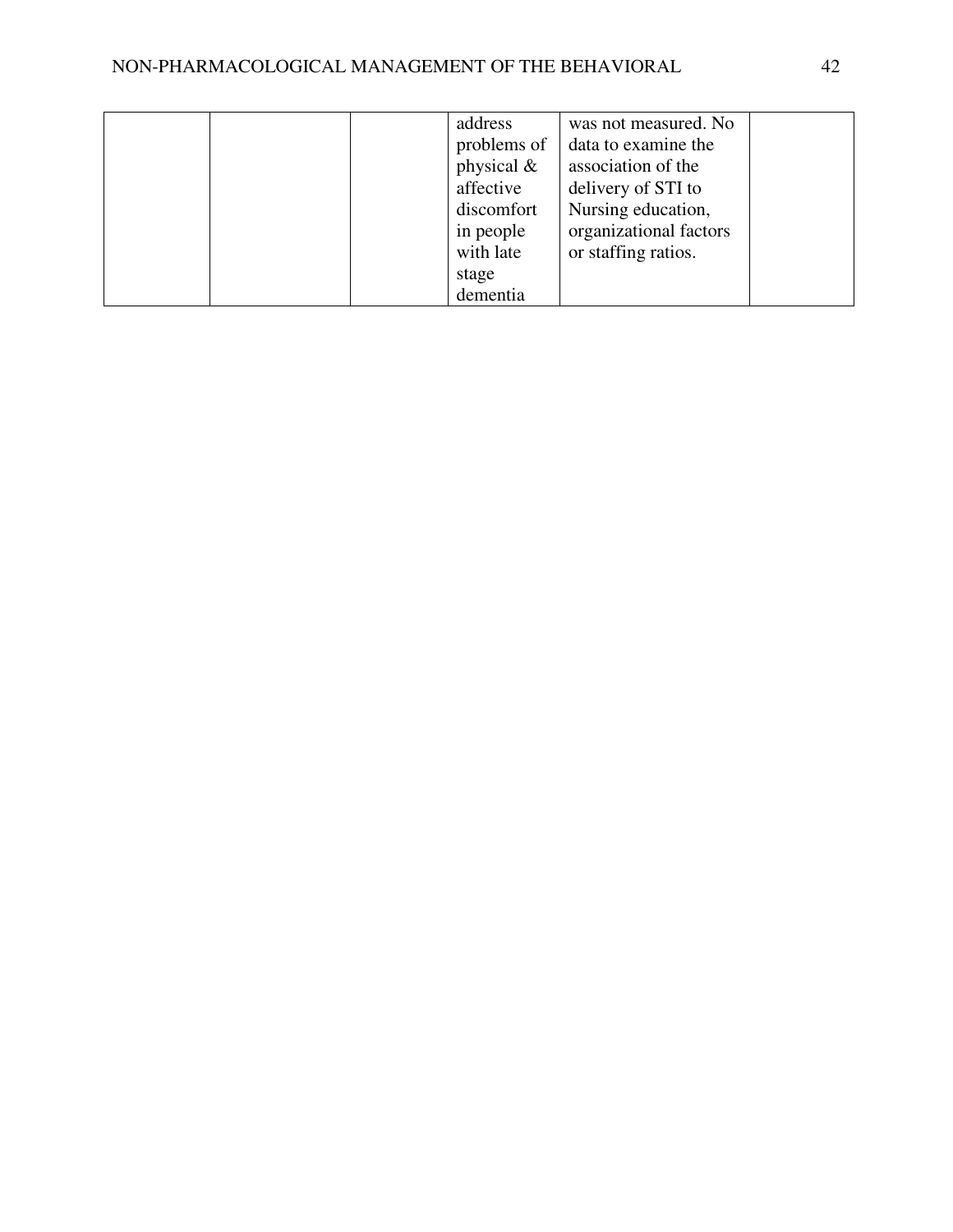September 11, 2013

## To The Director of Nursing (DON)

# **REQUEST TO IMPLEMENT A CAPSTONE STUDY IN YOUR FACILITY**

My name is Chito Uyanwune a current student of Umass Amherst in the DNP/FNP program. I wish to use this opportunity to thank you and your staff for the support you have given me this far as I work with Jeanne McCluskey NP as my preceptor in your facility as well as request your permission to enable me implement a research study with your staff.

The major requirement for graduation from the DNP/FNP track program is a capstone project which can be the implementation of a research study or conduction of a research study. My project will not require any intervention directly with the residents of your facility but with the staff and is a research implementation study. My study information includes:

**Topic:** Non-Pharmacological Interventions in Dementia Management with focus on Caregiver education/training.

**Plan:** Educational intervention will be provided to nurses and nursing assistants (NAs) after first assessing their knowledge of dementia management. There will also be a one and two months possibly third month of post assessment to compare scores and judge learning/retention.

## **Outcome measures:**

- 1. Change in knowledge: compare scores from NAs pre and post tests to see if learning occurred, do same for nurses and then compare the two groups.
- 2. Compare the % of residents on anti-psychotics before and after study, possibly compare dosage reductions or increases.
- 3. Compare the % of calls to providers requesting medications to handle a behavior before and after the intervention.

Jeanne will also be my non-faculty advisor/mentor through this process as well as Dr. Cynthia Jacelon from Umass Amherst who is the chair person on my advisory team.

Thank you.

Sincerely yours,

Chito Uyanwune

# **Appendix 5**

November 20, 2013

To The Director of Nursing (DON)

# **REQUEST TO IMPLEMENT A CAPSTONE STUDY IN YOUR FACILITY**

My name is Chito Uyanwune a current student of Umass Amherst in the Doctor of Nursing Practice/Family Nurse Practitioner track (DNP/FNP) program. Jeanne McCluskey NP has been my preceptor for a couple of semesters now. I wish to ask for your permission to conduct my final project in your facility.

The major requirement for graduation from the DNP/FNP track program is a capstone project which can be the implementation of a research study or conduction of a research study. My project will not require any intervention directly with the residents of your facility but with the staff and is a research implementation study. There will be no HIPPA violation risk as it's more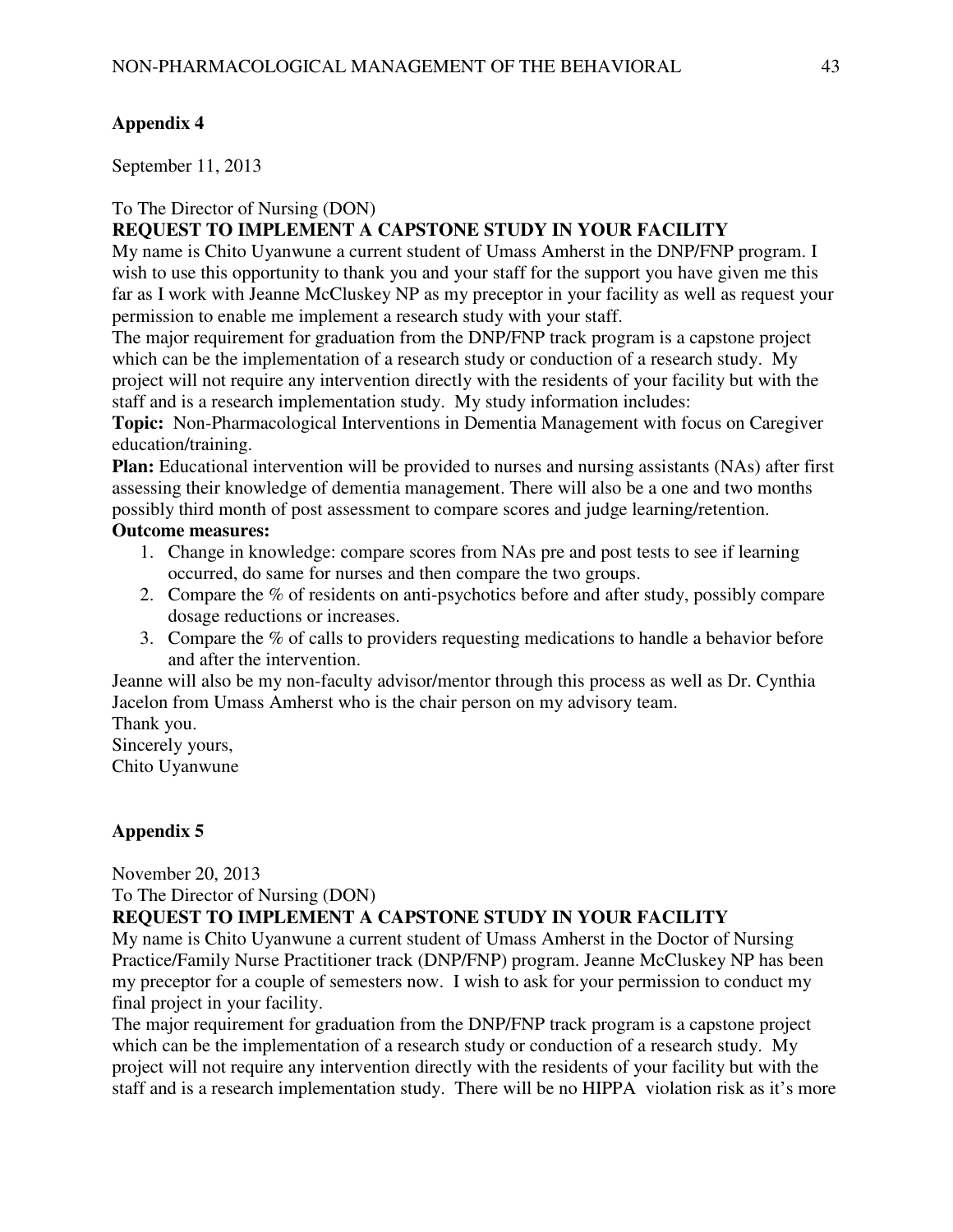of an educational intervention for the nursing staff (CNAs & Nurses) in direct care with residents, their names will not be required either or any identifying data. My study information includes:

**Topic:** Non-Pharmacological Interventions in Dementia Management with focus on Caregiver education/training.

**Plan:** Educational intervention will be provided to nurses and nursing assistants (NAs) after first assessing their knowledge of dementia management. There will also be a one and two months possibly third month of post assessment to compare scores and judge learning/retention.

## **Outcome measures:**

- 1. Change in knowledge: compare scores from NAs pre and post tests to see if learning occurred, do same for nurses and then compare the two groups.
- 2. Compare the % of residents on anti-psychotics before and after study, possibly compare dosage reductions or increases.
- 3. Compare the % of calls to providers requesting medications to handle a behavior before and after the intervention.

Jeanne will also be my non-faculty advisor/mentor through this process as well as Dr. Cynthia Jacelon and Dr. Regina Kowal from Umass Amherst. Please don't hesitate to inform me of any questions you may have.

Thank you. Sincerely yours, Chito Uyanwune **Appendix 6** 

An assessment of BPSD (Behavioral and Psychological Symptoms of Dementia) **Please select one that best indicates your current position:** 

 **CNA** □ **LPN** □ **RN** □

Please check off all below that you encounter that is challenging to your job performance

| <b>Some forms of BPSD:</b>                         |  |
|----------------------------------------------------|--|
| Aggression                                         |  |
| 2. Agitation or restlessness; screaming            |  |
| Anxiety<br>3.                                      |  |
| 4. Depression                                      |  |
| 5. Psychosis, delusions, hallucinations            |  |
| 6. Repetitive vocalization, cursing and swearing   |  |
| 7. Sleep disturbance                               |  |
| Shadowing (following caregiver closely)<br>8.      |  |
| 9. Sun downing (behavior worsens after 5pm)        |  |
| 10. Wandering                                      |  |
| 11. Non-specific behavior disturbance e.g hoarding |  |

Please write down any other challenging behaviors you encounter daily in your job performance that are not listed above, thank you.

12.

13.

14.

15.

16.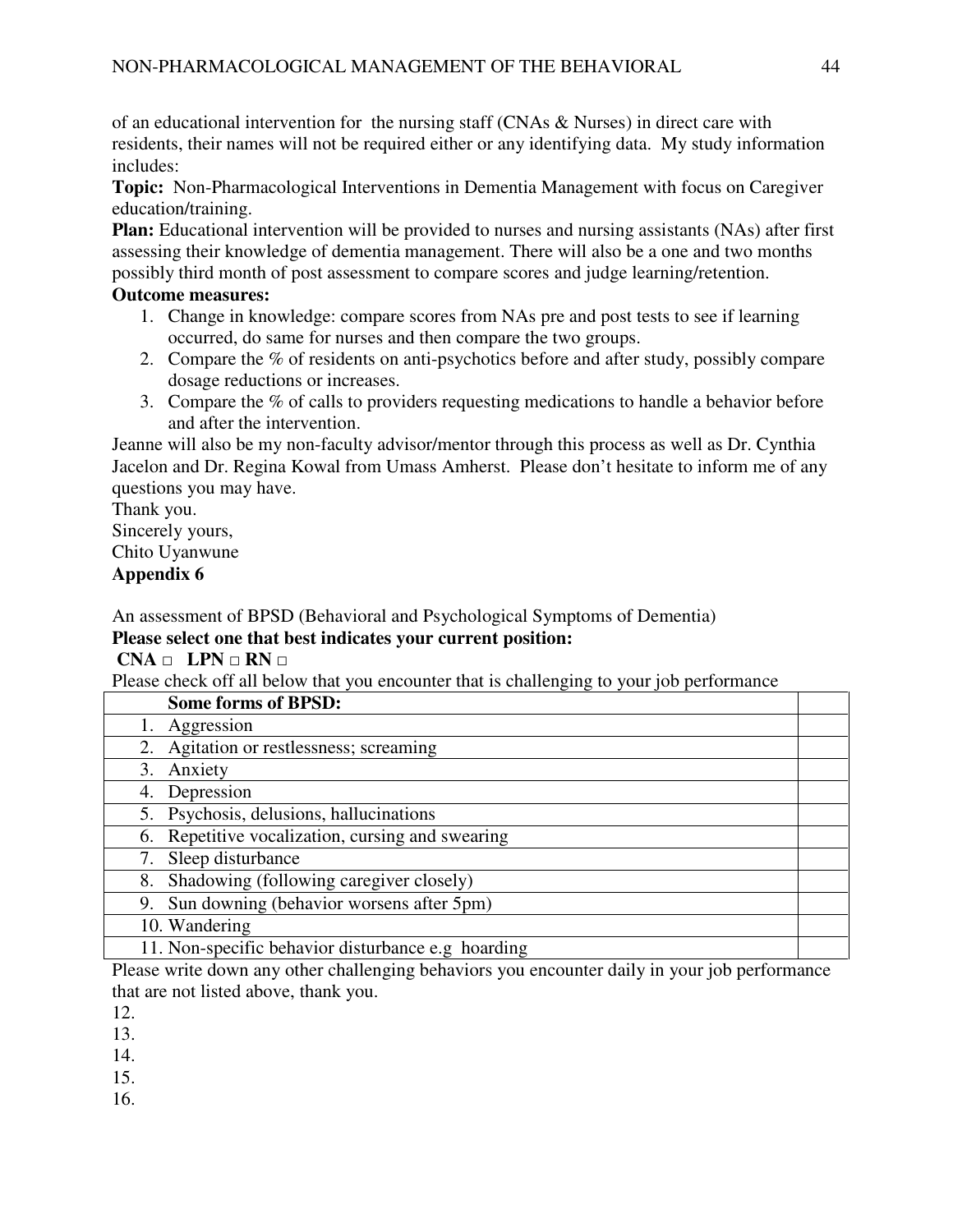## **Please circle your role: CNA LPN RN**

| How well do you feel you can                             | Not at | <b>A Little</b> | Quite a | Very much |
|----------------------------------------------------------|--------|-----------------|---------|-----------|
|                                                          | all    | bit             | lot     |           |
| 1. Understand the feelings of a person with<br>dementia? |        |                 |         |           |
| 2. Understand the way a person with                      |        |                 |         |           |
| dementia interacts with the people and                   |        |                 |         |           |
| things around them?                                      |        |                 |         |           |
| 3. Engage a person with dementia in a                    |        |                 |         |           |
| conversation?                                            |        |                 |         |           |
| 4. Balance the needs of the person with                  |        |                 |         |           |
| dementia with their relative's wishes and                |        |                 |         |           |
| the service's limitations?                               |        |                 |         |           |
| 5. Use information about their past (such                |        |                 |         |           |
| as what they used to do and their                        |        |                 |         |           |
| interests), when talking to a person with                |        |                 |         |           |
| dementia?                                                |        |                 |         |           |
| Change your work to match the<br>6.                      |        |                 |         |           |
| changing needs of a person with                          |        |                 |         |           |
| dementia?                                                |        |                 |         |           |
| 7. Keep up a positive attitude towards the               |        |                 |         |           |
| people you care for?                                     |        |                 |         |           |
| 8. Keep up a positive attitude towards the               |        |                 |         |           |
| relatives of a person with dementia?                     |        |                 |         |           |
| Keep yourself motivated during a<br>9.                   |        |                 |         |           |
| working day?                                             |        |                 |         |           |
| 10. Play an active role in your staff team?              |        |                 |         |           |
| 11. Protect the dignity of a person with                 |        |                 |         |           |
| dementia in your work?                                   |        |                 |         |           |
| 12. Deal with personal care, such as                     |        |                 |         |           |
| incontinence in a person with dementia?                  |        |                 |         |           |
| 13. Deal with behavior that challenges in a              |        |                 |         |           |
| person with dementia?                                    |        |                 |         |           |
| 14. Decide what to do about risk (such as                |        |                 |         |           |
| harm to self or others) in a person with                 |        |                 |         |           |
| dementia?                                                |        |                 |         |           |
| 15. Offer stimulation (for the mind, the                 |        |                 |         |           |
| senses and the body) to a person with                    |        |                 |         |           |
| dementia in your daily work?                             |        |                 |         |           |
| 16. Offer choice to a person with dementia               |        |                 |         |           |
| in everyday care (such as what to wear,                  |        |                 |         |           |
| or what to do)?                                          |        |                 |         |           |
| 17. Engage a person with dementia in                     |        |                 |         |           |
| creative activities during your normal                   |        |                 |         |           |